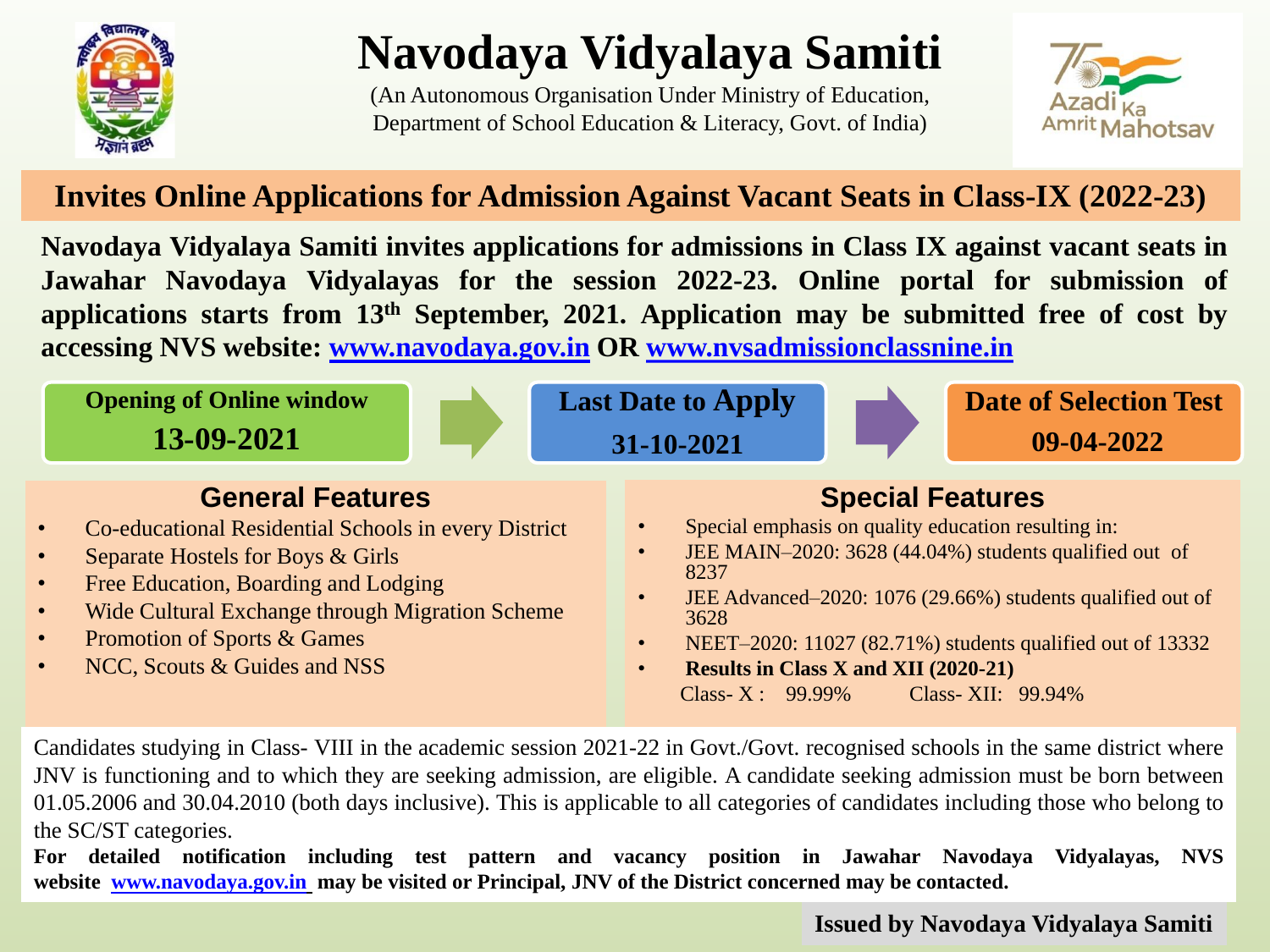

**Navodaya Vidyalaya Samiti** 

(An Autonomous Organization Under Ministry of Education Department of School Education & Literacy, Govt. of India)

#### **PROSPECTUS CUM APPLICATION FORM FOR ADMISSION TEST IN JAWAHAR NAVODAYA VIDYALAYAS FOR ADMISSION IN CLASS IX DURING 2022-23 AGAINST VACANT SEATS**

### **1.0 INTRODUCTION**

In accordance with the National Policy of Education (1986), Government of India started Jawahar Navodaya Vidyalayas (JNVs) all over the country except the state of Tamil Nadu. These are co-educational, residential schools, fully financed by Government of India and run by an autonomous organization, Navodaya Vidyalaya Samiti, under the Ministry of Education. Though admission to Navodaya Vidyalayas is at Class VI level, in order to optimally utilize infrastructure facilities available, vacant seats at Class IX level are filled through an All India level Admission Test. While education in the schools is free including board & lodging, uniform and textbooks, a sum of Rs. 600/- per month is collected from the students of Classes IX to XII only towards Vidyalaya Vikas Nidhi. Students belonging to SC/ST categories, Girl students and the students whose family income is below poverty line (BPL) are exempted. Rs.1500/- per student per month or actual children education allowance received by the parent per month whichever is less is collected from all students whose parents are Govt. Employees. The **last date to apply** for the admission test is **31st October 2021.** 

#### **2.0 OBJECTIVES OF THE SCHEME**

- 2.1 To provide good quality modern education including a strong component of culture, inculcation of values, awareness of the environment, adventure activities and physical education to the talented children from rural areas irrespective of their family's socioeconomic condition.
- 2.2 To ensure that students attain a reasonable level of competency in three languages as envisaged in Three Language Formula.
- 2.3 To serve in each district as focal point for improvement of quality of school education in general through sharing of experiences and facilities.
- 2.4 To promote national integration through migration of students from Hindi to non-Hindi speaking State and vice-versa.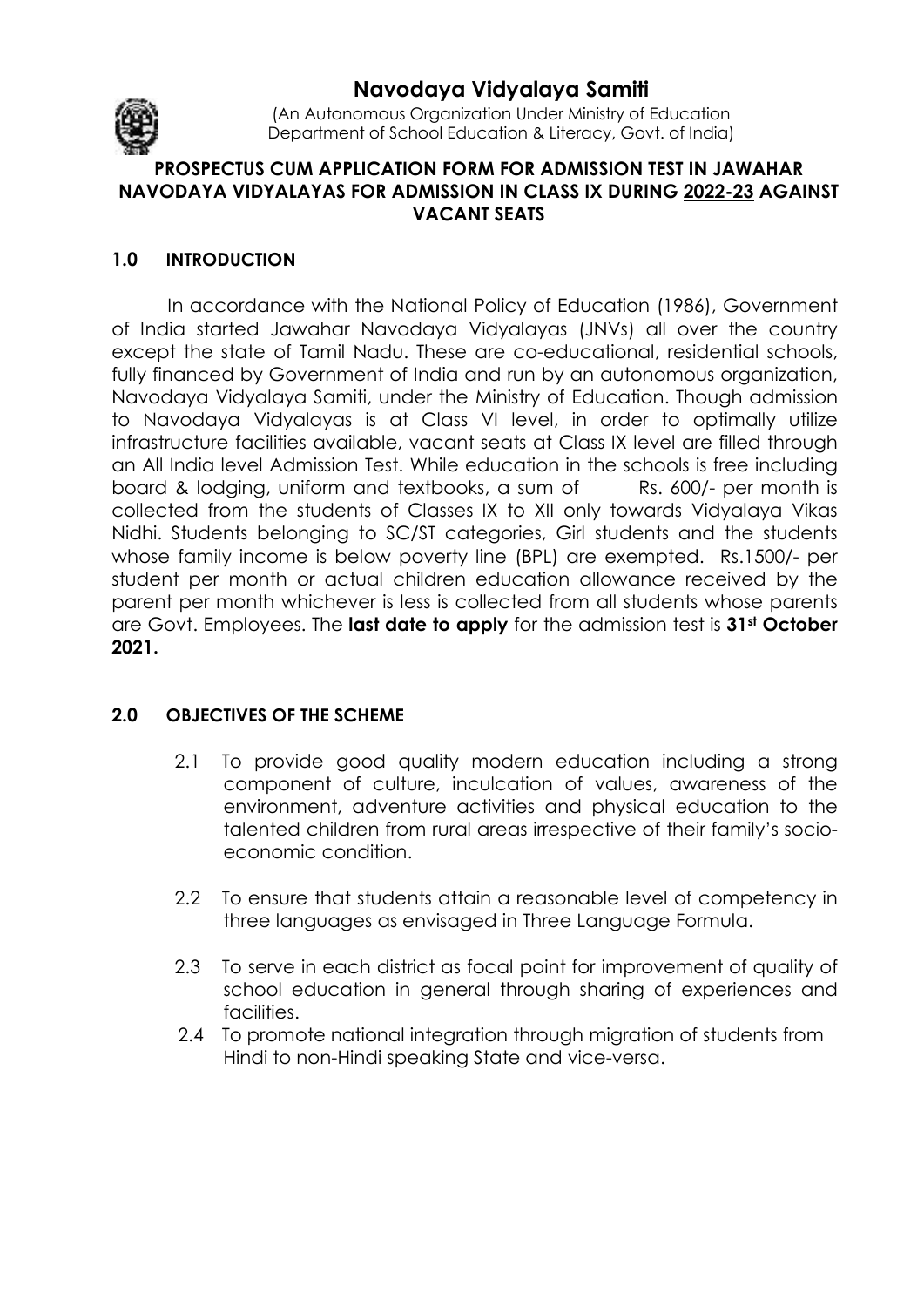#### **3.0 DISTRIBUTION OF JAWAHAR NAVODAYA VIDYALAYAS**

**At present, there are 650 functional** Jawahar Navodaya Vidyalayas spread over 27 States and 08 UTs.

#### **4.0 ADMISSION TO CLASS IX AGAINST VACANT SEATS**

In order to optimally utilize the infrastructure and other facilities available in these Vidyalayas, it has been decided by the Samiti to fill the vacant seats in Class IX through an All India level Admission Test.

#### **5.0 HOW TO APPLY FOR JAWAHAR NAVODAYA VIDYALAYA SELECTION TEST FOR ADMISSION IN CLASS IX**

Online applications may be **submitted through** NVS Hqrs. Website www.navodaya.gov.in or www.nvsadmissionclassnine.in **Last date to apply for Class-IX Lateral Entry test is 31st October 2021.** 

#### **6.0 VENUE & DATE OF THE SELECTION TEST**

Selection Test for admission to Class IX will be conducted on **Saturday, the 09th April 2022** in Jawahar Navodaya Vidyalaya of concerned district/ any other centre allotted by NVS.

#### **7.0 RESULT OF SELECTION TEST**

Result of the Selection Test may be noted from the application portal of NVS through which application is submitted. Result will be notified in the Vidyalaya Notice Board as well as published in the website of JNVs concerned. Selected candidates will also be intimated by Speed post and SMS.

#### **8.0 ELIGIBILITY**

- 8.1 Only those candidates who are studying Class VIII during the **Academic Session 2021-22 in one of the** Govt./Govt. recognized schools of the district where the Jawahar Navodaya Vidyalaya is functioning and where admission is sought, are eligible.
- 8.2 Candidate appearing for the admission test must qualify/ pass Class VIII in the **academic session 2021-22 from** a Govt./Govt. recognized school in the district where he/she is seeking admission. The students who have already passed class VIII in previous academic sessions are not eligible.
- 8.3 A candidate seeking admission must be **born between 01.05.2006 and 30.04.2010 (both days inclusive).** This is applicable to all categories of candidates including those who belong to the Scheduled Castes and Scheduled Tribe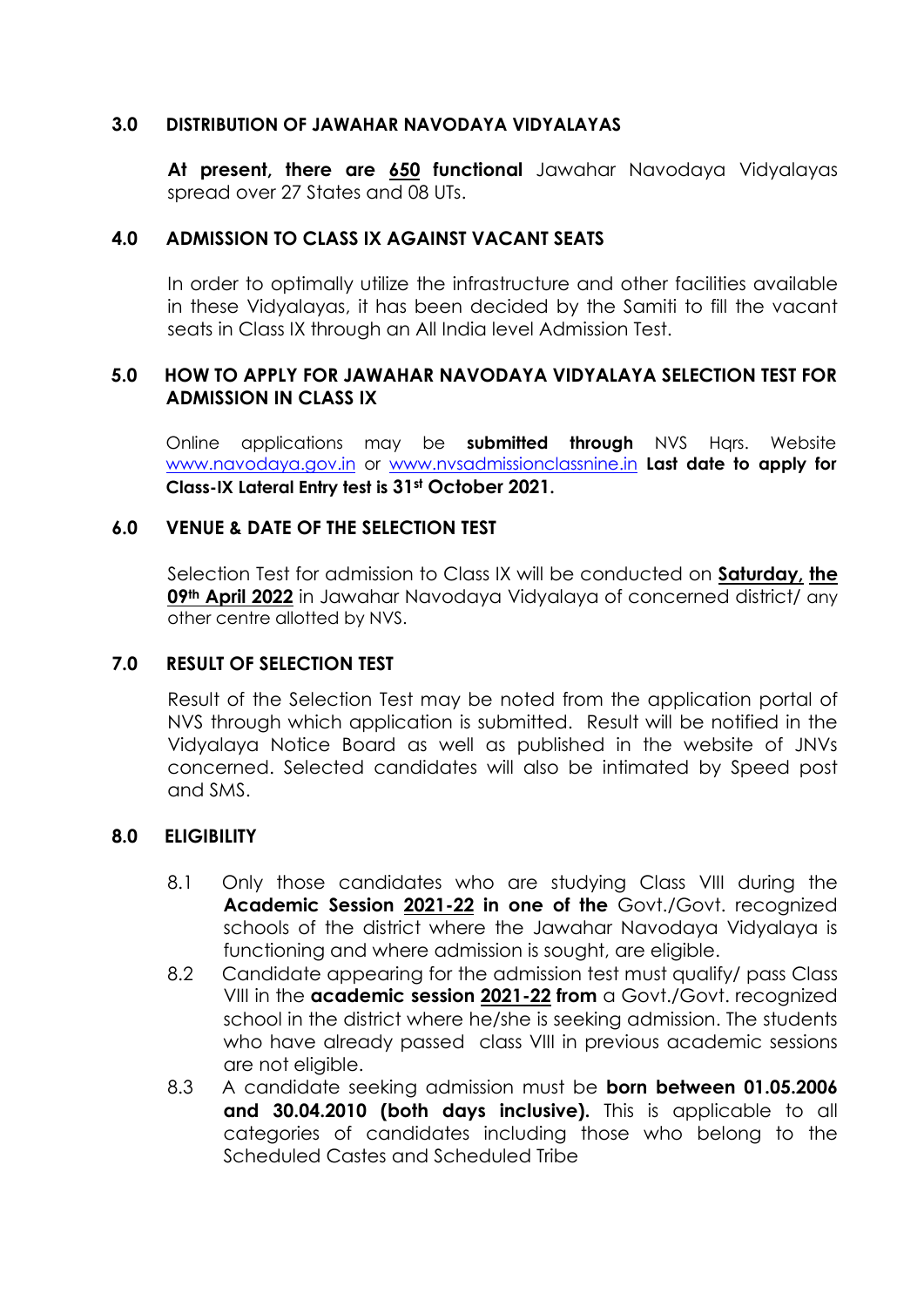8.4 Navodaya Vidyalaya Samiti reserves the right to refer any candidate to a **MEDICAL BOARD** for confirmation of the age of the candidate, in case any doubt arises about the age on the basis of certificate produced by the candidate before confirmation of admission.

#### **9.0 RESERVATION**

The existing vacant seats in the SC/ST category as notified are reserved for the SC/ST students. Tentative vacancy position mentioned in the notification may be referred.

#### **10.0 SELECTION AND ADMISSION**

- 10.1 Selection in the selection test will not vest any right upon candidate to secure admission into JNV till the candidate produces all the relevant certificates such as birth certificate, pass certificate of VIII class with mark sheets, SC/ST certificate, if any, as prescribed by NVS for the admission.
- 10.2 Details of the marks obtained in the test will not be communicated and there is no provision for re-checking/re-totalling.
- 10.3 Candidates will be considered for the admission only in that Vidyalaya for which he/she has appeared for Selection Test.
- 10.4 At the time of admission, candidates belonging to Scheduled Castes (SCs) Scheduled Tribes (STs) & Other Backward Classes (OBCs) categories will have to produce the required Scheduled Caste/Tribe or OBC Certificate issued by the competent authority.
- 10.5 In case of any dispute, the decision of NVS will be final and binding on the candidates.

#### **11.0 EXAMINATION**

- 11.1 Date of Examination **Saturday 09th April 2022**
- 11.2 Duration 2  $\frac{1}{2}$  hours. However, in respect of candidates with special needs (Divyang), additional time of 50 minutes will be provided, subject to the production of certificates from the competent authority.
- 11.3 Centre for examination shall be the JAWAHAR NAVODAYA VIDYALAYA of the district concerned/ any other centre allotted by NVS.
- 11.4 Medium of Language for Examination will be English/Hindi.
- 11.5 Students have to answer in OMR sheet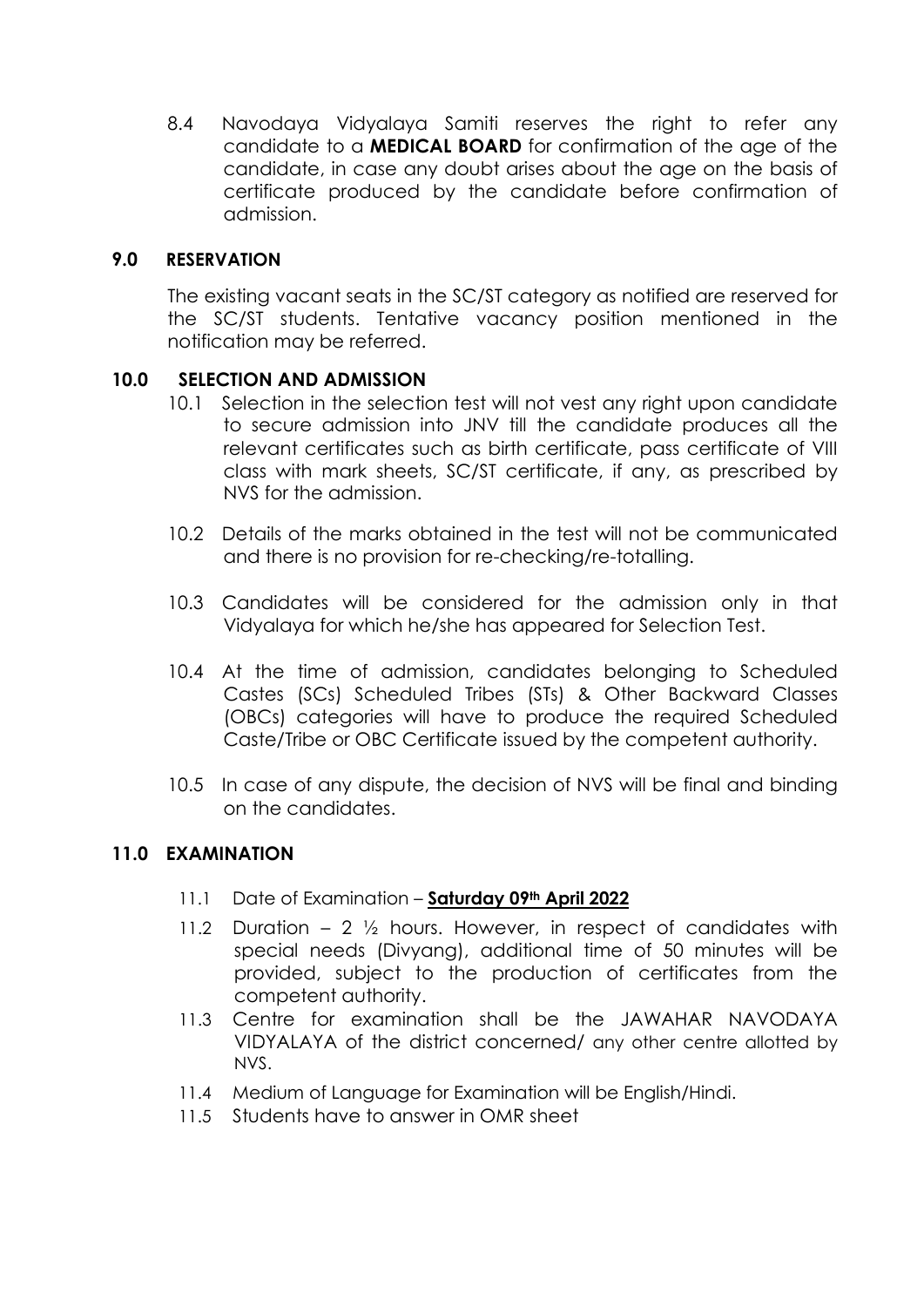### **12.0 COMPOSITION OF THE TEST**

Selection Test will consist of questions from the subjects of Mathematics, General Science, English and Hindi. Difficulty level of the test paper shall be of Class VIII.

#### **Nature of the Selection Test**

| SI.No. | Subject      | <b>Marks</b> |
|--------|--------------|--------------|
| ( ) 1. | English      | 15           |
| 02.    | Hindi        | 15           |
| 03.    | Maths        | 35           |
| 04.    | Science      | 35           |
|        | <b>TOTAL</b> | 100 Marks    |

The test will be of objective type with 2 ½ hours duration without any break.

Merit List will be announced as per the NVS selection criteria.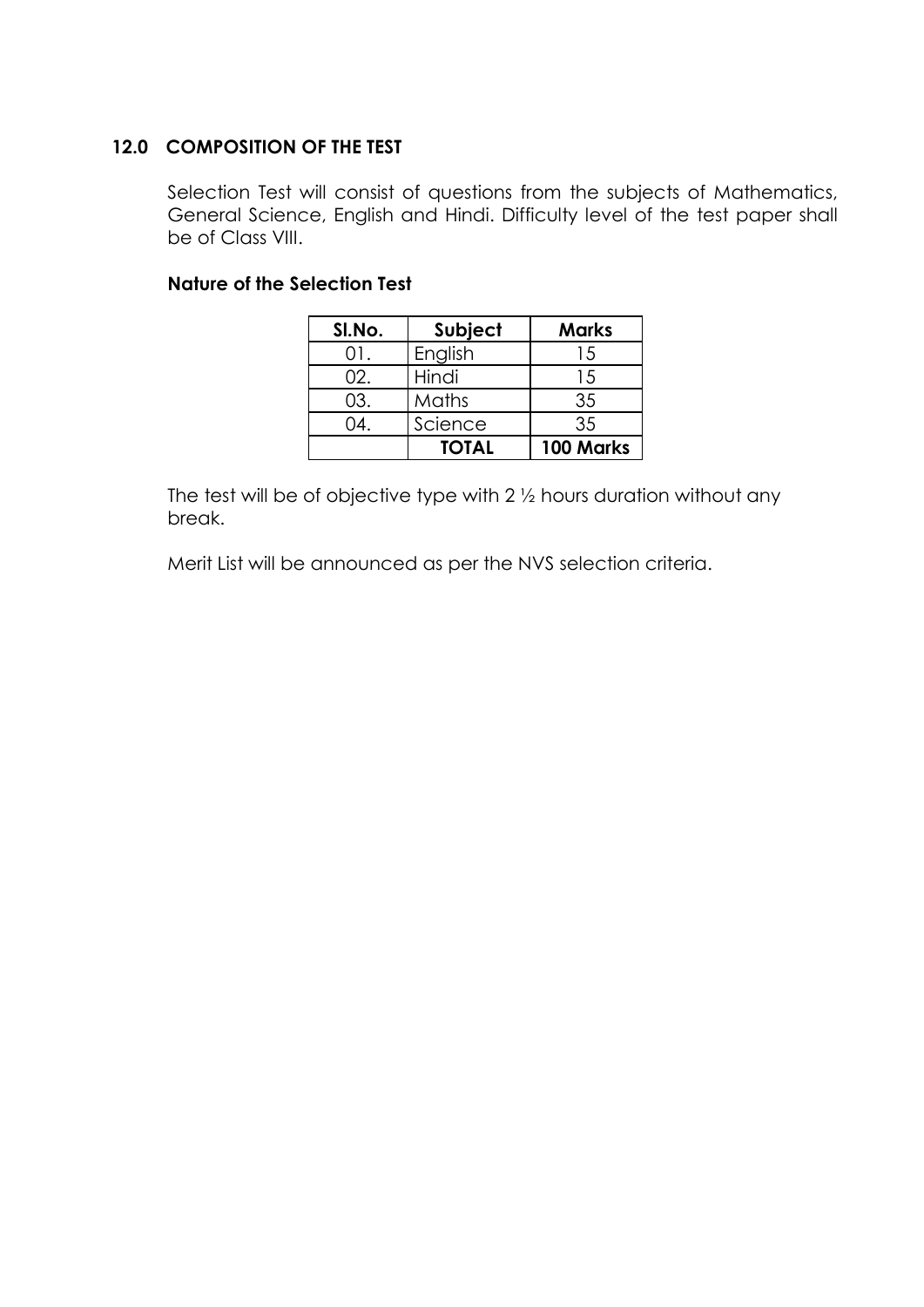### **NAVODAYA VIDYALAYA SAMITI LATERAL ENTRY - CLASS IX - 2022 SYLLABUS FOR THE TEST PAPER BASED ON THE SYLLABUS OF CLASS VIII**

#### **SUBJECT : ENGLISH MAXIMUM MARKS: 15**

SL.NO UNIT/TOPIC

- 1. Comprehension (Unseen Passage)
- 2. Word and Sentence
- 3. Structure Spelling
- 4. Rearranging jumbled words
- 5. Passivation
- 6. Use of degrees of comparison
- 7. Modal auxiliaries
- 8. Use of prepositions
- 9. Tense forms
- 10. Reported speech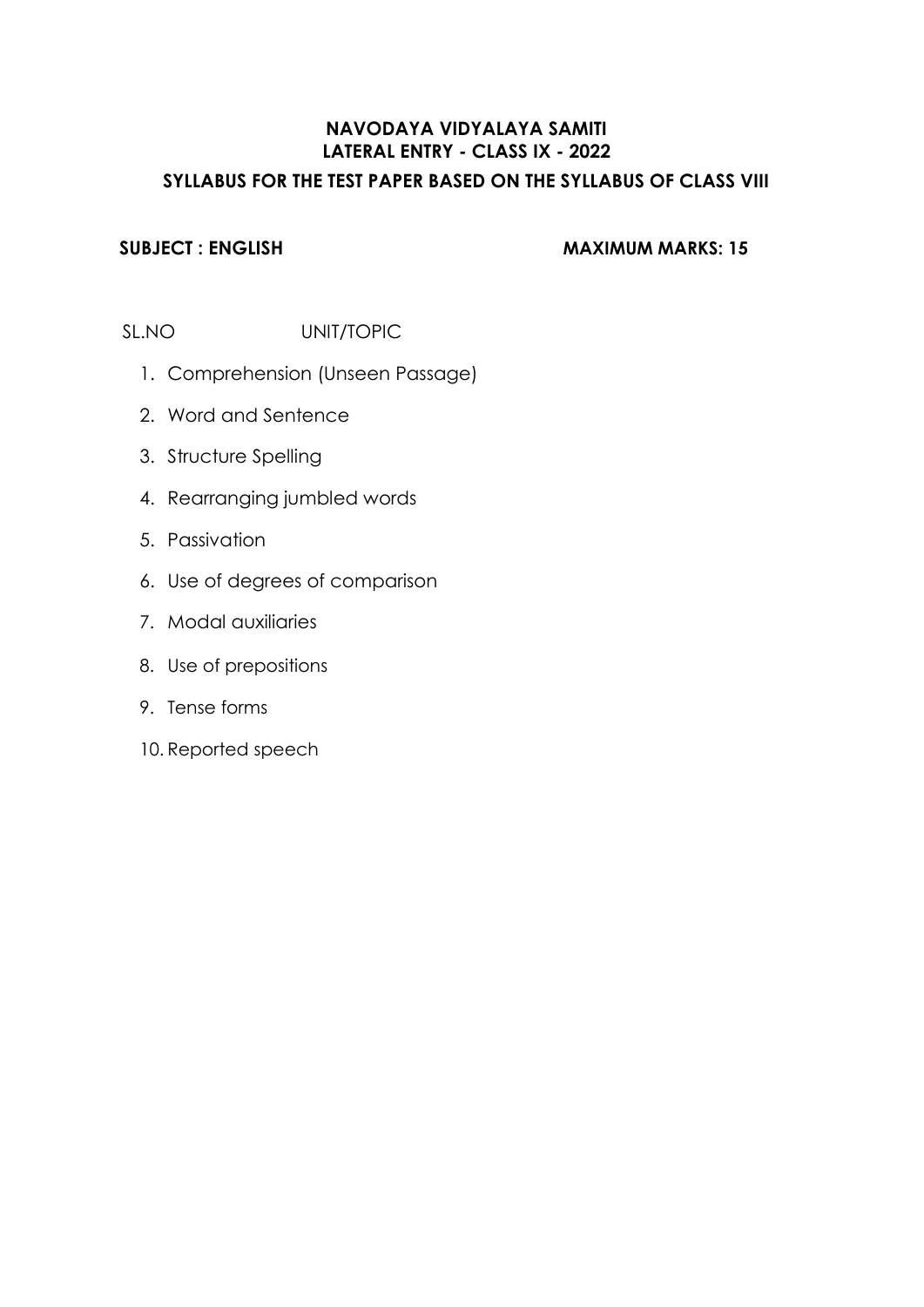हिन्दी पाठ्यक्रम

कम

विषय

- $(\Phi)$ - मात्रिक अनुप्रयोग और व्याकरणिक कुशलताएँ
	- (i) वर्ण विचार / वर्तनी विवेक
	- (ii) शब्दभेद (रत्रोत / जत्पत्ति)
	- (iii) पर्याय/विलोम
	- (iv) शब्द विवेक (शब्द प्रयोग में सूक्ष्म अंतर)
	- $(v)$  पद भेद (व्याकरणिक कोटि) की पहचान
	- (vi) पद परिचय
	- (vii) अशुन्द वाक्य को शुन्द करना
	- (viii) चाक रचनान्तरण (सरल/संयुक्त/निश्र)
	- (ix) मुझावरा
	- $(x)$  लोकोक्ति
- (60) अपठित बोधात्मक प्रश्न

अक 15 बहुविकल्पी प्रश्न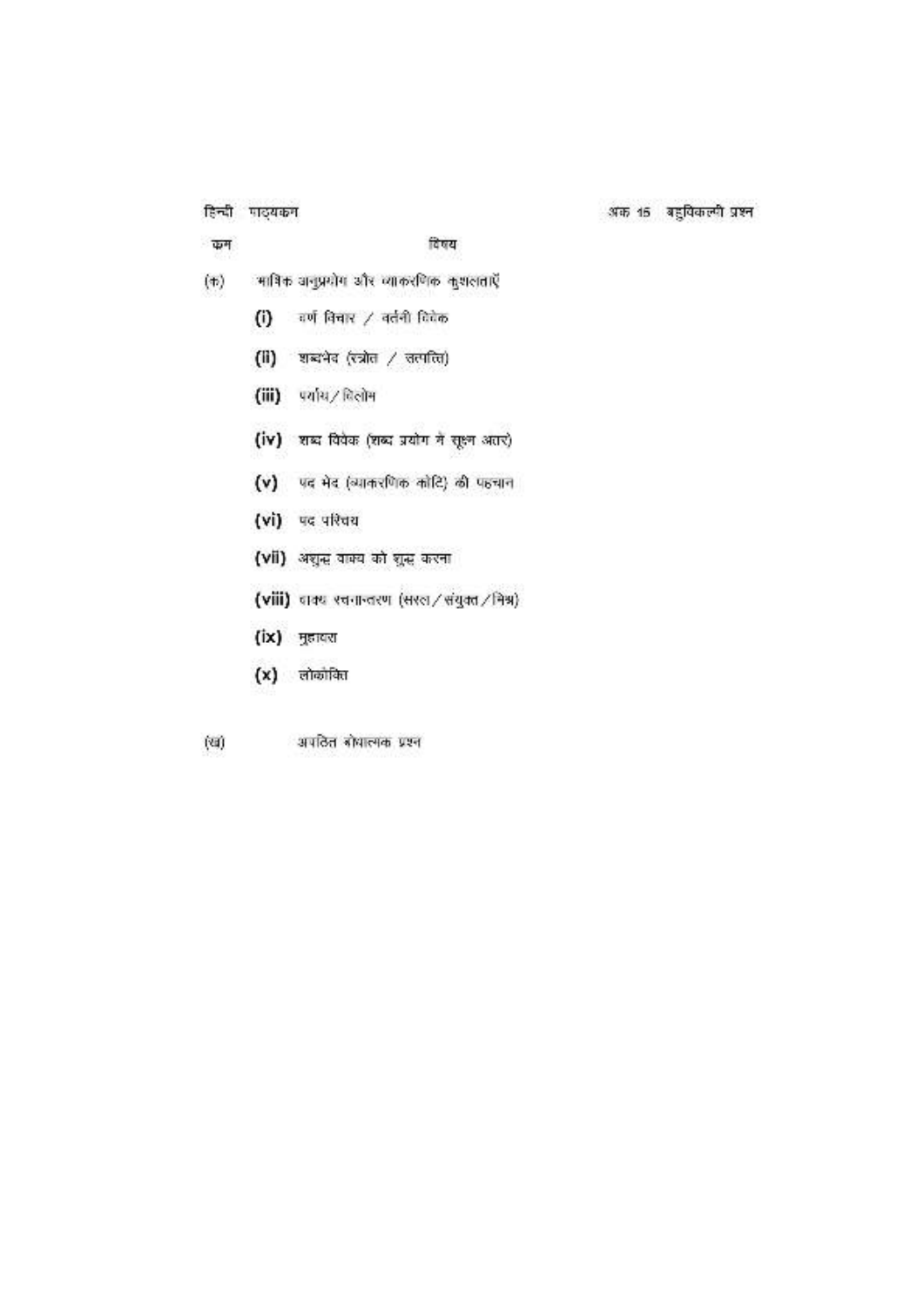#### **SUBJECT : GENERAL SCIENCE Maximum marks :35**

#### **Sl. Topics/Sub Topics**

- 1 Food Crop Production and Management; Micro-organism; Food Preservation
- 2. Materials I Synthetic fibres; Plastics; Metals and Non metals
- 3. Material II Coal and Petroleum; Refining of Petroleum; Fossil Fuels; Combustion and Flame
- 4. Living / Non living; Cell structure and Function; Conservation of Plants and Animals – Wildlife Sanctuary and National Parks
- 5. Reproduction Asexual and Sexual Reproduction, Reaching the age of adolescence
- 6. Force Frictional Force; Gravitational Force; Thrust and Pressure
- 7. Light Reflection of Light; Multiple Reflection; Human eye; Care of the Eyes; Sound; Human ears; Loudness and Pitch, Audible and inaudible Sounds
- 8. Chemical Effects of Electric Current; Electroplating
- 9. Natural Phenomena Lightning; Earthquakes, Pollution of Air and Water
- 10. Solar system; Stars and Constellations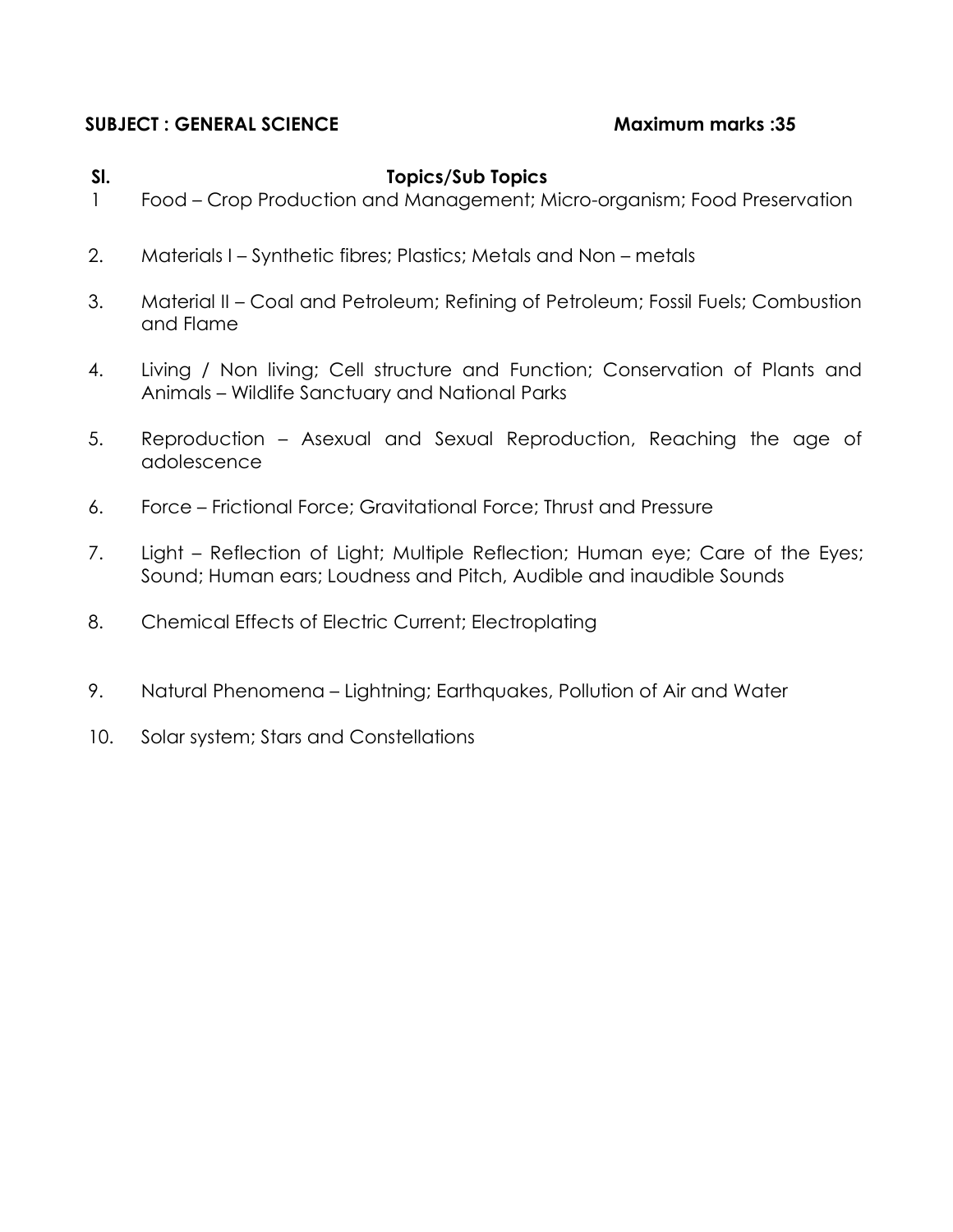#### SUBJECT : MATHEMATICS MAXIMUM MARKS: 35

### **S No. UNIT/TOPIC**

- 1. Rational Numbers
- 2. Squares and Square Roots
- 3. Cubes and Cube Roots
- 4. Exponents and Powers
- 5. Direct and Inverse Proportions
- 6. Comparing Quantities (Percentage, Profit and Loss, Discount, Simple and Compound Interest)
- 7. Algebraic Expressions and Identities including **Factorization**
- 8. Linear Equations in One Variable
- 9. Understanding Quadrilaterals (Parallelogram, rhombus, rectangle, square, kite)

#### 10.Mensuration:

- a) Area of plane figures
- b) Surface area and volume of cube, cuboids and cylinder
- 11.Data Handling (Bar graph, pie chart, organizing data, probability)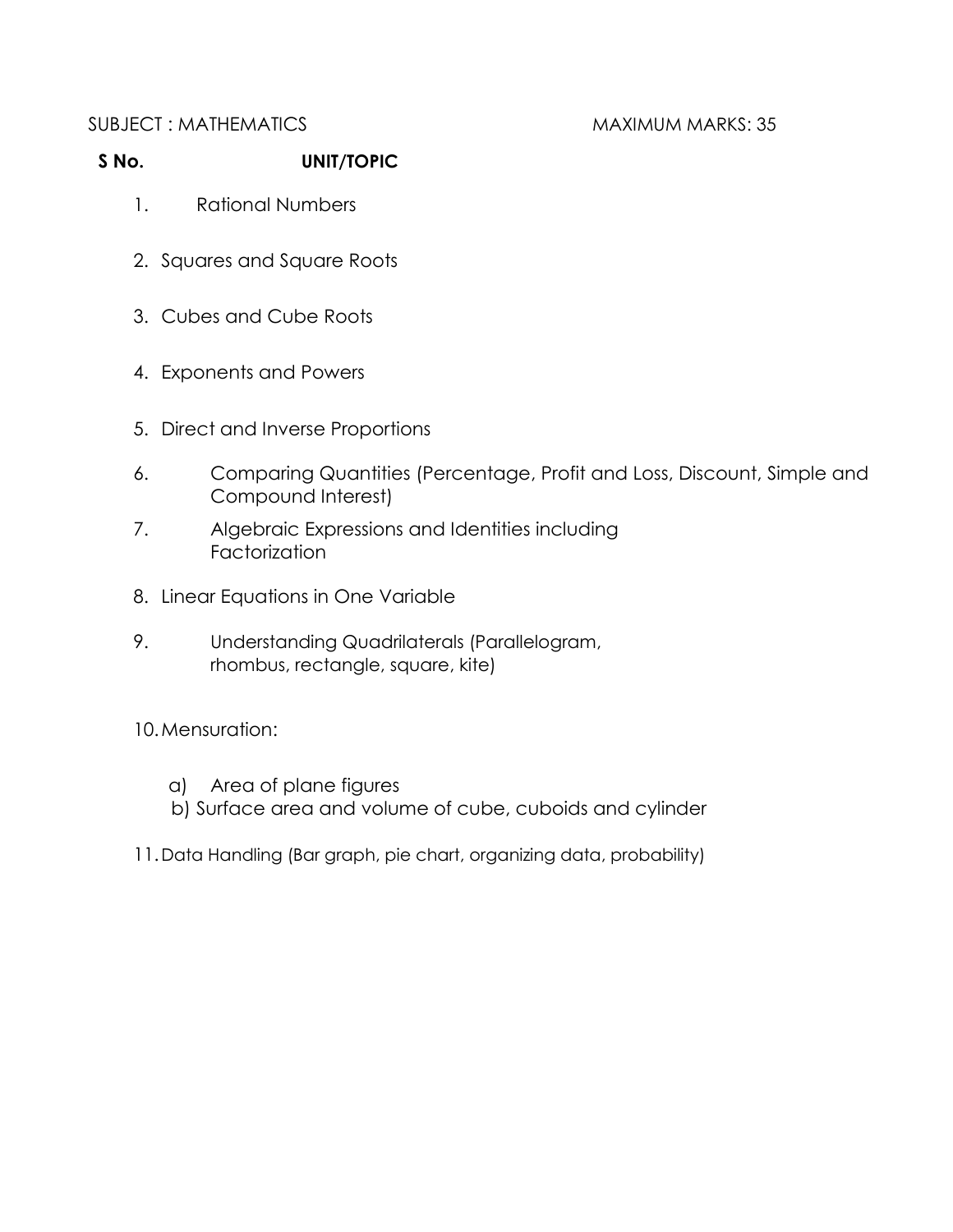#### **Navodaya Vidyalaya Samiti Tentative Vacancy details of class VIII for filling through Lateral Entry Test of class IX during 2022-23**

| S1.<br><b>State</b> | <b>State Name</b> |                       | <b>District</b><br><b>District Name</b> | <b>Total</b><br><b>Vacancies</b> | <b>Reservation For</b>  |                  |                |                |                |
|---------------------|-------------------|-----------------------|-----------------------------------------|----------------------------------|-------------------------|------------------|----------------|----------------|----------------|
| No                  | Code              |                       | Code                                    |                                  | In Class<br><b>VIII</b> | <b>RURAL</b>     | <b>GIRL</b>    | <b>SC</b>      | <b>ST</b>      |
| $\mathbf{1}$        | 12                | MADHYA PRADESH        | $\mathbf{1}$                            | <b>BHIND</b>                     |                         | $\Omega$         |                |                |                |
| $\overline{a}$      | 12                | <b>MADHYA PRADESH</b> | $\overline{2}$                          | <b>BETUL</b>                     | $\mathbf{1}$            | 1                | 1              | $\Omega$       | $\overline{0}$ |
| 3                   | 12                | <b>MADHYA PRADESH</b> | $\mathfrak{Z}$                          | <b>BALAGHAT</b>                  | $\mathbf{1}$            | $\overline{0}$   | $\mathbf{1}$   | $\overline{0}$ | $\overline{0}$ |
| 4                   | 12                | MADHYA PRADESH        | $\overline{4}$                          | <b>BHOPAL</b>                    |                         | $\Omega$         |                |                |                |
| 5                   | 12                | MADHYA PRADESH        | 5                                       | <b>CHHATARPUR</b>                | $\overline{2}$          | $\overline{2}$   | $\mathbf{1}$   | $\Omega$       | $\overline{0}$ |
| 6                   | 12                | MADHYA PRADESH        | 6                                       | <b>CHHINDWARA</b>                | $\overline{4}$          | $\overline{2}$   | $\overline{2}$ | $\Omega$       | $\mathbf{1}$   |
| $\overline{7}$      | 12                | <b>MADHYA PRADESH</b> | $\overline{7}$                          | <b>DAMOH</b>                     |                         | $\overline{0}$   |                |                |                |
| 8                   | 12                | MADHYA PRADESH        | 8                                       | <b>DEWAS</b>                     | $\mathbf{1}$            | 1                | $\mathbf{1}$   | $\Omega$       | $\overline{0}$ |
| 9                   | 12                | <b>MADHYA PRADESH</b> | 9                                       | <b>DATIA</b>                     | 3                       | $\mathbf 0$      | 3              | $\Omega$       | $\Omega$       |
| 10                  | 12                | <b>MADHYA PRADESH</b> | 10                                      | <b>DHAR</b>                      | $\mathbf{1}$            | $\mathbf{1}$     | $\mathbf{1}$   | 0              | $\mathbf{1}$   |
| 11                  | 12                | MADHYA PRADESH        | 11                                      | <b>ASHOKNAGAR</b>                | $\mathbf{1}$            | $\mathbf{1}$     | $\overline{0}$ | $\mathbf{1}$   | $\overline{0}$ |
| 12                  | 12                | <b>MADHYA PRADESH</b> | 12                                      | HOSHANGABAD                      | 5                       | $\overline{a}$   | $\overline{4}$ | $\overline{2}$ | $\mathbf{1}$   |
| 13                  | 12                | MADHYA PRADESH        | 13                                      | <b>GWALIOR</b>                   |                         | $\overline{0}$   |                |                |                |
| 14                  | 12                | <b>MADHYA PRADESH</b> | 14                                      | <b>INDORE</b>                    | 5                       | $\overline{4}$   | $\mathbf{1}$   | 0              | $\overline{0}$ |
| 15                  | 12                | MADHYA PRADESH        | 15                                      | <b>JABALPUR</b>                  | 3                       | $\overline{2}$   | $\mathbf{1}$   | $\mathbf{1}$   | $\overline{0}$ |
| 16                  | 12                | <b>MADHYA PRADESH</b> | 16                                      | <b>ALIRAJPUR</b>                 | 3                       | $\overline{a}$   | $\mathbf{1}$   | 1              | $\mathbf{1}$   |
| 17                  | 12                | <b>MADHYA PRADESH</b> | 17                                      | KATNI                            | $\mathbf{1}$            | $\mathbf{1}$     | $\mathbf{1}$   | $\Omega$       | $\overline{0}$ |
| 18                  | 12                | MADHYA PRADESH        | 18                                      | <b>KHARGONE</b>                  | $\overline{2}$          | $\overline{2}$   | $\overline{0}$ | $\Omega$       | $\overline{0}$ |
| 19                  | 12                | MADHYA PRADESH        | 19                                      | <b>MORENA</b>                    | $1\,$                   | $\mathbf{0}$     | $\overline{0}$ | 0              | $\overline{0}$ |
| 20                  | 12                | <b>MADHYA PRADESH</b> | 20                                      | <b>MANDSAUR</b>                  | $\mathbf{1}$            | $\mathbf{1}$     | $\overline{0}$ | $\Omega$       | $\Omega$       |
| 21                  | 12                | <b>MADHYA PRADESH</b> | 21                                      | MANDLA                           |                         | $\overline{0}$   |                |                |                |
| 22                  | 12                | MADHYA PRADESH        | 22                                      | NARSINGHPUR                      | $\mathbf{1}$            | $\mathbf{1}$     | $\overline{0}$ | $\overline{0}$ | $\overline{0}$ |
| 23                  | 12                | <b>MADHYA PRADESH</b> | 23                                      | <b>PANNA</b>                     |                         | $\overline{O}$   |                |                |                |
| 24                  | 12                | <b>MADHYA PRADESH</b> | 24                                      | <b>RAJGARH</b>                   | $\mathbf{1}$            | $\mathbf 0$      | $\overline{0}$ | $\overline{O}$ | $\overline{0}$ |
| 25                  | 12                | MADHYA PRADESH        | 25                                      | RATLAM-I                         | 3                       | 3                | $\mathbf{1}$   | $\overline{2}$ | $\overline{0}$ |
| 26                  | 12                | MADHYA PRADESH        | 26                                      | <b>RAISEN</b>                    | $\mathbf{1}$            | $\mathbf{0}$     | 1              | $\Omega$       | $\Omega$       |
| 27                  | 12                | MADHYA PRADESH        | 27                                      | <b>REWA</b>                      | $\mathbf{1}$            | $\overline{0}$   | $\overline{0}$ | $\Omega$       | $\mathbf{1}$   |
| 28                  | 12                | <b>MADHYA PRADESH</b> | 28                                      | SAGAR                            | $\mathbf{1}$            | $\mathbf{1}$     | $\mathbf{1}$   | 0              | $\overline{0}$ |
| 29                  | 12                | MADHYA PRADESH        | 29                                      | <b>SEONI</b>                     | $\mathbf{1}$            | $\mathbf{1}$     | $\overline{0}$ | $\overline{0}$ | $\mathbf{1}$   |
| 30                  | 12                | MADHYA PRADESH        | 30                                      | <b>SHAHDOL</b>                   |                         | $\overline{0}$   |                |                |                |
| 31                  | 12                | MADHYA PRADESH        | 31                                      | <b>SHIVPURI</b>                  |                         | $\overline{O}$   |                |                |                |
| 32                  | 12                | MADHYA PRADESH        | 32                                      | <b>SIDHI</b>                     | $\mathbf{1}$            | $\mathbf{0}$     | $\overline{0}$ | $\mathbf{1}$   | $\overline{0}$ |
| 33                  | 12                | MADHYA PRADESH        | 33                                      | <b>SEHORE</b>                    |                         | $\overline{0}$   |                |                |                |
| 34                  | 12                | MADHYA PRADESH        | 34                                      | <b>SATNA</b>                     | $\mathbf{1}$            | $\mathbf{0}$     | $\mathbf{1}$   | $\Omega$       | $\overline{0}$ |
| 35                  | 12                | <b>MADHYA PRADESH</b> | 35                                      | <b>SHAJAPUR</b>                  | $\mathbf{1}$            | $\overline{0}$   | $\overline{0}$ | $\overline{0}$ | $\overline{0}$ |
| 36                  | 12                | MADHYA PRADESH        | 36                                      | <b>SHEOPUR</b>                   |                         | $\boldsymbol{0}$ |                |                |                |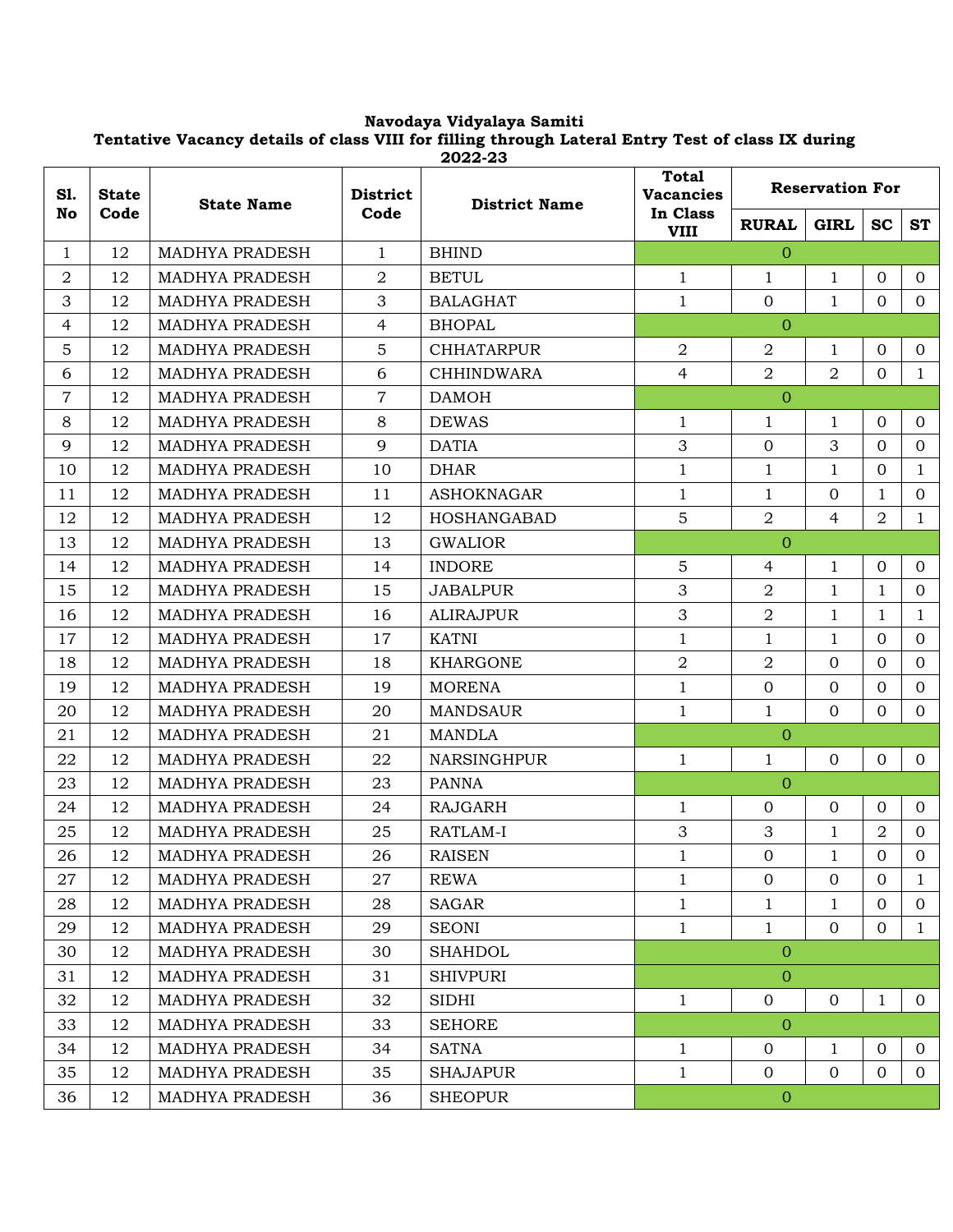| S1. | <b>State</b> | <b>State Name</b>     | <b>District</b> | <b>District Name</b> | <b>Total</b><br><b>Vacancies</b> | <b>Reservation For</b> |                |                |                |  |
|-----|--------------|-----------------------|-----------------|----------------------|----------------------------------|------------------------|----------------|----------------|----------------|--|
| No  | Code         |                       | Code            |                      | In Class<br><b>VIII</b>          | <b>RURAL</b>           | <b>GIRL</b>    | <b>SC</b>      | <b>ST</b>      |  |
| 37  | 12           | MADHYA PRADESH        | 37              | <b>KHANDWA</b>       | $\mathbf{1}$                     | $\overline{0}$         | $\Omega$       | $\Omega$       | $\Omega$       |  |
| 38  | 12           | MADHYA PRADESH        | 38              | TIKAMGARH            |                                  | $\overline{0}$         |                |                |                |  |
| 39  | 12           | MADHYA PRADESH        | 39              | UJJAIN - I           | $\mathbf{1}$                     | $\mathbf 1$            | $\overline{0}$ | $\mathbf{0}$   | $\overline{0}$ |  |
| 40  | 12           | <b>MADHYA PRADESH</b> | 40              | <b>VIDISHA</b>       | $\mathbf{1}$                     | $\mathbf{1}$           | $\Omega$       | $\Omega$       | $\overline{0}$ |  |
| 41  | 12           | MADHYA PRADESH        | 41              | <b>HARDA</b>         |                                  | $\overline{O}$         |                |                |                |  |
| 42  | 12           | <b>MADHYA PRADESH</b> | 42              | <b>NEEMUCH</b>       | 11                               | $\overline{7}$         | 6              | $\mathbf{0}$   | $\mathbf{1}$   |  |
| 43  | 12           | MADHYA PRADESH        | 43              | <b>DINDORI</b>       | $\overline{7}$                   | 3                      | $\mathbf{1}$   | $\mathbf{1}$   | $\overline{2}$ |  |
| 44  | 12           | MADHYA PRADESH        | 44              | <b>BARWANI</b>       | $\overline{2}$                   | $\overline{2}$         | $\overline{a}$ | $\mathbf{1}$   | $\overline{0}$ |  |
| 45  | 12           | MADHYA PRADESH        | 45              | <b>GUNA</b>          | $\overline{2}$                   | $\overline{0}$         | $\mathbf{1}$   | $\mathbf{1}$   | $\mathbf{0}$   |  |
| 46  | 12           | <b>MADHYA PRADESH</b> | 46              | <b>ANUPPUR</b>       | $\mathbf{1}$                     | $\mathbf{1}$           | $\Omega$       | $\mathbf{1}$   | $\mathbf{0}$   |  |
| 47  | 12           | <b>MADHYA PRADESH</b> | 47              | <b>BURHANPUR</b>     | $\mathbf{1}$                     | 1                      | $\mathbf{1}$   | $\overline{0}$ | $\overline{0}$ |  |
| 48  | 12           | MADHYA PRADESH        | 48              | <b>UMARIA</b>        | 3                                | $\overline{2}$         | $\mathbf{1}$   | $\mathbf{1}$   | $\overline{0}$ |  |
| 49  | 12           | <b>MADHYA PRADESH</b> | 49              | UJJAIN - II          |                                  | $\mathbf{0}$           |                |                |                |  |
| 50  | 12           | <b>MADHYA PRADESH</b> | 50              | JHABUA - II          |                                  | $\overline{0}$         |                |                |                |  |
| 51  | 12           | <b>MADHYA PRADESH</b> | 51              | <b>AGAR MALWA</b>    | $\overline{2}$                   | $\mathbf{1}$           | $\mathbf{1}$   | $\overline{0}$ | $\overline{0}$ |  |
| 52  | 12           | <b>MADHYA PRADESH</b> | 52              | JHABUA - I           | $\overline{7}$                   | 5                      | 5              | $\overline{0}$ | 6              |  |
| 53  | 12           | <b>MADHYA PRADESH</b> | 53              | <b>SINGRAULI</b>     | 5                                | 3                      | $\mathbf{1}$   | $\mathbf{1}$   | $\overline{2}$ |  |
| 54  | 12           | MADHYA PRADESH        | 54              | RATLAM-II            | $\mathbf{1}$                     | $\mathbf{0}$           | $\mathbf{0}$   | $\mathbf{1}$   | $\mathbf{0}$   |  |
| 55  | 18           | <b>ODISHA</b>         | $\mathbf{1}$    | <b>CUTTACK</b>       | 3                                | $\overline{a}$         | $\Omega$       | $\mathbf{0}$   | $\mathbf{0}$   |  |
| 56  | 18           | <b>ODISHA</b>         | $\overline{2}$  | <b>DHENKANAL</b>     | $\mathbf{1}$                     | $\mathbf{1}$           | $\Omega$       | $\mathbf{1}$   | $\mathbf{0}$   |  |
| 57  | 18           | <b>ODISHA</b>         | $\mathfrak{Z}$  | <b>KEONJHAR</b>      |                                  | $\overline{0}$         |                |                |                |  |
| 58  | 18           | <b>ODISHA</b>         | $\overline{4}$  | <b>KORAPUT</b>       | $\overline{2}$                   | $\overline{a}$         | $\mathbf{1}$   | $\Omega$       | $\mathbf{0}$   |  |
| 59  | 18           | <b>ODISHA</b>         | 5               | PHULBANI             | 3                                | $\overline{a}$         | $\mathbf{1}$   | $\Omega$       | $\overline{0}$ |  |
| 60  | 18           | <b>ODISHA</b>         | 6               | <b>BOLANGIR</b>      | $\overline{2}$                   | $\overline{2}$         | $\Omega$       | $\mathbf{0}$   | $\overline{0}$ |  |
| 61  | 18           | <b>ODISHA</b>         | $\overline{7}$  | <b>SAMBALPUR</b>     | $\overline{2}$                   | $\overline{a}$         | $\mathbf{1}$   | $\mathbf{1}$   | $\overline{0}$ |  |
| 62  | 18           | <b>ODISHA</b>         | 8               | <b>SUNDARGARH</b>    | $\overline{2}$                   | $\overline{0}$         | $\mathbf{1}$   | $\mathbf{0}$   | $\overline{0}$ |  |
| 63  | 18           | <b>ODISHA</b>         | 9               | <b>BALASORE</b>      | $\overline{7}$                   | 6                      | $\overline{4}$ | 2              | $\overline{0}$ |  |
| 64  | 18           | <b>ODISHA</b>         | 10              | <b>KALAHANDI</b>     |                                  | $\overline{0}$         |                |                |                |  |
| 65  | 18           | <b>ODISHA</b>         | 11              | <b>GANJAM</b>        | $\overline{2}$                   | $\overline{2}$         | $\overline{a}$ | $\mathbf{0}$   | $\mathbf{1}$   |  |
| 66  | 18           | <b>ODISHA</b>         | 12              | MAYURBHANJ           | 3                                | 3                      | $\mathbf{1}$   | $\mathbf{1}$   | $\mathbf{1}$   |  |
| 67  | 18           | <b>ODISHA</b>         | 13              | <b>PURI</b>          |                                  | $\overline{0}$         |                |                |                |  |
| 68  | 18           | <b>ODISHA</b>         | 14              | <b>NUAPADA</b>       | $\overline{a}$                   | $\overline{a}$         | $\mathbf{1}$   | $\mathbf{1}$   | $\overline{0}$ |  |
| 69  | 18           | <b>ODISHA</b>         | 15              | <b>ANGUL</b>         | $\overline{2}$                   | $\mathbf{1}$           | $\mathbf{1}$   | $\mathbf{1}$   | $\overline{0}$ |  |
| 70  | 18           | <b>ODISHA</b>         | 16              | KENDRAPADA           | 5                                | 3                      | 3              | $\mathbf{1}$   | $\overline{0}$ |  |
| 71  | 18           | <b>ODISHA</b>         | 17              | <b>NABARANGPUR</b>   |                                  | $\mathbf{O}$           |                |                |                |  |
| 72  | 18           | <b>ODISHA</b>         | 18              | <b>SONEPUR</b>       |                                  | $\overline{0}$         |                |                |                |  |
| 73  | 18           | <b>ODISHA</b>         | 19              | RAYAGADA             |                                  | $\overline{0}$         |                |                |                |  |
| 74  | 18           | <b>ODISHA</b>         | 20              | <b>JHARSUGUDA</b>    | 3                                | $\mathfrak{S}$         | $\mathbf 0$    | $\mathbf{1}$   | $\mathbf{1}$   |  |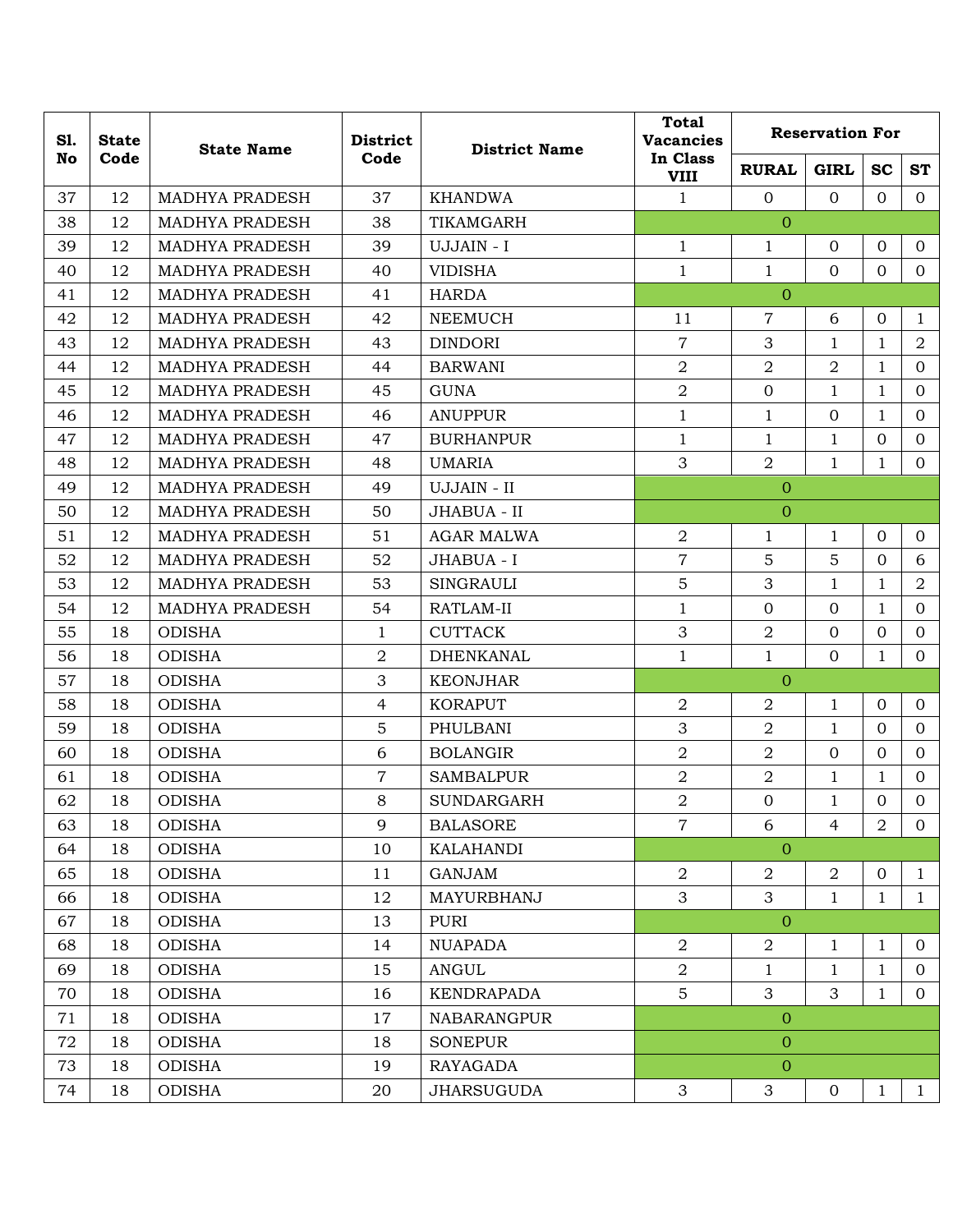| S1. | <b>State</b> | <b>State Name</b>   | <b>District</b>  | <b>District Name</b>   | <b>Total</b><br><b>Vacancies</b> | <b>Reservation For</b> |                |                |                |  |  |
|-----|--------------|---------------------|------------------|------------------------|----------------------------------|------------------------|----------------|----------------|----------------|--|--|
| No  | Code         |                     | Code             |                        | In Class<br><b>VIII</b>          | <b>RURAL</b>           | <b>GIRL</b>    | <b>SC</b>      | <b>ST</b>      |  |  |
| 75  | 18           | <b>ODISHA</b>       | 21               | <b>KHURDA</b>          | $\mathbf{1}$                     | $\mathbf{1}$           | $\Omega$       | $\Omega$       | $\Omega$       |  |  |
| 76  | 18           | <b>ODISHA</b>       | 22               | <b>GAJAPATI</b>        |                                  | $\overline{0}$         |                |                |                |  |  |
| 77  | 18           | <b>ODISHA</b>       | 23               | <b>BOUDH</b>           | $\overline{2}$                   | $\overline{0}$         | $\overline{2}$ | $\overline{0}$ | $\overline{0}$ |  |  |
| 78  | 18           | <b>ODISHA</b>       | 24               | <b>MALKANGIRI - I</b>  | $\mathbf{1}$                     | $\mathbf{1}$           | $\mathbf{1}$   | $\mathbf{1}$   | $\overline{0}$ |  |  |
| 79  | 18           | <b>ODISHA</b>       | 25               | <b>BARGARH</b>         | 10                               | 5                      | 3              | $\mathbf{1}$   | $\mathbf{1}$   |  |  |
| 80  | 18           | <b>ODISHA</b>       | 26               | <b>BHADRAK</b>         | $\overline{4}$                   | 3                      | $\mathbf{1}$   | $\Omega$       | $\overline{0}$ |  |  |
| 81  | 18           | <b>ODISHA</b>       | 27               | <b>JAJPUR</b>          | $\mathbf 1$                      | $\mathbf{1}$           | $\mathbf{1}$   | $\Omega$       | $\overline{0}$ |  |  |
| 82  | 18           | <b>ODISHA</b>       | 28               | <b>NAYAGARH</b>        | $\overline{4}$                   | 3                      | $\mathbf{1}$   | $\mathbf{1}$   | $\Omega$       |  |  |
| 83  | 18           | <b>ODISHA</b>       | 29               | <b>JAGATSINGHPUR</b>   | 3                                | $\overline{0}$         | $\mathbf{0}$   | $\mathbf{O}$   | $\overline{0}$ |  |  |
| 84  | 18           | <b>ODISHA</b>       | 30               | <b>DEOGARH</b>         | $\mathbf{1}$                     | 1                      | $\mathbf{1}$   | $\Omega$       | $\overline{0}$ |  |  |
| 85  | 18           | <b>ODISHA</b>       | 31               | <b>MALKANGIRI - II</b> | 3                                | $\overline{0}$         | 1              | $\Omega$       | $\overline{0}$ |  |  |
| 86  | 25           | <b>CHHATTISGARH</b> | $\mathbf{1}$     | <b>BILASPUR</b>        | $\overline{7}$                   | 6                      | $\overline{2}$ | $\overline{2}$ | $\overline{a}$ |  |  |
| 87  | 25           | <b>CHHATTISGARH</b> | $\boldsymbol{2}$ | <b>DANTEWADA</b>       | $\mathbf{1}$                     | $\mathbf{0}$           | $\mathbf{0}$   | $\Omega$       | $\overline{0}$ |  |  |
| 88  | 25           | <b>CHHATTISGARH</b> | 3                | <b>DURG</b>            | $\overline{7}$                   | 6                      | $\mathbf{1}$   | 1              | $\mathbf{1}$   |  |  |
| 89  | 25           | <b>CHHATTISGARH</b> | $\overline{4}$   | <b>RAIGARH</b>         | $\overline{2}$                   | $\overline{2}$         | $\mathbf{1}$   | $\overline{0}$ | $\mathbf{1}$   |  |  |
| 90  | 25           | <b>CHHATTISGARH</b> | $\overline{5}$   | <b>RAIPUR</b>          | $\overline{4}$                   | 3                      | $\overline{2}$ | $\mathbf{1}$   | $\overline{0}$ |  |  |
| 91  | 25           | <b>CHHATTISGARH</b> | 6                | <b>RAJNANDGAON</b>     |                                  | $\overline{0}$         |                |                |                |  |  |
| 92  | 25           | <b>CHHATTISGARH</b> | $\overline{7}$   | <b>SURAJPUR</b>        |                                  | $\overline{0}$         |                |                |                |  |  |
| 93  | 25           | CHHATTISGARH        | 8                | MAHASAMUND             |                                  | $\theta$               |                |                |                |  |  |
| 94  | 25           | <b>CHHATTISGARH</b> | 9                | <b>JANJGIR CHAMPA</b>  |                                  | $\overline{0}$         |                |                |                |  |  |
| 95  | 25           | <b>CHHATTISGARH</b> | 10               | <b>KORBA</b>           | $\overline{4}$                   | $\overline{2}$         | $\overline{2}$ | $\overline{2}$ | $\mathbf{1}$   |  |  |
| 96  | 25           | <b>CHHATTISGARH</b> | 11               | <b>DHAMTARI</b>        |                                  | $\overline{0}$         |                |                |                |  |  |
| 97  | 25           | <b>CHHATTISGARH</b> | 12               | <b>BASTAR</b>          | 5                                | $\overline{4}$         | 3              | $\mathbf{1}$   | $\overline{0}$ |  |  |
| 98  | 25           | CHHATTISGARH        | 13               | <b>KANKER</b>          | $\mathbf 1$                      | $\overline{0}$         | $\mathbf{1}$   | $\mathbf{1}$   | $\overline{0}$ |  |  |
| 99  | 25           | <b>CHHATTISGARH</b> | 14               | <b>KOREA</b>           | 5                                | $\mathbf 5$            | $\mathbf{0}$   | $\Omega$       | 3              |  |  |
| 100 | 25           | <b>CHHATTISGARH</b> | 15               | <b>JASHPUR</b>         |                                  | $\mathbf{0}$           |                |                |                |  |  |
| 101 | 25           | CHHATTISGARH        | 16               | <b>KABIRDHAM</b>       | $\overline{a}$                   | $\overline{2}$         | $\mathbf{1}$   | $\overline{0}$ | $\mathbf{1}$   |  |  |
| 102 | 25           | CHHATTISGARH        | 17               | SUKMA - II             | 3                                | $\mathbf{1}$           | $\mathbf 1$    | $\mathbf{1}$   | $\mathbf{1}$   |  |  |
| 103 | 25           | CHHATTISGARH        | 18               | <b>BALODA BAZAR</b>    | $\overline{4}$                   | $\overline{4}$         | $\mathbf{1}$   | $\mathbf{1}$   | $\overline{0}$ |  |  |
| 104 | 25           | CHHATTISGARH        | 19               | <b>GARIYABAND</b>      | $\overline{2}$                   | $\overline{a}$         | $\mathbf 0$    | $\overline{a}$ | $\Omega$       |  |  |
| 105 | 25           | CHHATTISGARH        | 20               | <b>BALRAMPUR</b>       | $\mathbf{1}$                     | $\mathbf{1}$           | $\mathbf{1}$   | $\mathbf{1}$   | $\mathbf{0}$   |  |  |
| 106 | 25           | CHHATTISGARH        | 21               | <b>SARGUJA</b>         | $\mathbf{1}$                     | $\mathbf{1}$           | $\mathbf{1}$   | $\mathbf{1}$   | $\overline{0}$ |  |  |
| 107 | 25           | CHHATTISGARH        | 22               | <b>MUNGELI</b>         |                                  | $\mathbf{0}$           |                |                |                |  |  |
| 108 | 25           | CHHATTISGARH        | 23               | SUKMA - I              |                                  | $\overline{0}$         |                |                |                |  |  |
| 109 | 25           | CHHATTISGARH        | 24               | <b>BEMETARA</b>        | $\overline{2}$                   | $\boldsymbol{2}$       | $\overline{2}$ | $\overline{0}$ | $\overline{0}$ |  |  |
| 110 | 25           | CHHATTISGARH        | 25               | <b>BALOD</b>           | $\overline{2}$                   | $\overline{0}$         | $\mathbf{1}$   | $\overline{0}$ | $\mathbf{1}$   |  |  |
| 111 | 25           | CHHATTISGARH        | 26               | <b>NARAYANPUR</b>      |                                  | $\overline{0}$         |                |                |                |  |  |
| 112 | 25           | CHHATTISGARH        | 27               | KONDAGAON              |                                  | $\mathbf{O}$           |                |                |                |  |  |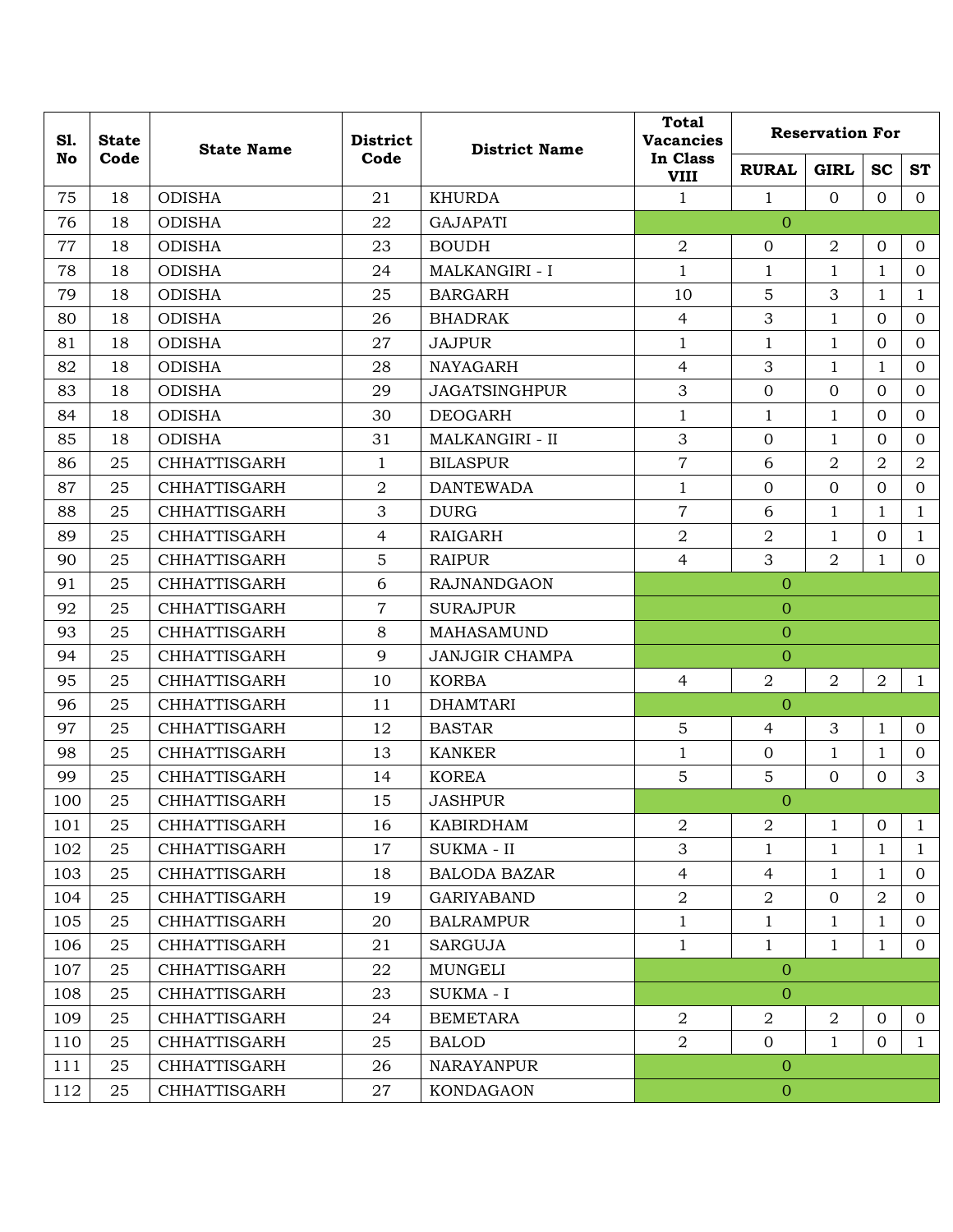| S1.<br><b>State</b> |      | <b>State Name</b>               | <b>District</b> | <b>District Name</b>      | <b>Total</b><br><b>Vacancies</b> | <b>Reservation For</b> |                |                |                |  |
|---------------------|------|---------------------------------|-----------------|---------------------------|----------------------------------|------------------------|----------------|----------------|----------------|--|
| No                  | Code |                                 | Code            |                           | In Class<br><b>VIII</b>          | <b>RURAL</b>           | <b>GIRL</b>    | <b>SC</b>      | <b>ST</b>      |  |
| 113                 | 25   | <b>CHHATTISGARH</b>             | 28              | <b>BIJAPUR</b>            | 8                                | 8                      | $\mathbf{1}$   | $\Omega$       | 8              |  |
| 114                 | 8    | HIMACHAL PRADESH                | $\mathbf{1}$    | <b>CHAMBA</b>             | $\overline{4}$                   | 3                      | $\overline{2}$ | $\overline{0}$ | $\mathbf{1}$   |  |
| 115                 | 8    | HIMACHAL PRADESH                | $\overline{a}$  | <b>MANDI</b>              | 3                                | 1                      | $\mathbf{1}$   | $\mathbf{1}$   | $\overline{0}$ |  |
| 116                 | 8    | <b>HIMACHAL PRADESH</b>         | 3               | <b>SHIMLA</b>             | 10                               | 9                      | 3              | $\overline{a}$ | $\mathbf{1}$   |  |
| 117                 | 8    | HIMACHAL PRADESH                | 4               | <b>SIRMOUR</b>            |                                  | $\overline{0}$         |                |                |                |  |
| 118                 | 8    | <b>HIMACHAL PRADESH</b>         | 5               | KANGRA                    | 7                                | 5                      | 3              | $\overline{2}$ | $\overline{0}$ |  |
| 119                 | 8    | HIMACHAL PRADESH                | 6               | <b>KINNAUR</b>            | 6                                | $\overline{4}$         | $\Omega$       | $\Omega$       | $\overline{a}$ |  |
| 120                 | 8    | HIMACHAL PRADESH                | $\overline{7}$  | <b>UNA</b>                | 6                                | $\overline{4}$         | 3              | 3              | $\overline{0}$ |  |
| 121                 | 8    | HIMACHAL PRADESH                | 8               | <b>HAMIRPUR</b>           | 6                                | 5                      | $\overline{2}$ | $\mathbf{1}$   | $\overline{0}$ |  |
| 122                 | 8    | HIMACHAL PRADESH                | 9               | <b>BILASPUR</b>           | 8                                | $\overline{4}$         | 3              | 3              | $\Omega$       |  |
| 123                 | 8    | HIMACHAL PRADESH                | 10              | <b>SOLAN</b>              | $\overline{2}$                   | $\mathbf{1}$           | $\mathbf{1}$   | $\mathbf{1}$   | $\overline{0}$ |  |
| 124                 | 8    | HIMACHAL PRADESH                | 11              | <b>LAHAUL &amp; SPITI</b> |                                  | $\overline{0}$         |                |                |                |  |
| 125                 | 8    | <b>HIMACHAL PRADESH</b>         | 12              | KULLU                     | $\overline{2}$                   | 2                      | $\overline{2}$ | $\overline{0}$ | $\overline{0}$ |  |
| 126                 | 9    | UT JAMMU &<br><b>KASHMIR</b>    | $\mathbf{1}$    | <b>BARAMULLA</b>          | 21                               | 2                      | 8              | 11             | $\Omega$       |  |
| 127                 | 9    | UT JAMMU &<br><b>KASHMIR</b>    | $\overline{a}$  | <b>DODA</b>               | 3                                | $\overline{2}$         | $\mathbf{1}$   | $\Omega$       | $\Omega$       |  |
| 128                 | 9    | UT JAMMU &<br><b>KASHMIR</b>    | 3               | <b>KUPWARA</b>            | 6                                | 3                      | $\overline{2}$ | $\mathbf{1}$   | $\mathbf{1}$   |  |
| 129                 | 9    | UT JAMMU &<br><b>KASHMIR</b>    | $\overline{4}$  | <b>SHOPIAN</b>            | 6                                | 6                      | 6              | $\Omega$       | $\Omega$       |  |
| 130                 | 9    | UT JAMMU &<br><b>KASHMIR</b>    | 5               | <b>RAJOURI</b>            | $\overline{4}$                   | 3                      | 3              | $\Omega$       | $\mathbf{1}$   |  |
| 131                 | 9    | UT JAMMU &<br><b>KASHMIR</b>    | 6               | <b>UDHAMPUR</b>           | 3                                | 3                      | $\mathbf{1}$   | $\mathbf{1}$   | $\Omega$       |  |
| 132                 | 9    | UT JAMMU &<br><b>KASHMIR</b>    | $\overline{7}$  | <b>ANANTNAG</b>           | 16                               | $\Omega$               | $\overline{4}$ | $\Omega$       | $\Omega$       |  |
| 133                 | 9    | UT JAMMU &<br><b>KASHMIR</b>    | 8               | <b>GANDERBAL</b>          | 13                               | 8                      | $\overline{7}$ | $\overline{2}$ | $\Omega$       |  |
| 134                 | 9    | UT JAMMU $\&$<br><b>KASHMIR</b> | 9               | <b>BUDGAM</b>             | 6                                | 4                      | $\overline{a}$ | 6              | 0              |  |
| 135                 | 9    | UT JAMMU &<br><b>KASHMIR</b>    | 10              | <b>KATHUA</b>             | 6                                | 4                      | $\mathbf{1}$   | 3              | 0              |  |
| 136                 | 9    | UT JAMMU &<br><b>KASHMIR</b>    | 11              | <b>POONCH</b>             | $\overline{4}$                   | 3                      | 3              | $\mathbf{1}$   | 3              |  |
| 137                 | 9    | UT JAMMU &<br><b>KASHMIR</b>    | 12              | JAMMU-I                   | 3                                | $\mathbf{0}$           | $\overline{0}$ | $\overline{0}$ | 0              |  |
| 138                 | 9    | UT JAMMU &<br><b>KASHMIR</b>    | 13              | <b>SAMBA</b>              | $\mathbf{1}$                     | $\mathbf{1}$           | $\overline{0}$ | $\overline{0}$ | $\mathbf{1}$   |  |
| 139                 | 9    | UT JAMMU &<br><b>KASHMIR</b>    | 14              | KULGAM                    | 13                               | 5                      | 3              | 3              | 3              |  |
| 140                 | 9    | UT JAMMU &<br><b>KASHMIR</b>    | 15              | <b>REASI</b>              | 3                                | 3                      | $\overline{0}$ | $\overline{0}$ | 0              |  |
| 141                 | 9    | UT JAMMU &<br><b>KASHMIR</b>    | 16              | JAMMU-II                  | 6                                | 3                      | 3              | 3              | $\Omega$       |  |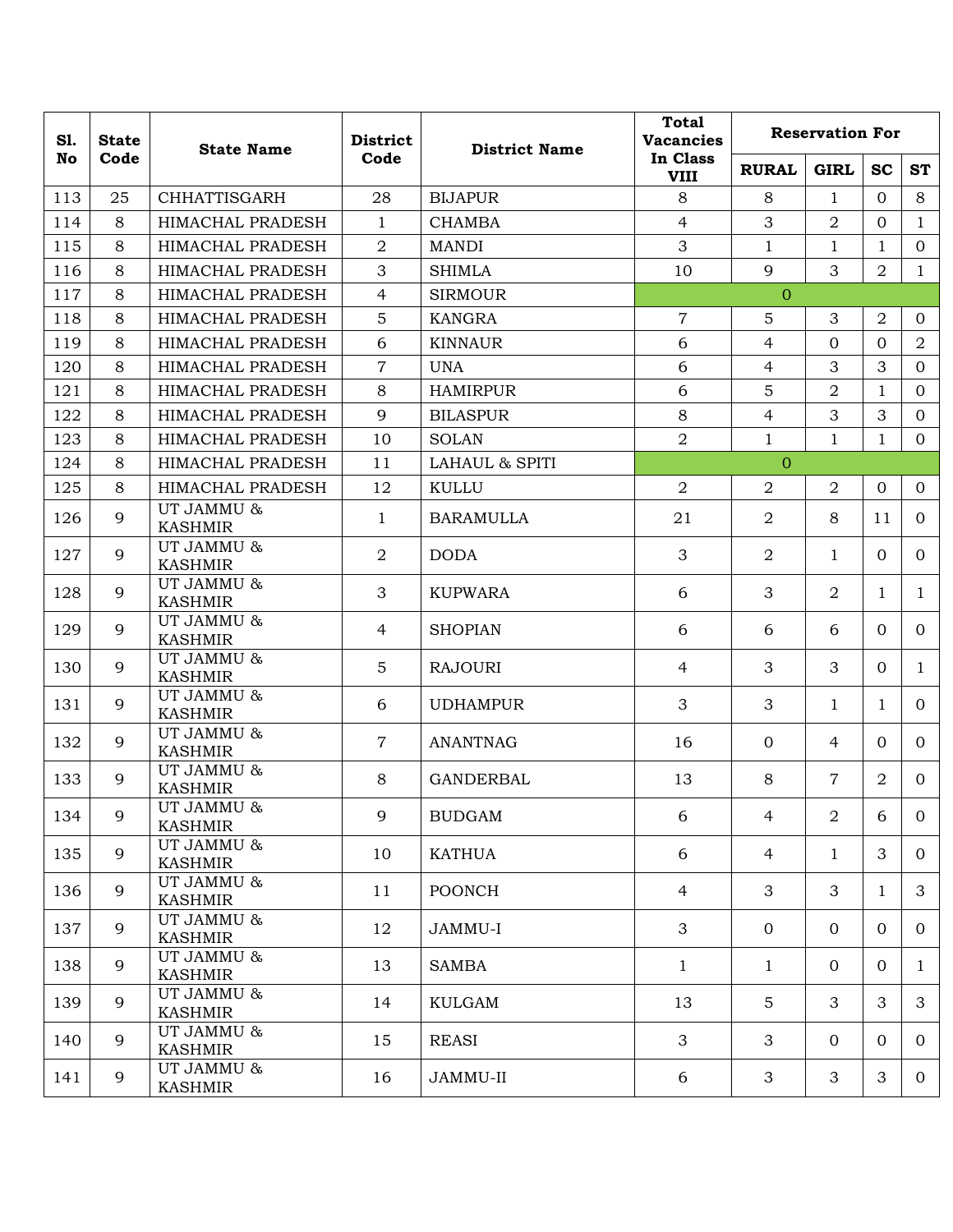| S1. | <b>State</b> | <b>State Name</b>            | <b>District</b> | <b>Total</b><br><b>Reservation For</b><br><b>Vacancies</b><br><b>District Name</b> |                                                                      |                                                                     |                |                |                |
|-----|--------------|------------------------------|-----------------|------------------------------------------------------------------------------------|----------------------------------------------------------------------|---------------------------------------------------------------------|----------------|----------------|----------------|
| No  | Code         |                              | Code            |                                                                                    | In Class<br><b>VIII</b>                                              | <b>RURAL</b>                                                        | <b>GIRL</b>    | <b>SC</b>      | <b>ST</b>      |
| 142 | 9            | UT JAMMU &<br><b>KASHMIR</b> | 17              | <b>RAMBAN</b>                                                                      | 9                                                                    | 6                                                                   | 6              | $\overline{2}$ | $\Omega$       |
| 143 | 9            | UT JAMMU &<br><b>KASHMIR</b> | 18              | <b>KISHTWAR</b>                                                                    | $\mathbf{1}$                                                         | $\overline{0}$                                                      | $\Omega$       | $\Omega$       | $\Omega$       |
| 144 | 9            | UT JAMMU &<br><b>KASHMIR</b> | 19              | <b>PULWAMA</b>                                                                     | 17                                                                   | 11                                                                  | 8              | 5              | $\Omega$       |
| 145 | 9            | UT JAMMU &<br><b>KASHMIR</b> | 20              | <b>BANDIPORA</b>                                                                   | <b>CONSIDERED FOR VACANT SEATS</b><br>IN BARAMULLA DISTRICT, IF ANY. | <b>CANDIDATES APPLYING FOR</b><br><b>BANDIPORA DISTRICT WILL BE</b> |                |                |                |
| 146 | 19           | <b>PUNJAB</b>                | $\mathbf{1}$    | <b>MUKTSAR</b>                                                                     | 6                                                                    | $\overline{0}$                                                      | $\Omega$       | $\Omega$       | $\Omega$       |
| 147 | 19           | <b>PUNJAB</b>                | 2               | <b>FATEHGARH SAHIB</b>                                                             | 23                                                                   | 14                                                                  | 13             | 14             | $\Omega$       |
| 148 | 19           | <b>PUNJAB</b>                | 3               | <b>SANGRUR</b>                                                                     | 14                                                                   | 9                                                                   | 8              | 3              | 3              |
| 149 | 19           | <b>PUNJAB</b>                | 4               | S.B.S. NAGAR                                                                       | 11                                                                   | 11                                                                  | $\overline{4}$ | 8              | $\overline{0}$ |
| 150 | 19           | <b>PUNJAB</b>                | 5               | AMRITSAR-I                                                                         | 10                                                                   | $\overline{7}$                                                      | 6              | 3              | $\mathbf{1}$   |
| 151 | 19           | <b>PUNJAB</b>                | 6               | <b>KAPURTHALA</b>                                                                  | 10                                                                   | 8                                                                   | $\overline{7}$ | $\overline{7}$ | $\Omega$       |
| 152 | 19           | <b>PUNJAB</b>                | $\overline{7}$  | <b>ROPAR</b>                                                                       | 5                                                                    | $\overline{4}$                                                      | $\overline{4}$ | $\overline{2}$ | $\overline{0}$ |
| 153 | 19           | <b>PUNJAB</b>                | 8               | <b>PATIALA</b>                                                                     | 19                                                                   | 19                                                                  | 9              | 14             | $\Omega$       |
| 154 | 19           | <b>PUNJAB</b>                | 9               | <b>FEROZEPUR</b>                                                                   | 12                                                                   | 8                                                                   | 6              | $\overline{4}$ | $\overline{0}$ |
| 155 | 19           | <b>PUNJAB</b>                | 10              | <b>PATHANKOT</b>                                                                   | 10                                                                   | 6                                                                   | 5              | $\Omega$       | $\Omega$       |
| 156 | 19           | <b>PUNJAB</b>                | 11              | <b>BATHINDA</b>                                                                    | 3                                                                    | $\overline{2}$                                                      | $\mathbf{1}$   | 1              | $\Omega$       |
| 157 | 19           | <b>PUNJAB</b>                | 12              | <b>JALANDHAR</b>                                                                   | 5                                                                    | 2                                                                   | 4              | $\overline{2}$ | $\overline{0}$ |
| 158 | 19           | <b>PUNJAB</b>                | 13              | <b>MANSA</b>                                                                       | 13                                                                   | 12                                                                  | 8              | 6              | $\Omega$       |
| 159 | 19           | <b>PUNJAB</b>                | 14              | <b>LUDHIANA</b>                                                                    | 10                                                                   | $\overline{7}$                                                      | 3              | 5              | $\Omega$       |
| 160 | 19           | <b>PUNJAB</b>                | 15              | <b>HOSHIARPUR</b>                                                                  | $\overline{4}$                                                       | 4                                                                   | $\mathbf{1}$   | $\overline{2}$ | $\Omega$       |
| 161 | 19           | <b>PUNJAB</b>                | 16              | <b>FARIDKOT</b>                                                                    | 18                                                                   | 17                                                                  | 12             | 12             | $\overline{0}$ |
| 162 | 19           | <b>PUNJAB</b>                | 17              | <b>MOGA</b>                                                                        | 12                                                                   | 10                                                                  | 4              | 6              | $\Omega$       |
| 163 | 19           | <b>PUNJAB</b>                | 18              | <b>TARN TARAN</b>                                                                  | $\overline{a}$                                                       | 2                                                                   | $\mathbf{1}$   | $\overline{2}$ | $\overline{0}$ |
| 164 | 19           | <b>PUNJAB</b>                | 19              | <b>BARNALA</b>                                                                     | $\overline{4}$                                                       | 3                                                                   | $\overline{2}$ | $\overline{0}$ | $\overline{0}$ |
| 165 | 19           | <b>PUNJAB</b>                | 20              | <b>MOHALI</b>                                                                      | $\overline{7}$                                                       | 4                                                                   | 5              | 2              | $\Omega$       |
| 166 | 19           | <b>PUNJAB</b>                | 21              | AMRITSAR-II                                                                        | 21                                                                   | 18                                                                  | 13             | 9              | $\mathbf{1}$   |
| 167 | 19           | <b>PUNJAB</b>                | 22              | <b>FAZILKA</b>                                                                     | 2                                                                    | $\mathbf{1}$                                                        | $\mathbf{1}$   | $\overline{0}$ | $\Omega$       |
| 168 | 19           | <b>PUNJAB</b>                | 23              | <b>GURDASPUR</b>                                                                   | 13                                                                   | 9                                                                   | $\overline{0}$ | 1              | 4              |
| 169 | 27           | UT CHANDIGARH                | $\mathbf{1}$    | CHANDIGARH                                                                         | 11                                                                   | $5\overline{)}$                                                     | 0              | $\mathbf{1}$   | 3              |
| 170 | 35           | UT LADAKH                    | 1               | <b>LEH</b>                                                                         | 3                                                                    | 3                                                                   | 1              | $\overline{0}$ | 3              |
| 171 | 35           | UT LADAKH                    | $\overline{a}$  | KARGIL                                                                             | $\overline{2}$                                                       | $\overline{2}$                                                      | $\overline{0}$ | $\overline{0}$ | 2              |
| 172 | $\mathbf{1}$ | ANDHRA PRADESH               | $\mathbf{1}$    | <b>ANANTAPUR</b>                                                                   |                                                                      | $\overline{0}$                                                      |                |                |                |
| 173 | $\mathbf{1}$ | ANDHRA PRADESH               | $\overline{2}$  | <b>CHITTOOR</b>                                                                    | $\overline{2}$                                                       | $\overline{0}$                                                      | 1              | $\overline{0}$ | $\Omega$       |
| 174 | $\mathbf{1}$ | ANDHRA PRADESH               | 3               | EAST GODAVARI-I                                                                    | 5                                                                    | 5                                                                   | 3              | 5              | $\Omega$       |
| 175 | $\mathbf{1}$ | ANDHRA PRADESH               | $\overline{4}$  | <b>GUNTUR</b>                                                                      | 9                                                                    | 6                                                                   | $\mathbf{1}$   | $\mathbf{1}$   | $\Omega$       |
| 176 | $\mathbf{1}$ | ANDHRA PRADESH               | 5               | KADAPA                                                                             | $\mathbf{1}$                                                         | $\mathbf{0}$                                                        | $\overline{0}$ | $\overline{0}$ | $\overline{0}$ |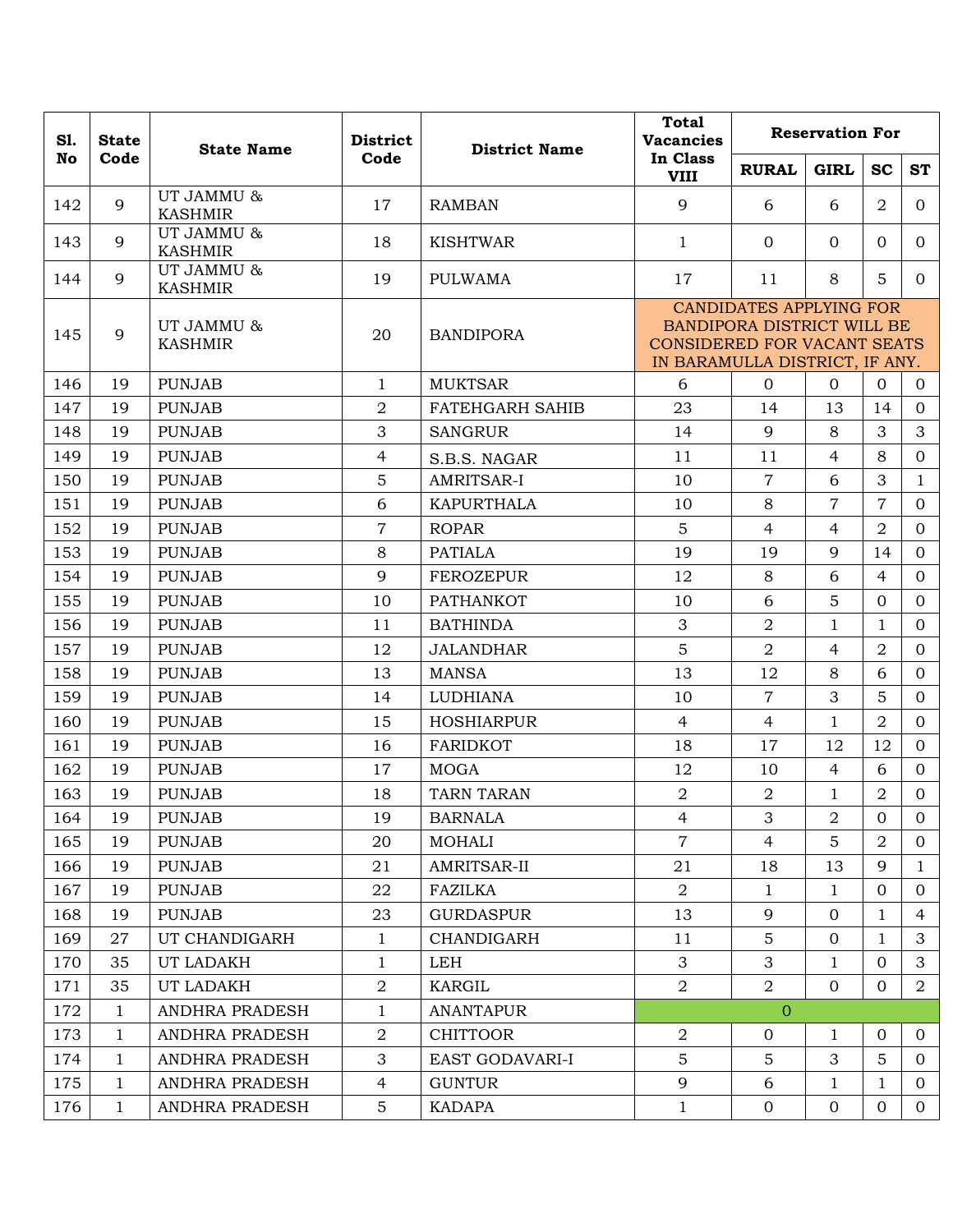| S1.<br><b>State</b> |              | <b>State Name</b>     | <b>District</b> | <b>District Name</b>   | <b>Total</b><br><b>Vacancies</b> |                  | <b>Reservation For</b> |                |                |
|---------------------|--------------|-----------------------|-----------------|------------------------|----------------------------------|------------------|------------------------|----------------|----------------|
| <b>No</b>           | Code         |                       | Code            |                        | In Class<br><b>VIII</b>          | <b>RURAL</b>     | <b>GIRL</b>            | <b>SC</b>      | <b>ST</b>      |
| 177                 | $\mathbf{1}$ | ANDHRA PRADESH        | 6               | <b>KRISHNA</b>         | $\mathbf{1}$                     | 1                | $\Omega$               | $\Omega$       | $\overline{0}$ |
| 178                 | $\mathbf{1}$ | ANDHRA PRADESH        | $\overline{7}$  | <b>KURNOOL</b>         | $\mathbf{1}$                     | $\mathbf{1}$     | $\overline{0}$         | $\overline{0}$ | $\overline{0}$ |
| 179                 | $\mathbf{1}$ | <b>ANDHRA PRADESH</b> | 8               | <b>NELLORE</b>         | $\overline{2}$                   | $\Omega$         | $\overline{0}$         | $\overline{0}$ | $\mathbf{1}$   |
| 180                 | $\mathbf{1}$ | ANDHRA PRADESH        | 9               | PRAKASAM-I             | 3                                | 2                | $\overline{0}$         | $\mathbf{1}$   | $\mathbf{0}$   |
| 181                 | $\mathbf{1}$ | ANDHRA PRADESH        | 10              | PRAKASAM-II            | $\overline{2}$                   | $\overline{2}$   | $\overline{2}$         | $\overline{0}$ | $\mathbf{0}$   |
| 182                 | $\mathbf{1}$ | ANDHRA PRADESH        | 11              | <b>SRIKAKULAM</b>      | $\overline{2}$                   | $\overline{2}$   | $\Omega$               | $\Omega$       | $\mathbf{0}$   |
| 183                 | $\mathbf{1}$ | ANDHRA PRADESH        | 12              | <b>VISAKHAPATNAM</b>   | 4                                | 3                | 3                      | $\overline{2}$ | $\mathbf{0}$   |
| 184                 | $\mathbf{1}$ | ANDHRA PRADESH        | 13              | VIZIANAGARAM           | 3                                | $\mathbf{1}$     | $\mathbf{0}$           | $\mathbf{1}$   | $\mathbf{0}$   |
| 185                 | $\mathbf{1}$ | ANDHRA PRADESH        | 14              | <b>WEST GODAVARI</b>   | $\overline{4}$                   | $\overline{2}$   | $\overline{2}$         | $\overline{2}$ | $\overline{0}$ |
| 186                 | $\mathbf{1}$ | <b>ANDHRA PRADESH</b> | 15              | EAST GODAVARI-II       |                                  | $\overline{0}$   |                        |                |                |
| 187                 | 10           | KARNATAKA             | 1               | <b>BANGALORE RURAL</b> | 5                                | 5                | $\boldsymbol{2}$       | $\mathbf 1$    | $\mathbf{1}$   |
| 188                 | 10           | <b>KARNATAKA</b>      | $\overline{2}$  | <b>CHIKMAGALUR</b>     | $\overline{2}$                   | $\mathbf 1$      | $\overline{0}$         | $\overline{0}$ | $\mathbf{1}$   |
| 189                 | 10           | KARNATAKA             | 3               | <b>CHIKKABALLAPURA</b> |                                  | $\overline{0}$   |                        |                |                |
| 190                 | 10           | KARNATAKA             | $\overline{4}$  | <b>MANDYA</b>          | 3                                | $\overline{2}$   | $\mathbf{0}$           | 1              | $\overline{0}$ |
| 191                 | 10           | KARNATAKA             | $\sqrt{5}$      | <b>KOPPAL</b>          |                                  | $\mathbf{0}$     |                        |                |                |
| 192                 | 10           | KARNATAKA             | 6               | <b>SHIMOGA</b>         |                                  | $\overline{0}$   |                        |                |                |
| 193                 | 10           | <b>KARNATAKA</b>      | $\overline{7}$  | UTTARA KANNADA         | $\overline{2}$                   | $\overline{2}$   | $\overline{2}$         | $\mathbf{0}$   | $\mathbf{0}$   |
| 194                 | 10           | KARNATAKA             | 8               | <b>HASSAN</b>          | $\mathbf{1}$                     | $\overline{0}$   | $\mathbf{1}$           | $\overline{0}$ | $\overline{0}$ |
| 195                 | 10           | <b>KARNATAKA</b>      | 9               | <b>BIDAR</b>           |                                  | $\overline{0}$   |                        |                |                |
| 196                 | 10           | KARNATAKA             | 10              | KODAGU                 | $\mathbf{1}$                     | $\overline{0}$   | 1                      | 1              | $\overline{0}$ |
| 197                 | 10           | KARNATAKA             | 11              | YADGIRI                | $\sqrt{2}$                       | $\mathbf{1}$     | $\mathbf{0}$           | $\mathbf{0}$   | $\mathbf{0}$   |
| 198                 | 10           | <b>KARNATAKA</b>      | 12              | <b>DHARWAD</b>         | $\mathbf{1}$                     | $\overline{0}$   | $\overline{0}$         | $\overline{0}$ | $\mathbf{0}$   |
| 199                 | 10           | KARNATAKA             | 13              | <b>BELGAUM</b>         |                                  | $\overline{0}$   |                        |                |                |
| 200                 | 10           | <b>KARNATAKA</b>      | 14              | <b>BIJAPUR</b>         | 4                                | $\overline{2}$   | $\mathbf{1}$           | $\mathbf 1$    | $\mathbf{0}$   |
| 201                 | 10           | <b>KARNATAKA</b>      | 15              | <b>BELLARY</b>         | $\mathbf{1}$                     | $\mathbf{1}$     | $\mathbf{0}$           | $\mathbf{0}$   | $\overline{0}$ |
| 202                 | 10           | KARNATAKA             | 16              | <b>CHITRADURGA</b>     |                                  | $\overline{0}$   |                        |                |                |
| 203                 | 10           | <b>KARNATAKA</b>      | 17              | CHAMARAJNAGAR          | $\overline{2}$                   | $\overline{2}$   | $\mathbf{1}$           | $\overline{0}$ | $\overline{0}$ |
| 204                 | 10           | <b>KARNATAKA</b>      | 18              | <b>TUMKUR</b>          | $\mathbf{1}$                     | $\mathbf{1}$     | $\mathbf{0}$           | $\overline{0}$ | $\overline{0}$ |
| 205                 | 10           | <b>KARNATAKA</b>      | 19              | <b>UDUPI</b>           | $\overline{2}$                   | $\mathbf{1}$     | $\overline{0}$         | $\mathbf 1$    | $\mathbf{0}$   |
| 206                 | 10           | KARNATAKA             | 20              | <b>BANGALORE URBAN</b> | 3                                | $\mathbf{1}$     | $\overline{2}$         | $\overline{0}$ | $\mathbf{1}$   |
| 207                 | 10           | KARNATAKA             | 21              | <b>GADAG</b>           |                                  | $\overline{0}$   |                        |                |                |
| 208                 | 10           | KARNATAKA             | 22              | RAICHUR                |                                  | $\overline{0}$   |                        |                |                |
| 209                 | 10           | KARNATAKA             | 23              | <b>HAVERI</b>          | $\overline{2}$                   | $\mathbf{1}$     | $\mathbf{1}$           | $\mathbf{0}$   | $\overline{0}$ |
| 210                 | 10           | KARNATAKA             | 24              | <b>DAVANGERE</b>       |                                  | $\overline{O}$   |                        |                |                |
| 211                 | 10           | KARNATAKA             | 25              | DAKSHINA KANNADA       | $\mathbf{1}$                     | $\mathbf 0$      | 1                      | 1              | $\overline{0}$ |
| 212                 | 10           | KARNATAKA             | 26              | <b>BAGALKOT</b>        | $\mathbf{1}$                     | $\mathbf{1}$     | $\mathbf{0}$           | $\mathbf{0}$   | $\overline{0}$ |
| 213                 | 10           | KARNATAKA             | 27              | <b>MYSORE</b>          | $\mathbf{1}$                     | $\mathbf{1}$     | $\overline{0}$         | $\overline{0}$ | $\overline{0}$ |
| 214                 | 10           | KARNATAKA             | 28              | KALABURAGI-II          |                                  | $\boldsymbol{0}$ |                        |                |                |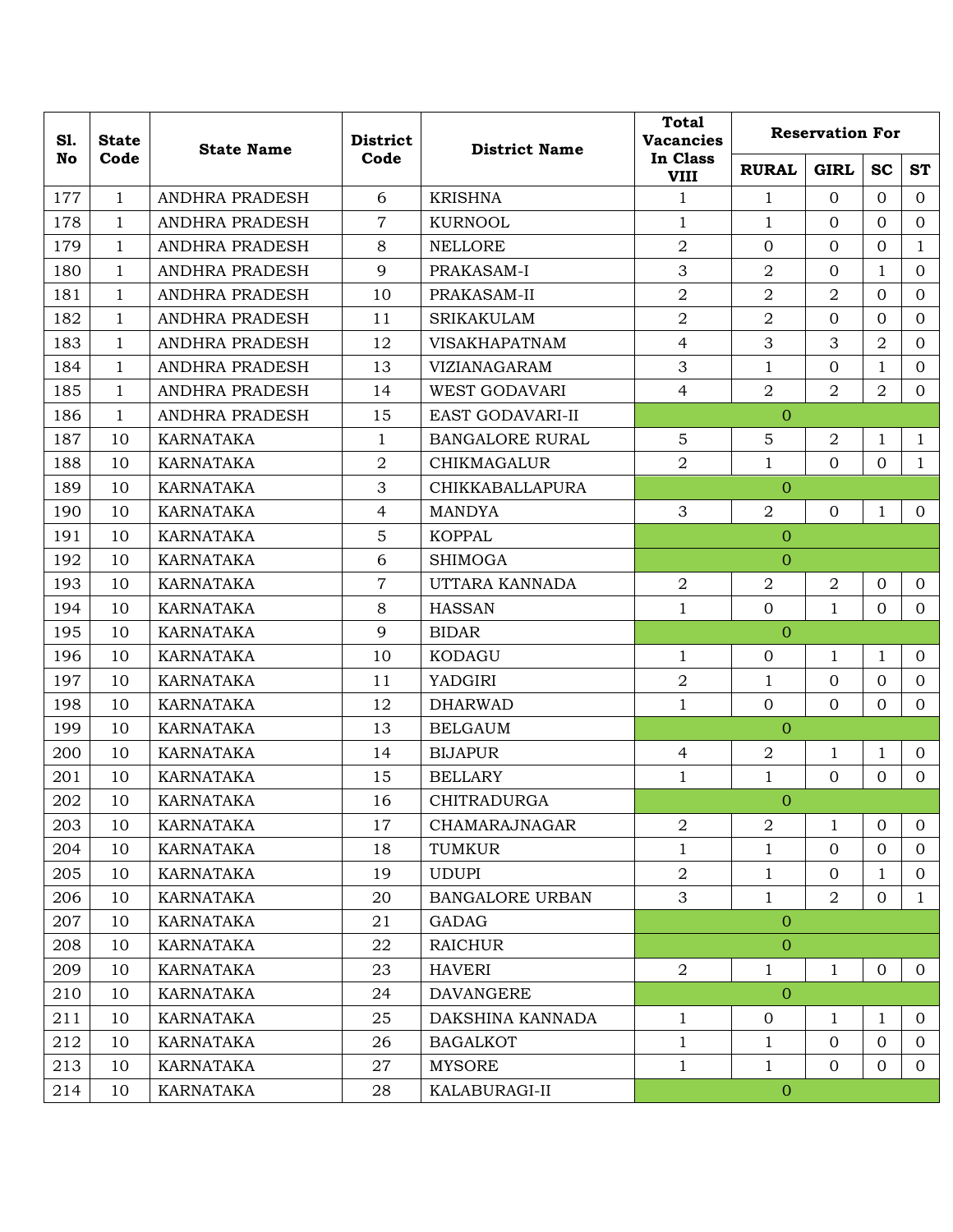| S1.<br><b>State</b><br>No |                | <b>State Name</b>              |                | <b>District</b><br>Code                     | <b>District Name</b>    | <b>Total</b><br><b>Vacancies</b> |                | <b>Reservation For</b> |                |  |
|---------------------------|----------------|--------------------------------|----------------|---------------------------------------------|-------------------------|----------------------------------|----------------|------------------------|----------------|--|
|                           | Code           |                                |                |                                             | In Class<br><b>VIII</b> | <b>RURAL</b>                     | <b>GIRL</b>    | <b>SC</b>              | <b>ST</b>      |  |
| 215                       | 10             | <b>KARNATAKA</b>               | 29             | <b>RAMNAGARA</b>                            | $\mathbf{1}$            | $\mathbf{1}$                     | $\overline{0}$ | $\Omega$               | $\Omega$       |  |
| 216                       | 10             | KARNATAKA                      | 30             | <b>KOLAR</b>                                |                         | $\overline{0}$                   |                |                        |                |  |
| 217                       | 10             | <b>KARNATAKA</b>               | 31             | KALABURAGI-I                                |                         | $\overline{0}$                   |                |                        |                |  |
| 218                       | 11             | <b>KERALA</b>                  | 1              | <b>ERNAKULAM</b>                            | $\mathbf{1}$            | 1                                | $\mathbf{1}$   | $\mathbf{O}$           | $\mathbf{O}$   |  |
| 219                       | 11             | <b>KERALA</b>                  | $\overline{2}$ | <b>IDUKKI</b>                               | 5                       | $\overline{4}$                   | $\mathbf{1}$   | $\Omega$               | $\mathbf{1}$   |  |
| 220                       | 11             | <b>KERALA</b>                  | 3              | <b>KASARAGOD</b>                            | 8                       | 3                                | $\overline{2}$ | $\mathbf{1}$           | $\Omega$       |  |
| 221                       | 11             | <b>KERALA</b>                  | $\overline{4}$ | PATHANAMTHITTA                              | 6                       | 3                                | $\overline{4}$ | $\mathbf{O}$           | $\overline{0}$ |  |
| 222                       | 11             | <b>KERALA</b>                  | 5              | <b>KANNUR</b>                               | 5                       | $\overline{2}$                   | $\overline{2}$ | $\mathbf{O}$           | $\overline{a}$ |  |
| 223                       | 11             | <b>KERALA</b>                  | 6              | <b>KOTTAYAM</b>                             | 6                       | $\overline{4}$                   | 3              | $\mathbf{O}$           | $\overline{0}$ |  |
| 224                       | 11             | <b>KERALA</b>                  | $\overline{7}$ | KOZHIKODE                                   | 9                       | 8                                | $\overline{7}$ | 3                      | $\Omega$       |  |
| 225                       | 11             | <b>KERALA</b>                  | 8              | <b>THRISSUR</b>                             | 16                      | 14                               | 12             | $\Omega$               | $\overline{0}$ |  |
| 226                       | 11             | <b>KERALA</b>                  | 9              | <b>PALAKKAD</b>                             | 6                       | 6                                | $\mathbf{1}$   | $\mathbf{O}$           | $\mathbf{1}$   |  |
| 227                       | 11             | <b>KERALA</b>                  | 10             | MALAPPURAM                                  | 3                       | 3                                | $\overline{2}$ | $\mathbf{O}$           | $\mathbf{1}$   |  |
| 228                       | 11             | <b>KERALA</b>                  | 11             | <b>ALLEPPEY</b>                             | 5                       | 3                                | $\mathbf{0}$   | $\overline{0}$         | $\overline{0}$ |  |
| 229                       | 11             | <b>KERALA</b>                  | 12             | <b>KOLLAM</b>                               | 5                       | $\overline{2}$                   | $\overline{2}$ | $\overline{0}$         | $\overline{0}$ |  |
| 230                       | 11             | <b>KERALA</b>                  | 13             | THIRUVANANTHAPURAM                          | 3                       | $\overline{2}$                   | $\mathbf{1}$   | 1                      | $\Omega$       |  |
| 231                       | 11             | <b>KERALA</b>                  | 14             | WAYANAD                                     | 3                       | $\overline{2}$                   | $\overline{2}$ | $\mathbf{1}$           | $\overline{0}$ |  |
| 232                       | 26             | UT ANDAMAN &<br><b>NICOBAR</b> | $\mathbf{1}$   | CAR NICOBAR                                 | 17                      | 6                                | $\overline{7}$ | $\Omega$               | 9              |  |
| 233                       | 26             | UT ANDAMAN &<br><b>NICOBAR</b> | $\overline{2}$ | <b>NORTH &amp; MIDDLE</b><br><b>ANDAMAN</b> | 25                      | 25                               | 12             | $\overline{0}$         | $\Omega$       |  |
| 234                       | 26             | UT ANDAMAN &<br><b>NICOBAR</b> | 3              | <b>SOUTH ANDAMAN</b>                        |                         | $\overline{0}$                   |                |                        |                |  |
| 235                       | 30             | UT LAKSHADWEEP                 | $\mathbf{1}$   | MINICOY                                     | 17                      | 14                               | 6              | $\overline{4}$         | 3              |  |
| 236                       | 31             | UT PUDUCHERRY                  | $\mathbf{1}$   | <b>KARAIKAL</b>                             | $\overline{2}$          | $\overline{2}$                   | $\mathbf{1}$   | $\Omega$               | $\Omega$       |  |
| 237                       | 31             | UT PUDUCHERRY                  | $\overline{a}$ | <b>PUDUCHERRY</b>                           | $\overline{2}$          | $\mathbf{1}$                     | $\overline{2}$ | $\Omega$               | $\overline{0}$ |  |
| 238                       | 31             | UT PUDUCHERRY                  | 3              | <b>MAHE</b>                                 | 24                      | 23                               | 11             | 4                      | $\mathbf{1}$   |  |
| 239                       | 31             | UT PUDUCHERRY                  | $\overline{4}$ | YANAM                                       | $\overline{7}$          | $\overline{0}$                   | $\overline{7}$ | $\overline{0}$         | $\overline{0}$ |  |
| 240                       | 34             | TELANGANA                      | $\mathbf{1}$   | <b>ADILABAD</b>                             | 3                       | $\mathbf{1}$                     | $\mathbf{1}$   | $\mathbf{0}$           | $\overline{0}$ |  |
| 241                       | 34             | TELANGANA                      | $\sqrt{2}$     | <b>KARIMNAGAR</b>                           | 6                       | $\overline{4}$                   | $\overline{a}$ | $\mathbf{1}$           | $\overline{0}$ |  |
| 242                       | 34             | TELANGANA                      | 3              | KHAMMAM                                     |                         | $\overline{0}$                   |                |                        |                |  |
| 243                       | 34             | TELANGANA                      | $\mathbf 5$    | MAHABUBNAGAR                                | 2                       | 1                                | 1              | $\overline{0}$         | $\overline{0}$ |  |
| 244                       | 34             | TELANGANA                      | 6              | <b>MEDAK</b>                                | 8                       | 4                                | $\overline{2}$ | $\mathbf{1}$           | $\overline{0}$ |  |
| 245                       | 34             | TELANGANA                      | $\overline{7}$ | NALGONDA                                    | 1                       | 1                                | $\overline{0}$ | $\overline{0}$         | $\overline{0}$ |  |
| 246                       | 34             | TELANGANA                      | 8              | NIZAMABAD                                   | $\mathfrak{Z}$          | 3                                | $\mathbf{1}$   | $\mathbf{1}$           | $\mathbf{0}$   |  |
| 247                       | 34             | <b>TELANGANA</b>               | 9              | <b>RANGA REDDY</b>                          | $\overline{2}$          | $\mathbf{1}$                     | $\mathbf{1}$   | $\overline{0}$         | $\overline{0}$ |  |
| 248                       | 34             | TELANGANA                      | 10             | WARANGAL                                    | $\mathbf 1$             | 1                                | $\mathbf 0$    | $\overline{0}$         | $\overline{0}$ |  |
| 249                       | $\overline{7}$ | <b>HARYANA</b>                 | $\mathbf{1}$   | <b>JHAJJAR</b>                              | $\overline{4}$          | $\overline{4}$                   | $\mathbf{1}$   | $\mathbf{1}$           | $\mathbf{1}$   |  |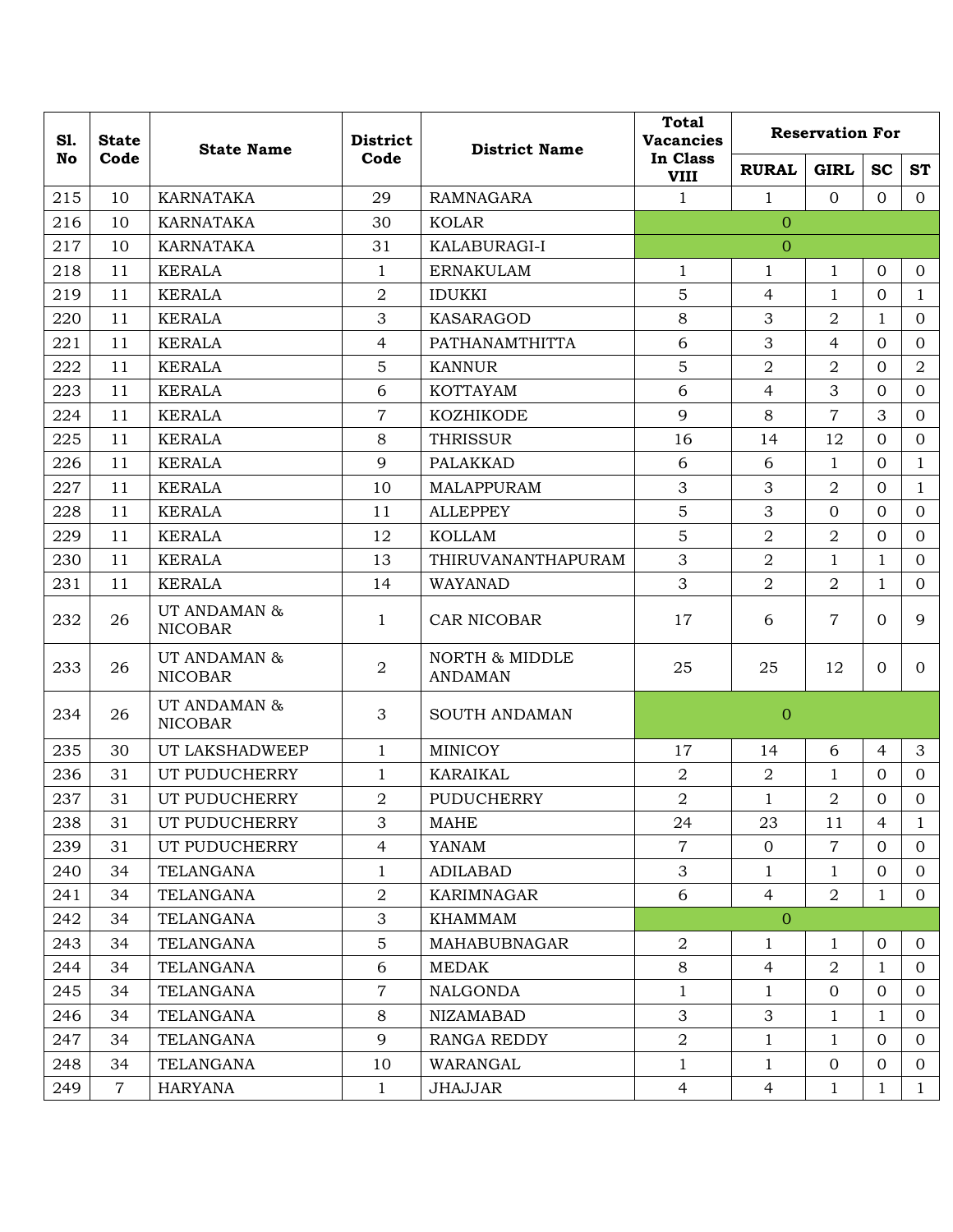| S1. | <b>State</b>   | <b>State Name</b> | <b>District</b> | <b>District Name</b> | <b>Total</b><br><b>Vacancies</b> | <b>Reservation For</b> |                |                |                |  |  |
|-----|----------------|-------------------|-----------------|----------------------|----------------------------------|------------------------|----------------|----------------|----------------|--|--|
| No  | Code           |                   | Code            |                      | In Class<br><b>VIII</b>          | <b>RURAL</b>           | <b>GIRL</b>    | <b>SC</b>      | <b>ST</b>      |  |  |
| 250 | $\overline{7}$ | <b>HARYANA</b>    | $\overline{a}$  | <b>HISSAR</b>        | 6                                | 6                      | 4              | 3              | $\Omega$       |  |  |
| 251 | $\overline{7}$ | <b>HARYANA</b>    | 3               | <b>JIND</b>          | 3                                | $\mathbf{1}$           | 1              | $\overline{2}$ | $\overline{0}$ |  |  |
| 252 | $\overline{7}$ | <b>HARYANA</b>    | $\overline{4}$  | FARIDABAD            | $\overline{2}$                   | $\overline{2}$         | $\mathbf{1}$   | $\mathbf{1}$   | $\Omega$       |  |  |
| 253 | $\overline{7}$ | <b>HARYANA</b>    | $\overline{5}$  | <b>SONEPAT</b>       | 5                                | $\overline{4}$         | $\mathbf 1$    | 3              | $\overline{0}$ |  |  |
| 254 | $\overline{7}$ | <b>HARYANA</b>    | 6               | <b>SIRSA</b>         | 3                                | $\overline{2}$         | $\mathbf{0}$   | $\Omega$       | $\overline{0}$ |  |  |
| 255 | $\overline{7}$ | <b>HARYANA</b>    | $\overline{7}$  | KAITHAL              | $\overline{4}$                   | $\overline{2}$         | 1              | $\overline{2}$ | $\mathbf{0}$   |  |  |
| 256 | $\overline{7}$ | <b>HARYANA</b>    | 8               | <b>BHIWANI</b>       | 3                                | 3                      | $\mathbf{0}$   | $\mathbf{1}$   | $\overline{0}$ |  |  |
| 257 | $\overline{7}$ | <b>HARYANA</b>    | 9               | MOHINDERGARH         | 15                               | 12                     | 3              | $\overline{a}$ | $\mathbf{1}$   |  |  |
| 258 | $\overline{7}$ | <b>HARYANA</b>    | 10              | <b>REWARI</b>        | 8                                | 8                      | 3              | $\overline{4}$ | $\overline{0}$ |  |  |
| 259 | $\overline{7}$ | <b>HARYANA</b>    | 11              | <b>KURUKSHETRA</b>   | $\overline{7}$                   | 6                      | 3              | $\mathbf{O}$   | $\overline{2}$ |  |  |
| 260 | $\overline{7}$ | <b>HARYANA</b>    | 12              | <b>GURUGRAM</b>      | 14                               | 10                     | 3              | 3              | $\overline{0}$ |  |  |
| 261 | $\overline{7}$ | <b>HARYANA</b>    | 13              | <b>KARNAL</b>        | 10                               | $\overline{7}$         | 6              | 3              | $\mathbf{0}$   |  |  |
| 262 | $\overline{7}$ | <b>HARYANA</b>    | 14              | <b>PANCHKULA</b>     | $\overline{7}$                   | $\overline{4}$         | 4              | $\overline{2}$ | $\Omega$       |  |  |
| 263 | $\overline{7}$ | <b>HARYANA</b>    | 15              | <b>PANIPAT</b>       | $\overline{2}$                   | $\mathbf{1}$           | $\mathbf{1}$   | $\mathbf{1}$   | $\overline{0}$ |  |  |
| 264 | $\overline{7}$ | <b>HARYANA</b>    | 16              | <b>AMBALA</b>        | 5                                | $\overline{4}$         | $\overline{2}$ | 3              | $\Omega$       |  |  |
| 265 | $\overline{7}$ | <b>HARYANA</b>    | 17              | YAMUNANAGAR          | 6                                | 6                      | $\overline{4}$ | $\mathbf{1}$   | $\mathbf{1}$   |  |  |
| 266 | $\overline{7}$ | <b>HARYANA</b>    | 18              | <b>ROHTAK</b>        | $\overline{7}$                   | 5                      | 5              | 5              | $\Omega$       |  |  |
| 267 | $\overline{7}$ | <b>HARYANA</b>    | 19              | <b>FATEHABAD</b>     | 5                                | 5                      | $\overline{2}$ | 3              | $\Omega$       |  |  |
| 268 | $\overline{7}$ | <b>HARYANA</b>    | 20              | <b>NUH</b>           | $\overline{2}$                   | $\overline{2}$         | $\overline{2}$ | $\Omega$       | $\overline{0}$ |  |  |
| 269 | $\overline{7}$ | <b>HARYANA</b>    | 21              | PALWAL               | $\overline{2}$                   | $\overline{2}$         | 1              | $\overline{0}$ | $\Omega$       |  |  |
| 270 | 20             | <b>RAJASTHAN</b>  | $\mathbf{1}$    | <b>BANSWARA-I</b>    | $\overline{2}$                   | $\overline{2}$         | $\mathbf{0}$   | $\mathbf{1}$   | $\overline{0}$ |  |  |
| 271 | 20             | <b>RAJASTHAN</b>  | 2               | <b>CHURU</b>         | $\overline{4}$                   | $\mathbf{0}$           | $\overline{2}$ | $\mathbf{O}$   | $\Omega$       |  |  |
| 272 | 20             | <b>RAJASTHAN</b>  | 3               | <b>JAIPUR</b>        | $\overline{4}$                   | $\mathbf{1}$           | 1              | 1              | $\mathbf{0}$   |  |  |
| 273 | 20             | <b>RAJASTHAN</b>  | $\overline{4}$  | <b>NAGAUR</b>        | $\overline{4}$                   | $\overline{2}$         | $\overline{2}$ | $\mathbf{1}$   | $\Omega$       |  |  |
| 274 | 20             | <b>RAJASTHAN</b>  | 5               | <b>RAJSAMAND</b>     | $\overline{2}$                   | $\overline{a}$         | $\overline{2}$ | $\mathbf{0}$   | $\Omega$       |  |  |
| 275 | 20             | <b>RAJASTHAN</b>  | 6               | <b>BHILWARA</b>      | 3                                | 3                      | 1              | $\mathbf{0}$   | $\mathbf{0}$   |  |  |
| 276 | 20             | <b>RAJASTHAN</b>  | $\overline{7}$  | CHITTORGARH          | 1                                | $\mathbf{1}$           | $\mathbf{1}$   | $\overline{0}$ | $\overline{0}$ |  |  |
| 277 | 20             | <b>RAJASTHAN</b>  | 8               | <b>JALORE</b>        | $\overline{4}$                   | $\overline{4}$         | $\mathbf{O}$   | $\overline{0}$ | $\overline{a}$ |  |  |
| 278 | 20             | <b>RAJASTHAN</b>  | 9               | <b>SIKAR</b>         | $\overline{2}$                   | $\mathbf{0}$           | $\mathbf{1}$   | $\overline{0}$ | $\mathbf{1}$   |  |  |
| 279 | 20             | <b>RAJASTHAN</b>  | 10              | <b>BARAN</b>         | $\overline{4}$                   | 3                      | $\overline{2}$ | $\overline{0}$ | $\overline{2}$ |  |  |
| 280 | 20             | <b>RAJASTHAN</b>  | 11              | <b>BARMER</b>        |                                  | $\overline{0}$         |                |                |                |  |  |
| 281 | 20             | <b>RAJASTHAN</b>  | 12              | <b>DUNGARPUR</b>     | $\overline{7}$                   | 5                      | 4              | $\mathbf{0}$   | $\overline{0}$ |  |  |
| 282 | 20             | <b>RAJASTHAN</b>  | 13              | <b>AJMER</b>         | 6                                | $\overline{4}$         | $\overline{4}$ | 3              | $\overline{0}$ |  |  |
| 283 | 20             | <b>RAJASTHAN</b>  | 14              | <b>JAISALMER</b>     | $\mathbf{1}$                     | $\mathbf{0}$           | $\mathbf{0}$   | $\overline{0}$ | $\overline{0}$ |  |  |
| 284 | 20             | <b>RAJASTHAN</b>  | 15              | SRI GANGANAGAR-I     | 6                                | 6                      | 1              | $\overline{a}$ | 1              |  |  |
| 285 | 20             | <b>RAJASTHAN</b>  | 16              | <b>JODHPUR</b>       | $\overline{a}$                   | $\mathbf{1}$           | $\overline{0}$ | $\overline{a}$ | $\overline{0}$ |  |  |
| 286 | 20             | <b>RAJASTHAN</b>  | 17              | <b>TONK</b>          |                                  | $\mathbf{0}$           |                |                |                |  |  |
| 287 | 20             | <b>RAJASTHAN</b>  | 18              | <b>JHALAWAR</b>      | $\mathbf{1}$                     | $\mathbf{1}$           | $\mathbf 0$    | $\mathbf 0$    | $\overline{0}$ |  |  |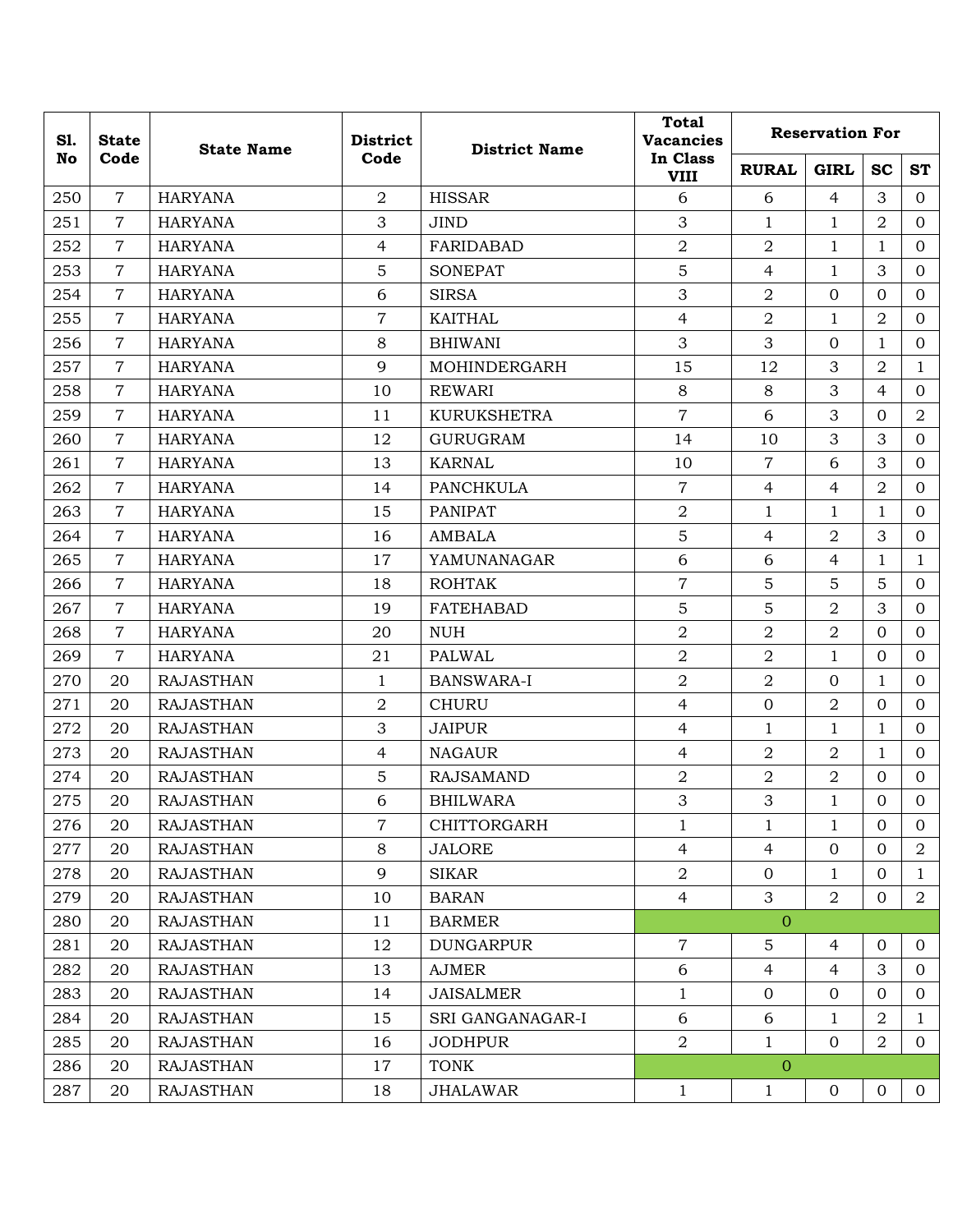| S1.<br><b>State</b> | <b>State Name</b> | Code                 | <b>District</b> | <b>District Name</b>   | <b>Total</b><br><b>Vacancies</b> | <b>Reservation For</b> |                |                |                |  |
|---------------------|-------------------|----------------------|-----------------|------------------------|----------------------------------|------------------------|----------------|----------------|----------------|--|
| No                  | Code              |                      |                 |                        | In Class<br><b>VIII</b>          | <b>RURAL</b>           | <b>GIRL</b>    | <b>SC</b>      | <b>ST</b>      |  |
| 288                 | 20                | <b>RAJASTHAN</b>     | 19              | <b>ALWAR</b>           | 6                                | 3                      | $\mathbf{1}$   | $\Omega$       | $\Omega$       |  |
| 289                 | 20                | <b>RAJASTHAN</b>     | 20              | PALI                   | $\mathbf{1}$                     | $\overline{0}$         | $\mathbf{1}$   | $\overline{0}$ | $\mathbf{0}$   |  |
| 290                 | 20                | <b>RAJASTHAN</b>     | 21              | <b>BIKANER</b>         | $\mathbf{1}$                     | $\mathbf{1}$           | 1              | $\overline{0}$ | $\mathbf{0}$   |  |
| 291                 | 20                | <b>RAJASTHAN</b>     | 22              | <b>SIROHI</b>          | 16                               | 11                     | 5              | $\mathbf{1}$   | $\overline{4}$ |  |
| 292                 | 20                | <b>RAJASTHAN</b>     | 23              | <b>SAWAI MADHOPUR</b>  | $\overline{4}$                   | 2                      | 2              | 2              | $\mathbf{0}$   |  |
| 293                 | 20                | <b>RAJASTHAN</b>     | 24              | <b>DAUSA</b>           | $\mathbf{1}$                     | $\mathbf 0$            | $\mathbf{0}$   | $\mathbf{0}$   | $\overline{0}$ |  |
| 294                 | 20                | <b>RAJASTHAN</b>     | 25              | JHUNJHUNU              | $\overline{a}$                   | $\overline{0}$         | $\overline{0}$ | $\mathbf{1}$   | $\overline{0}$ |  |
| 295                 | 20                | <b>RAJASTHAN</b>     | 26              | <b>BUNDI</b>           |                                  | $\overline{0}$         |                |                |                |  |
| 296                 | 20                | <b>RAJASTHAN</b>     | 27              | <b>DHOLPUR</b>         | $\mathbf{1}$                     | $\mathbf{1}$           | $\overline{0}$ | $\mathbf{0}$   | $\overline{0}$ |  |
| 297                 | 20                | <b>RAJASTHAN</b>     | 28              | <b>KOTA</b>            | 4                                | 3                      | $\overline{2}$ | $\mathbf{0}$   | $\mathbf{1}$   |  |
| 298                 | 20                | <b>RAJASTHAN</b>     | 29              | <b>BHARATPUR</b>       |                                  | $\mathbf{0}$           |                |                |                |  |
| 299                 | 20                | <b>RAJASTHAN</b>     | 30              | <b>UDAIPUR</b>         | 8                                | 5                      | 4              | $\mathbf{0}$   | $\overline{a}$ |  |
| 300                 | 20                | <b>RAJASTHAN</b>     | 31              | <b>HANUMANGARH</b>     | $\overline{2}$                   | $\overline{2}$         | $\overline{0}$ | $\mathbf{0}$   | $\mathbf{0}$   |  |
| 301                 | 20                | <b>RAJASTHAN</b>     | 32              | KARAULI                | $\mathbf{1}$                     | $\mathbf{1}$           | $\overline{0}$ | $\mathbf{1}$   | $\overline{0}$ |  |
| 302                 | 20                | <b>RAJASTHAN</b>     | 33              | <b>BANSWARA-II</b>     | $\mathbf{1}$                     | $\mathbf{1}$           | $\overline{0}$ | $\mathbf{1}$   | $\overline{0}$ |  |
| 303                 | 20                | <b>RAJASTHAN</b>     | 34              | SRI GANGANAGAR-II      | 3                                | 3                      | $\mathbf{1}$   | $\overline{a}$ | $\mathbf{0}$   |  |
| 304                 | 20                | <b>RAJASTHAN</b>     | 35              | PRATAPGARH             |                                  | $\overline{0}$         |                |                |                |  |
| 305                 | 29                | UT DELHI             | 1               | MUNGESHPUR             | 28                               | 26                     | 11             | 5              | $\overline{2}$ |  |
| 306                 | 29                | UT DELHI             | $\overline{2}$  | <b>JAFFARPUR KALAN</b> | 19                               | 9                      | 5              | $\mathbf{1}$   | 5              |  |
| 307                 | 24                | UTTAR PRADESH        | $\mathbf{1}$    | <b>BAREILLY</b>        | $\overline{4}$                   | 2                      | $\overline{0}$ | $\mathbf{1}$   | $\mathbf{0}$   |  |
| 308                 | 24                | UTTAR PRADESH        | $\sqrt{2}$      | <b>BULANDSHAHR</b>     | 3                                | 3                      | $\overline{2}$ | $\mathbf 1$    | $\overline{0}$ |  |
| 309                 | 24                | UTTAR PRADESH        | 3               | <b>FAIZABAD</b>        | $\overline{2}$                   | $\overline{2}$         | $\overline{0}$ | $\mathbf{1}$   | $\mathbf{0}$   |  |
| 310                 | 24                | UTTAR PRADESH        | $\overline{4}$  | <b>GORAKHPUR</b>       | $\overline{7}$                   | 7                      | 2              | 3              | $\mathbf{0}$   |  |
| 311                 | 24                | <b>UTTAR PRADESH</b> | $\sqrt{5}$      | <b>JAUNPUR</b>         | $\overline{7}$                   | 3                      | $\mathbf{1}$   | $\mathbf{1}$   | $\overline{0}$ |  |
| 312                 | 24                | UTTAR PRADESH        | 6               | <b>JHANSI</b>          | $\mathbf{1}$                     | 1                      | $\mathbf{0}$   | $\mathbf{0}$   | $\overline{0}$ |  |
| 313                 | 24                | UTTAR PRADESH        | 7               | <b>MEERUT</b>          | 4                                | $\overline{0}$         | $\mathbf{1}$   | $\Omega$       | $\mathbf{0}$   |  |
| 314                 | 24                | UTTAR PRADESH        | 8               | RAEBARELI              | $\overline{2}$                   | 2                      | $\overline{2}$ | $\overline{2}$ | $\overline{0}$ |  |
| 315                 | 24                | UTTAR PRADESH        | 9               | AMETHI                 | $\overline{2}$                   | $\overline{a}$         | $\mathbf{1}$   | $\mathbf{1}$   | $\overline{0}$ |  |
| 316                 | 24                | UTTAR PRADESH        | 10              | <b>AZAMGARH</b>        | $\overline{4}$                   | 3                      | $\overline{2}$ | $\overline{0}$ | $\overline{0}$ |  |
| 317                 | 24                | UTTAR PRADESH        | 11              | <b>LALITPUR</b>        | $\overline{2}$                   | $\mathbf{1}$           | 1              | $\overline{0}$ | $\overline{0}$ |  |
| 318                 | 24                | UTTAR PRADESH        | 12              | FARRUKHABAD            |                                  | $\mathbf{0}$           |                |                |                |  |
| 319                 | 24                | <b>UTTAR PRADESH</b> | 13              | <b>MIRZAPUR</b>        |                                  | $\overline{0}$         |                |                |                |  |
| 320                 | 24                | UTTAR PRADESH        | 14              | <b>BAHRAICH</b>        | $\overline{2}$                   | $\boldsymbol{2}$       | $\mathbf 1$    | $\mathbf{0}$   | $\overline{0}$ |  |
| 321                 | 24                | UTTAR PRADESH        | 15              | KANPUR NAGAR           | $\overline{2}$                   | $\overline{0}$         | $\mathbf{1}$   | $\Omega$       | $\overline{0}$ |  |
| 322                 | 24                | UTTAR PRADESH        | 16              | <b>GONDA</b>           | 5                                | $\overline{2}$         | $\overline{a}$ | 1              | $\overline{0}$ |  |
| 323                 | 24                | UTTAR PRADESH        | 17              | ALLAHABAD              | 3                                | $\overline{0}$         | $\overline{2}$ | $\overline{0}$ | $\overline{0}$ |  |
| 324                 | 24                | UTTAR PRADESH        | 18              | <b>BASTI</b>           | $\mathbf{1}$                     | $\overline{0}$         | 1              | $\overline{0}$ | $\overline{0}$ |  |
| 325                 | 24                | UTTAR PRADESH        | 19              | <b>MATHURA</b>         | $\overline{2}$                   | $\overline{2}$         | $\overline{a}$ | $\mathbf{1}$   | $\overline{0}$ |  |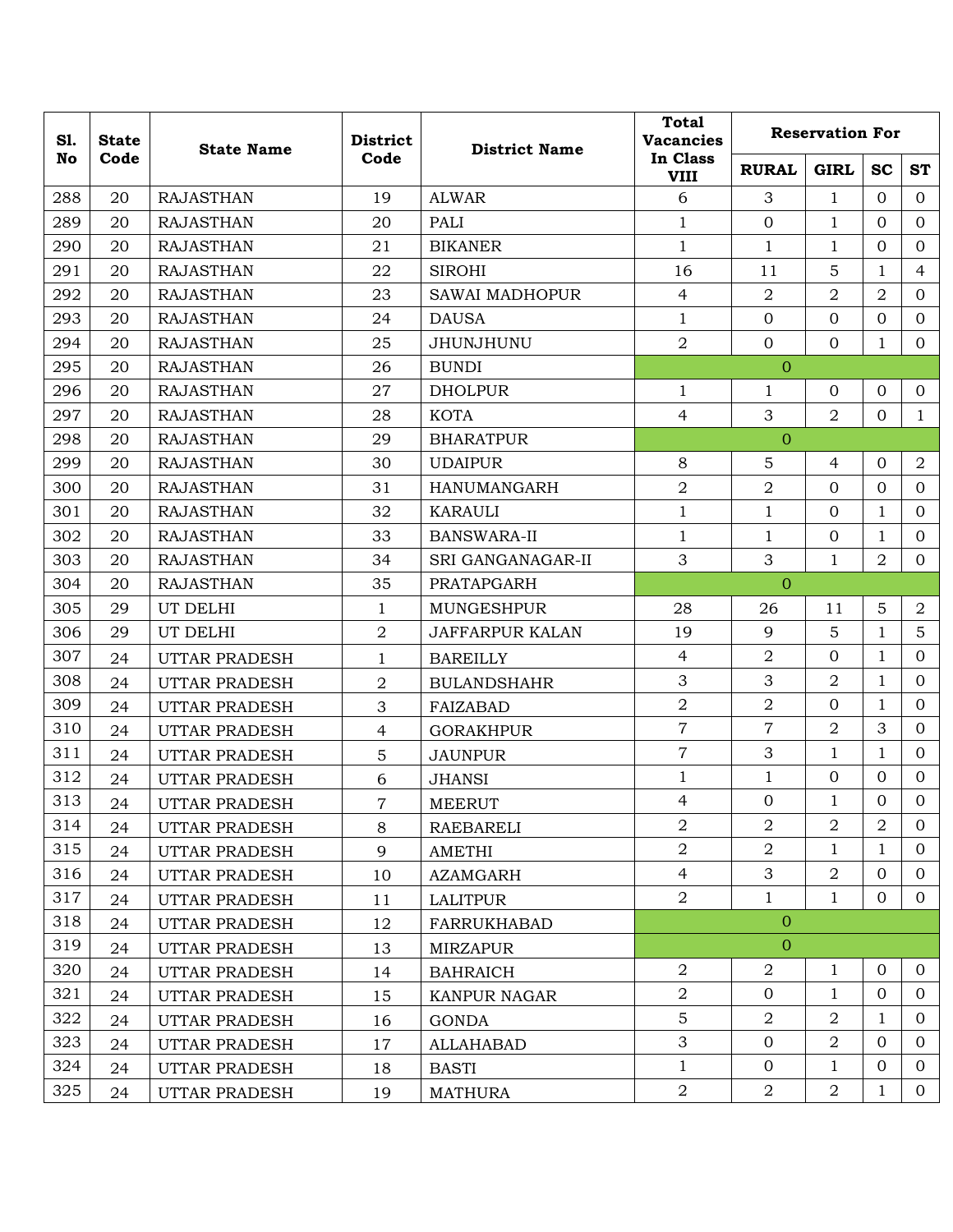| S1. | <b>State</b> | <b>State Name</b>    | <b>District</b> | <b>District Name</b>  | <b>Total</b><br><b>Vacancies</b> | <b>Reservation For</b> |                |                |                |  |
|-----|--------------|----------------------|-----------------|-----------------------|----------------------------------|------------------------|----------------|----------------|----------------|--|
| No  | Code         |                      | Code            |                       | In Class<br><b>VIII</b>          | <b>RURAL</b>           | <b>GIRL</b>    | <b>SC</b>      | <b>ST</b>      |  |
| 326 | 24           | UTTAR PRADESH        | 20              | <b>G B NAGAR</b>      | 6                                | 6                      | 2              | 1              | 2              |  |
| 327 | 24           | UTTAR PRADESH        | 21              | SITAPUR-I             | 3                                | $\mathbf{1}$           | 3              | $\Omega$       | $\Omega$       |  |
| 328 | 24           | <b>UTTAR PRADESH</b> | 22              | <b>AGRA</b>           | 13                               | 4                      | $\overline{2}$ | $\Omega$       | $\overline{2}$ |  |
| 329 | 24           | UTTAR PRADESH        | 23              | <b>UNNAO</b>          | $\mathbf{1}$                     | $\mathbf{1}$           | $\overline{O}$ | $\Omega$       | $\overline{0}$ |  |
| 330 | 24           | <b>UTTAR PRADESH</b> | 24              | MUZAFFARNAGAR         | 3                                | $\mathbf{1}$           | 0              | $\Omega$       | $\Omega$       |  |
| 331 | 24           | UTTAR PRADESH        | 25              | <b>BALLIA</b>         | 5                                | 3                      | 1              | 1              | $\Omega$       |  |
| 332 | 24           | UTTAR PRADESH        | 26              | <b>BHADOHI</b>        | 3                                | 3                      | $\overline{0}$ | $\overline{2}$ | $\overline{0}$ |  |
| 333 | 24           | <b>UTTAR PRADESH</b> | 27              | <b>KUSHINAGAR</b>     | $\overline{4}$                   | 4                      | 4              | 0              | $\mathbf{1}$   |  |
| 334 | 24           | UTTAR PRADESH        | 28              | <b>ETAH</b>           | $\overline{2}$                   | $\overline{2}$         | $\mathbf{1}$   | $\Omega$       | $\overline{0}$ |  |
| 335 | 24           | UTTAR PRADESH        | 29              | <b>GHAZIPUR</b>       | $\mathbf{1}$                     | $\mathbf 0$            | $\mathbf{1}$   | 0              | $\mathbf{1}$   |  |
| 336 | 24           | UTTAR PRADESH        | 30              | <b>HARDOI</b>         | $\overline{2}$                   | $\Omega$               | 1              | $\mathbf{1}$   | $\Omega$       |  |
| 337 | 24           | UTTAR PRADESH        | 31              | <b>MAU</b>            | 10                               | 8                      | 4              | $\Omega$       | 5              |  |
| 338 | 24           | UTTAR PRADESH        | 32              | <b>BARABANKI</b>      | 4                                | 4                      | 1              | 1              | $\Omega$       |  |
| 339 | 24           | UTTAR PRADESH        | 33              | <b>BIJNORE</b>        | 1                                | $\overline{0}$         | $\mathbf{1}$   | $\Omega$       | $\mathbf{1}$   |  |
| 340 | 24           | <b>UTTAR PRADESH</b> | 34              | <b>ALIGARH</b>        | 3                                | $\mathbf 0$            | $\mathbf{1}$   | $\Omega$       | $\Omega$       |  |
| 341 | 24           | <b>UTTAR PRADESH</b> | 35              | <b>HAMIRPUR</b>       | 6                                | 6                      | 0              | 4              | $\Omega$       |  |
| 342 | 24           | UTTAR PRADESH        | 36              | <b>MAINPURI</b>       | 1                                | $\mathbf{1}$           | 0              | 0              | $\Omega$       |  |
| 343 | 24           | UTTAR PRADESH        | 37              | <b>ETAWAH</b>         | $\overline{a}$                   | $\overline{2}$         | $\mathbf{1}$   | 1              | $\Omega$       |  |
| 344 | 24           | UTTAR PRADESH        | 38              | <b>SIDDHARTHNAGAR</b> |                                  | $\overline{0}$         |                |                |                |  |
| 345 | 24           | <b>UTTAR PRADESH</b> | 39              | FIROZABAD             | $\overline{5}$                   | 3                      | $\overline{a}$ | 0              | $\overline{0}$ |  |
| 346 | 24           | UTTAR PRADESH        | 40              | <b>SAMBHAL</b>        | $\overline{2}$                   | $\mathbf{1}$           | $\mathbf{1}$   | $\Omega$       | $\overline{0}$ |  |
| 347 | 24           | UTTAR PRADESH        | 41              | <b>JALAUN</b>         | $\overline{4}$                   | 3                      | $\mathbf{1}$   | $\mathbf{1}$   | $\Omega$       |  |
| 348 | 24           | <b>UTTAR PRADESH</b> | 42              | KANPUR DEHAT          | $\overline{4}$                   | 3                      | 0              | $\mathbf{1}$   | $\Omega$       |  |
| 349 | 24           | UTTAR PRADESH        | 43              | MAHARAJGANJ           | $\overline{2}$                   | $\overline{2}$         | $\mathbf{1}$   | $\Omega$       | $\Omega$       |  |
| 350 | 24           | UTTAR PRADESH        | 44              | PILIBHIT              | $\mathbf 1$                      | $\mathbf{1}$           | 1              | 0              | $\Omega$       |  |
| 351 | 24           | UTTAR PRADESH        | 45              | PRATAPGARH            | $\overline{2}$                   | $\overline{2}$         | 0              | 2              | 0              |  |
| 352 | 24           | UTTAR PRADESH        | 46              | <b>SHAHJAHANPUR</b>   | 1                                | 1                      | 1              | $\overline{0}$ | $\overline{0}$ |  |
| 353 | 24           | UTTAR PRADESH        | 47              | <b>BAGHPAT</b>        | 5                                | 5                      | 2              | 1              | $\overline{0}$ |  |
| 354 | 24           | UTTAR PRADESH        | 48              | <b>FATEHPUR</b>       | 3                                | $\overline{2}$         | $\mathbf{1}$   | 0              | $\mathbf{1}$   |  |
| 355 | 24           | UTTAR PRADESH        | 49              | J P NAGAR             | 5                                | 5                      | 3              | 1              | $\Omega$       |  |
| 356 | 24           | <b>UTTAR PRADESH</b> | 50              | <b>HATHRAS</b>        | $\mathbf{1}$                     | $\overline{0}$         | $\overline{O}$ | $\Omega$       | $\Omega$       |  |
| 357 | 24           | UTTAR PRADESH        | 51              | <b>LUCKNOW</b>        | $\boldsymbol{2}$                 | $\mathbf{1}$           | $\mathbf{1}$   | $\mathbf{1}$   | $\overline{0}$ |  |
| 358 | 24           | UTTAR PRADESH        | 52              | <b>SAHARANPUR</b>     | $\mathbf 1$                      | $\mathbf{1}$           | $\overline{O}$ | $\mathbf{1}$   | $\Omega$       |  |
| 359 | 24           | UTTAR PRADESH        | 53              | <b>CHITRAKOOT</b>     | $\overline{4}$                   | 3                      | $\overline{a}$ | 1              | $\overline{0}$ |  |
| 360 | 24           | UTTAR PRADESH        | 54              | LAKHIMPUR KHERI       | $\sqrt{2}$                       | $\mathbf{1}$           | $\overline{2}$ | $\overline{0}$ | $\overline{0}$ |  |
| 361 | 24           | UTTAR PRADESH        | 55              | <b>VARANASI</b>       | 3                                | $\mathbf{1}$           | $\mathbf{1}$   | $\mathbf{1}$   | $\overline{0}$ |  |
| 362 | 24           | UTTAR PRADESH        | 56              | <b>CHANDAULI</b>      | $\mathfrak{Z}$                   | $\mathbf{0}$           | $\overline{0}$ | $\overline{0}$ | 0              |  |
| 363 | 24           | UTTAR PRADESH        | 57              | <b>KAUSHAMBI</b>      | $\mathbf{1}$                     | $\mathbf{1}$           | $\overline{0}$ | $\mathbf{1}$   | $\overline{0}$ |  |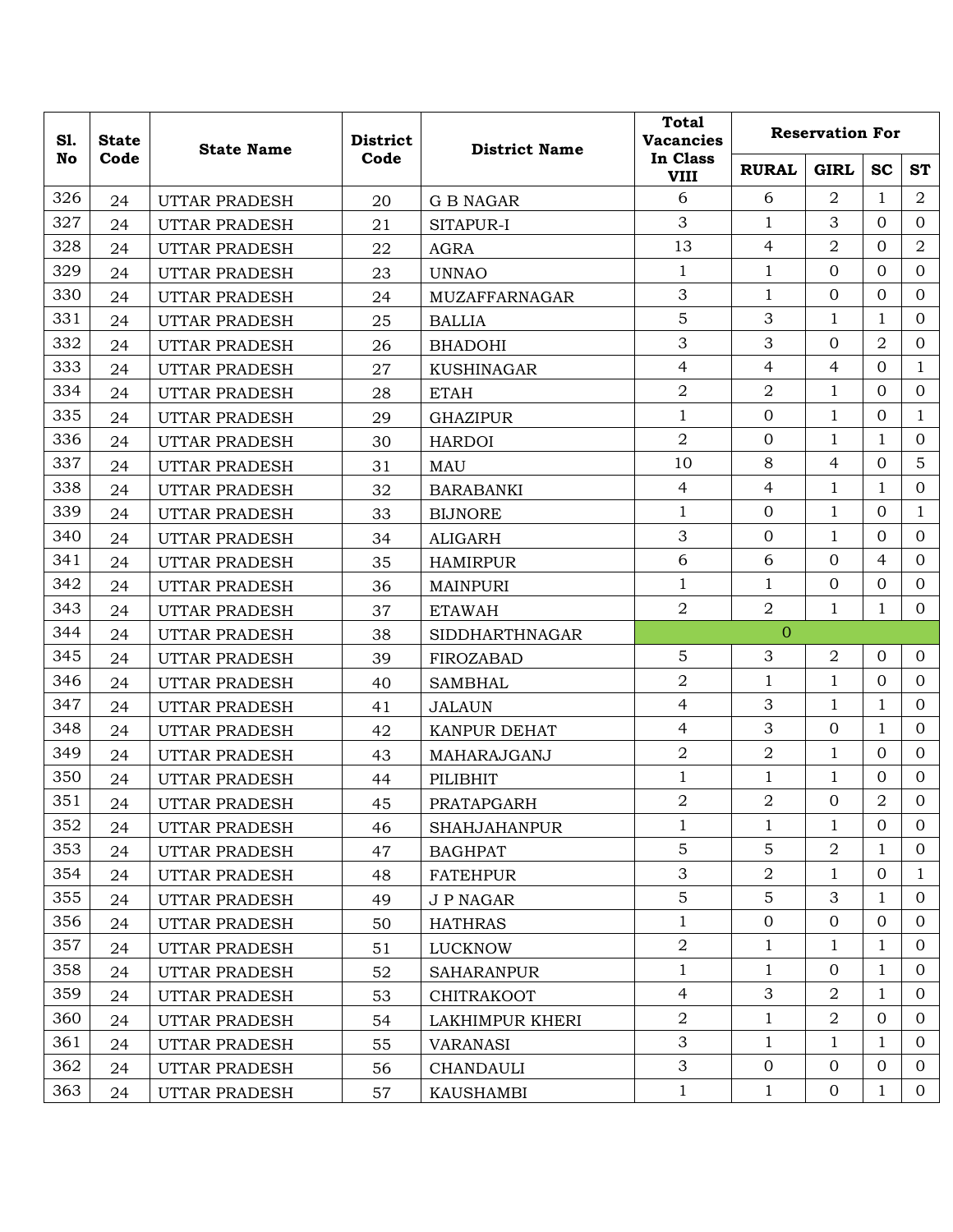| S1.<br><b>State</b> |                | <b>State Name</b>    | <b>District</b><br>Code | <b>District Name</b> | <b>Total</b><br><b>Vacancies</b> | <b>Reservation For</b>                                                                                                           |                |                |                |  |
|---------------------|----------------|----------------------|-------------------------|----------------------|----------------------------------|----------------------------------------------------------------------------------------------------------------------------------|----------------|----------------|----------------|--|
| No                  | Code           |                      |                         |                      | In Class<br><b>VIII</b>          | <b>RURAL</b>                                                                                                                     | <b>GIRL</b>    | <b>SC</b>      | <b>ST</b>      |  |
| 364                 | 24             | UTTAR PRADESH        | 58                      | <b>AURAIYA</b>       | $\overline{4}$                   | 3                                                                                                                                | $\overline{2}$ | $\overline{2}$ | $\Omega$       |  |
| 365                 | 24             | UTTAR PRADESH        | 59                      | <b>BALRAMPUR</b>     | $\mathbf{1}$                     | $\overline{0}$                                                                                                                   | $\overline{0}$ | $\mathbf{0}$   | $\overline{0}$ |  |
| 366                 | 24             | UTTAR PRADESH        | 60                      | <b>MORADABAD</b>     | $\overline{2}$                   | $\mathbf{0}$                                                                                                                     | $\mathbf{1}$   | $\mathbf{1}$   | $\overline{0}$ |  |
| 367                 | 24             | <b>UTTAR PRADESH</b> | 61                      | <b>SONEBHADRA</b>    |                                  | $\overline{0}$                                                                                                                   |                |                |                |  |
| 368                 | 24             | <b>UTTAR PRADESH</b> | 62                      | SANT KABIR NAGAR     | $\overline{4}$                   | $\overline{4}$                                                                                                                   | 2              | $\overline{2}$ | $\overline{0}$ |  |
| 369                 | 24             | UTTAR PRADESH        | 63                      | KANNAUJ              |                                  | $\overline{0}$                                                                                                                   |                |                |                |  |
| 370                 | 24             | UTTAR PRADESH        | 64                      | <b>BANDA</b>         | 3                                | $\mathbf{1}$                                                                                                                     | $\overline{2}$ | $\mathbf{0}$   | $\overline{a}$ |  |
| 371                 | 24             | UTTAR PRADESH        | 65                      | <b>GHAZIABAD</b>     | 6                                | $\Omega$                                                                                                                         | $\mathbf{1}$   | $\mathbf{0}$   | $\overline{0}$ |  |
| 372                 | 24             | <b>UTTAR PRADESH</b> | 66                      | <b>MAHOBA</b>        | $\mathbf{1}$                     | $\mathbf{1}$                                                                                                                     | $\mathbf{1}$   | $\overline{0}$ | $\overline{0}$ |  |
| 373                 | 24             | UTTAR PRADESH        | 67                      | AMBEDKAR NAGAR       |                                  | $\overline{0}$                                                                                                                   |                |                |                |  |
| 374                 | 24             | <b>UTTAR PRADESH</b> | 68                      | <b>SHRAWASTI</b>     | $\mathbf{1}$                     | 1                                                                                                                                | 1              | $\mathbf{0}$   | $\Omega$       |  |
| 375                 | 24             | <b>UTTAR PRADESH</b> | 69                      | <b>DEORIA</b>        | $\mathbf{1}$                     | $\overline{0}$                                                                                                                   | $\mathbf{1}$   | $\Omega$       | $\mathbf{0}$   |  |
| 376                 | 24             | UTTAR PRADESH        | 70                      | <b>RAMPUR</b>        | 10                               | 8                                                                                                                                | 1              | 3              | $\mathbf{1}$   |  |
| 377                 | 24             | UTTAR PRADESH        | 71                      | SITAPUR-II           |                                  | $\overline{0}$                                                                                                                   |                |                |                |  |
| 378                 | 24             | UTTAR PRADESH        | 72                      | <b>SHAMLI</b>        | $\overline{2}$                   | 1                                                                                                                                | $\mathbf{0}$   | $\mathbf{1}$   | $\Omega$       |  |
| 379                 | 24             | UTTAR PRADESH        | 73                      | KASGANJ              | $\overline{4}$                   | $\overline{2}$                                                                                                                   | $\mathbf{1}$   | $\Omega$       | $\mathbf{1}$   |  |
| 380                 | 24             | UTTAR PRADESH        | 74                      | <b>BADAYUN</b>       |                                  | <b>CANDIDATES APPLYING FOR</b><br>BADAYUN DISTRICT WILL BE<br><b>CONSIDERED FOR VACANT SEATS</b><br>IN SAMBHAL DISTRICT, IF ANY. |                |                |                |  |
| 381                 | 24             | UTTAR PRADESH        | 75                      | <b>SULTANPUR</b>     | 16                               | 14                                                                                                                               | $\overline{4}$ | $\overline{4}$ | $\mathbf{0}$   |  |
| 382                 | 32             | <b>UTTARAKHAND</b>   | 1                       | <b>US NAGAR</b>      | 5                                | 3                                                                                                                                | 3              | 1              | $\mathbf{1}$   |  |
| 383                 | 32             | <b>UTTARAKHAND</b>   | $\overline{2}$          | <b>RUDRAPRAYAG</b>   | $\overline{2}$                   | $\mathbf{1}$                                                                                                                     | 1              | $\mathbf{0}$   | $\overline{0}$ |  |
| 384                 | 32             | <b>UTTARAKHAND</b>   | 3                       | <b>UTTARKASHI</b>    | $\mathbf{1}$                     | 1                                                                                                                                | $\mathbf{0}$   | $\mathbf{0}$   | $\mathbf{0}$   |  |
| 385                 | 32             | <b>UTTARAKHAND</b>   | $\overline{4}$          | <b>HARIDWAR</b>      | $\overline{4}$                   | $\overline{4}$                                                                                                                   | $\overline{0}$ | $\overline{2}$ | $\mathbf{1}$   |  |
| 386                 | 32             | <b>UTTARAKHAND</b>   | 5                       | <b>ALMORA</b>        | 6                                | $\overline{2}$                                                                                                                   | $\overline{2}$ | $\mathbf{1}$   | $\mathbf{O}$   |  |
| 387                 | 32             | <b>UTTARAKHAND</b>   | 6                       | TEHRI GARHWAL        | $\overline{7}$                   | $\overline{7}$                                                                                                                   | $\sqrt{2}$     | 1              | $\Omega$       |  |
| 388                 | 32             | <b>UTTARAKHAND</b>   | $\overline{7}$          | CHAMOLI              | 5                                | $\overline{2}$                                                                                                                   | $\overline{2}$ | $\overline{2}$ | $\overline{0}$ |  |
| 389                 | 32             | <b>UTTARAKHAND</b>   | 8                       | <b>CHAMPAWAT</b>     | $\overline{7}$                   | 3                                                                                                                                | 1              | 2              | $\Omega$       |  |
| 390                 | 32             | <b>UTTARAKHAND</b>   | 9                       | <b>NAINITAL</b>      | 5                                | 3                                                                                                                                | $\overline{a}$ | $\overline{0}$ | $\overline{0}$ |  |
| 391                 | 32             | <b>UTTARAKHAND</b>   | 10                      | <b>DEHRADUN</b>      | 3                                | $\overline{2}$                                                                                                                   | $\mathbf{1}$   | 1              | $\mathbf{1}$   |  |
| 392                 | 32             | <b>UTTARAKHAND</b>   | 11                      | PITHORAGARH          | 5                                | $\mathbf{1}$                                                                                                                     | $\mathbf 1$    | $\mathbf{1}$   | $\overline{0}$ |  |
| 393                 | 32             | <b>UTTARAKHAND</b>   | 12                      | <b>BAGESHWAR</b>     | $\overline{a}$                   | $\overline{0}$                                                                                                                   | $\mathbf{1}$   | $\overline{0}$ | $\overline{0}$ |  |
| 394                 | 32             | <b>UTTARAKHAND</b>   | 13                      | PAURI GARHWAL        | 5 <sup>5</sup>                   | 3                                                                                                                                | 1              | $\overline{0}$ | $\mathbf{1}$   |  |
| 395                 | $\overline{4}$ | <b>BIHAR</b>         | $\mathbf{1}$            | <b>ARARIA</b>        |                                  | $\overline{0}$                                                                                                                   |                |                |                |  |
| 396                 | $\overline{4}$ | <b>BIHAR</b>         | $\overline{2}$          | <b>AURANGABAD</b>    | 1                                | $\mathbf{1}$                                                                                                                     | $\overline{0}$ | $\overline{0}$ | $\overline{0}$ |  |
| 397                 | $\overline{4}$ | <b>BIHAR</b>         | 3                       | <b>BANKA</b>         | $\mathbf{1}$                     | $\mathbf{0}$                                                                                                                     | $\mathbf{O}$   | $\overline{0}$ | $\overline{0}$ |  |
| 398                 | $\overline{4}$ | <b>BIHAR</b>         | $\overline{4}$          | <b>BEGUSARAI</b>     | 3                                | $\overline{2}$                                                                                                                   | $\mathbf{1}$   | $\mathbf{1}$   | $\overline{0}$ |  |
| 399                 | $\overline{4}$ | <b>BIHAR</b>         | $\overline{5}$          | <b>BHAGALPUR</b>     | $\overline{2}$                   | $\mathbf{1}$                                                                                                                     | $\mathbf 1$    | $\mathbf{0}$   | $\overline{0}$ |  |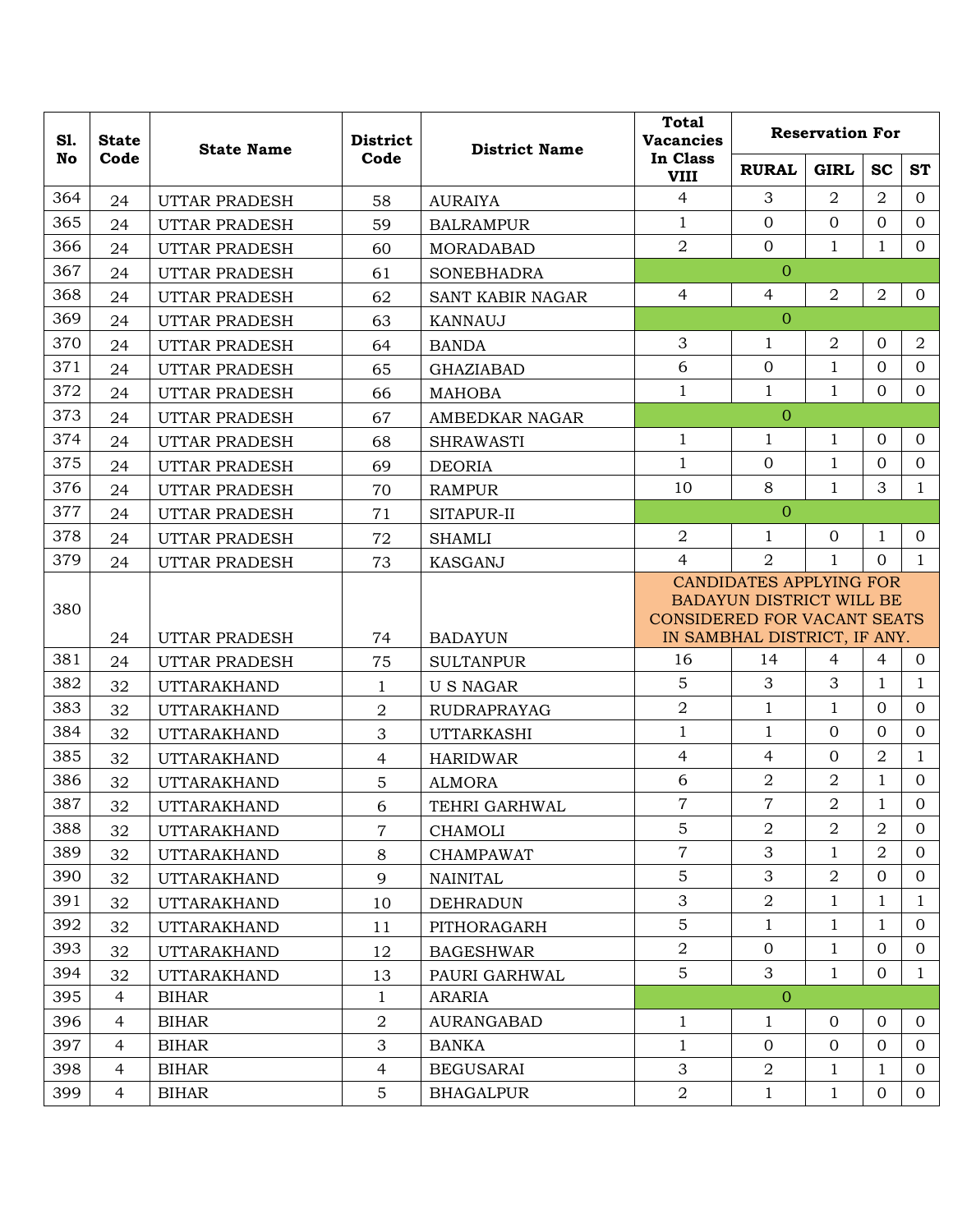| S1.<br><b>State</b> |                | <b>State Name</b> | <b>District</b><br>Code | <b>District Name</b>  | <b>Total</b><br><b>Vacancies</b> | <b>Reservation For</b> |                |                |                |  |
|---------------------|----------------|-------------------|-------------------------|-----------------------|----------------------------------|------------------------|----------------|----------------|----------------|--|
| No                  | Code           |                   |                         |                       | In Class<br><b>VIII</b>          | <b>RURAL</b>           | <b>GIRL</b>    | <b>SC</b>      | <b>ST</b>      |  |
| 400                 | $\overline{4}$ | <b>BIHAR</b>      | 6                       | <b>BHOJPUR</b>        | $\mathbf{1}$                     | $\mathbf{1}$           | $\overline{0}$ | $\mathbf{1}$   | $\overline{0}$ |  |
| 401                 | 4              | <b>BIHAR</b>      | $\overline{7}$          | <b>BUXAR</b>          |                                  | $\overline{0}$         |                |                |                |  |
| 402                 | 4              | <b>BIHAR</b>      | 8                       | <b>KAIMUR</b>         |                                  | $\theta$               |                |                |                |  |
| 403                 | $\overline{4}$ | <b>BIHAR</b>      | 9                       | <b>DARBHANGA</b>      |                                  | $\mathbf{O}$           |                |                |                |  |
| 404                 | 4              | <b>BIHAR</b>      | 10                      | <b>EAST CHAMPARAN</b> |                                  | $\overline{0}$         |                |                |                |  |
| 405                 | 4              | <b>BIHAR</b>      | 11                      | <b>GAYA-I</b>         | 2                                | $\overline{2}$         | $\mathbf{1}$   | $\mathbf{O}$   | $\mathbf{0}$   |  |
| 406                 | $\overline{4}$ | <b>BIHAR</b>      | 12                      | <b>GOPALGANJ</b>      | $\overline{4}$                   | 3                      | 3              | $\mathbf{O}$   | $\overline{0}$ |  |
| 407                 | 4              | <b>BIHAR</b>      | 13                      | <b>JEHANABAD</b>      | $\mathbf{1}$                     | $\mathbf{1}$           | $\mathbf{1}$   | $\mathbf{O}$   | $\mathbf{O}$   |  |
| 408                 | 4              | <b>BIHAR</b>      | 14                      | <b>JAMUI</b>          | $\overline{4}$                   | $\overline{4}$         | $\overline{2}$ | 1              | $\mathbf{1}$   |  |
| 409                 | $\overline{4}$ | <b>BIHAR</b>      | 15                      | <b>KATIHAR</b>        | $\mathbf{1}$                     | $\mathbf{1}$           | $\mathbf{1}$   | $\Omega$       | $\overline{0}$ |  |
| 410                 | 4              | <b>BIHAR</b>      | 16                      | <b>KHAGARIA</b>       | $\mathbf{1}$                     | 1                      | $\mathbf{1}$   | $\mathbf{0}$   | $\Omega$       |  |
| 411                 | $\overline{4}$ | <b>BIHAR</b>      | 17                      | KISHANGANJ            | $\mathbf 1$                      | $\mathbf{1}$           | $\mathbf{1}$   | $\mathbf{O}$   | $\mathbf{0}$   |  |
| 412                 | $\overline{4}$ | <b>BIHAR</b>      | 18                      | <b>MADHEPURA</b>      | 3                                | $\mathbf{1}$           | $\mathbf{1}$   | $\overline{a}$ | $\overline{0}$ |  |
| 413                 | $\overline{4}$ | <b>BIHAR</b>      | 19                      | <b>MADHUBANI</b>      | $\overline{2}$                   | $\overline{2}$         | $\mathbf{1}$   | $\mathbf{O}$   | $\overline{0}$ |  |
| 414                 | 4              | <b>BIHAR</b>      | 20                      | <b>MUNGER</b>         | $\overline{7}$                   | $\overline{7}$         | $\mathbf{1}$   | 3              | $\Omega$       |  |
| 415                 | 4              | <b>BIHAR</b>      | 21                      | <b>MUZAFFARPUR</b>    | $\mathbf{1}$                     | $\mathbf{1}$           | $\mathbf{0}$   | $\Omega$       | $\overline{0}$ |  |
| 416                 | 4              | <b>BIHAR</b>      | 22                      | <b>NALANDA</b>        | $\mathbf{1}$                     | $\mathbf{1}$           | $\mathbf{0}$   | $\mathbf{1}$   | $\overline{0}$ |  |
| 417                 | 4              | <b>BIHAR</b>      | 23                      | <b>NAWADA</b>         | 3                                | 3                      | $\overline{2}$ | $\mathbf{0}$   | $\mathbf{1}$   |  |
| 418                 | $\overline{4}$ | <b>BIHAR</b>      | 24                      | <b>PURNEA</b>         |                                  | $\overline{0}$         |                |                |                |  |
| 419                 | 4              | <b>BIHAR</b>      | 25                      | <b>PATNA</b>          | 3                                | $\mathbf{1}$           | $\overline{0}$ | $\overline{0}$ | $\mathbf{O}$   |  |
| 420                 | 4              | <b>BIHAR</b>      | 26                      | <b>SAHARSA</b>        |                                  | $\overline{0}$         |                |                |                |  |
| 421                 | $\overline{4}$ | <b>BIHAR</b>      | 27                      | <b>SAMASTIPUR</b>     | $\mathbf{1}$                     | $\mathbf{1}$           | $\overline{0}$ | $\mathbf{1}$   | $\mathbf{0}$   |  |
| 422                 | 4              | <b>BIHAR</b>      | 28                      | <b>SARAN</b>          | $\mathbf{1}$                     | 1                      | $\mathbf{1}$   | $\mathbf{0}$   | $\Omega$       |  |
| 423                 | $\overline{4}$ | <b>BIHAR</b>      | 29                      | <b>SITAMARHI</b>      | 2                                | $\mathbf{0}$           | $\mathbf{0}$   | $\mathbf{0}$   | $\overline{0}$ |  |
| 424                 | $\overline{4}$ | <b>BIHAR</b>      | 30                      | <b>SIWAN</b>          | 3                                | 3                      | 3              | $\mathbf{0}$   | $\mathbf{O}$   |  |
| 425                 | $\overline{4}$ | <b>BIHAR</b>      | 31                      | <b>SHEIKHPURA</b>     | $\mathbf{1}$                     | $\mathbf{0}$           | $\mathbf 0$    | $\Omega$       | $\overline{0}$ |  |
| 426                 | 4              | <b>BIHAR</b>      | 32                      | <b>SUPAUL</b>         |                                  | $\overline{0}$         |                |                |                |  |
| 427                 | $\overline{4}$ | <b>BIHAR</b>      | 33                      | VAISHALI              |                                  | $\overline{0}$         |                |                |                |  |
| 428                 | $\overline{4}$ | <b>BIHAR</b>      | 34                      | <b>WEST CHAMPARAN</b> | 3                                | $\sqrt{3}$             | $\mathbf{1}$   | $\mathbf{1}$   | $\overline{0}$ |  |
| 429                 | $\overline{4}$ | <b>BIHAR</b>      | 35                      | <b>SHEOHAR</b>        |                                  | $\overline{0}$         |                |                |                |  |
| 430                 | $\overline{4}$ | <b>BIHAR</b>      | 36                      | LAKHISARAI            | $\overline{2}$                   | $\boldsymbol{2}$       | $\mathbf{0}$   | $\mathbf{1}$   | $\overline{0}$ |  |
| 431                 | $\overline{4}$ | <b>BIHAR</b>      | 37                      | <b>ROHTAS</b>         |                                  | $\mathbf{O}$           |                |                |                |  |
| 432                 | $\overline{4}$ | <b>BIHAR</b>      | 38                      | <b>ARWAL</b>          |                                  | $\theta$               |                |                |                |  |
| 433                 | $\overline{4}$ | <b>BIHAR</b>      | 39                      | <b>GAYA II</b>        |                                  | $\mathbf{O}$           |                |                |                |  |
| 434                 | 22             | <b>JHARKHAND</b>  | $\mathbf{1}$            | <b>BOKARO</b>         | $\overline{7}$                   | 6                      | $\overline{4}$ | $\mathbf{1}$   | $\mathbf{1}$   |  |
| 435                 | 22             | <b>JHARKHAND</b>  | $\sqrt{2}$              | <b>DEOGHAR</b>        | 5                                | $\mathbf{0}$           | $\overline{2}$ | $\mathbf{0}$   | $\mathbf{1}$   |  |
| 436                 | 22             | <b>JHARKHAND</b>  | 3                       | <b>DUMKA</b>          | $\overline{a}$                   | $\mathbf{1}$           | $\mathbf{O}$   | $\mathbf{1}$   | $\mathbf{1}$   |  |
| 437                 | 22             | <b>JHARKHAND</b>  | $\overline{4}$          | <b>EAST SINGHBHUM</b> | 6                                | $\overline{5}$         | 3              | $\mathbf{1}$   | $\mathbf{1}$   |  |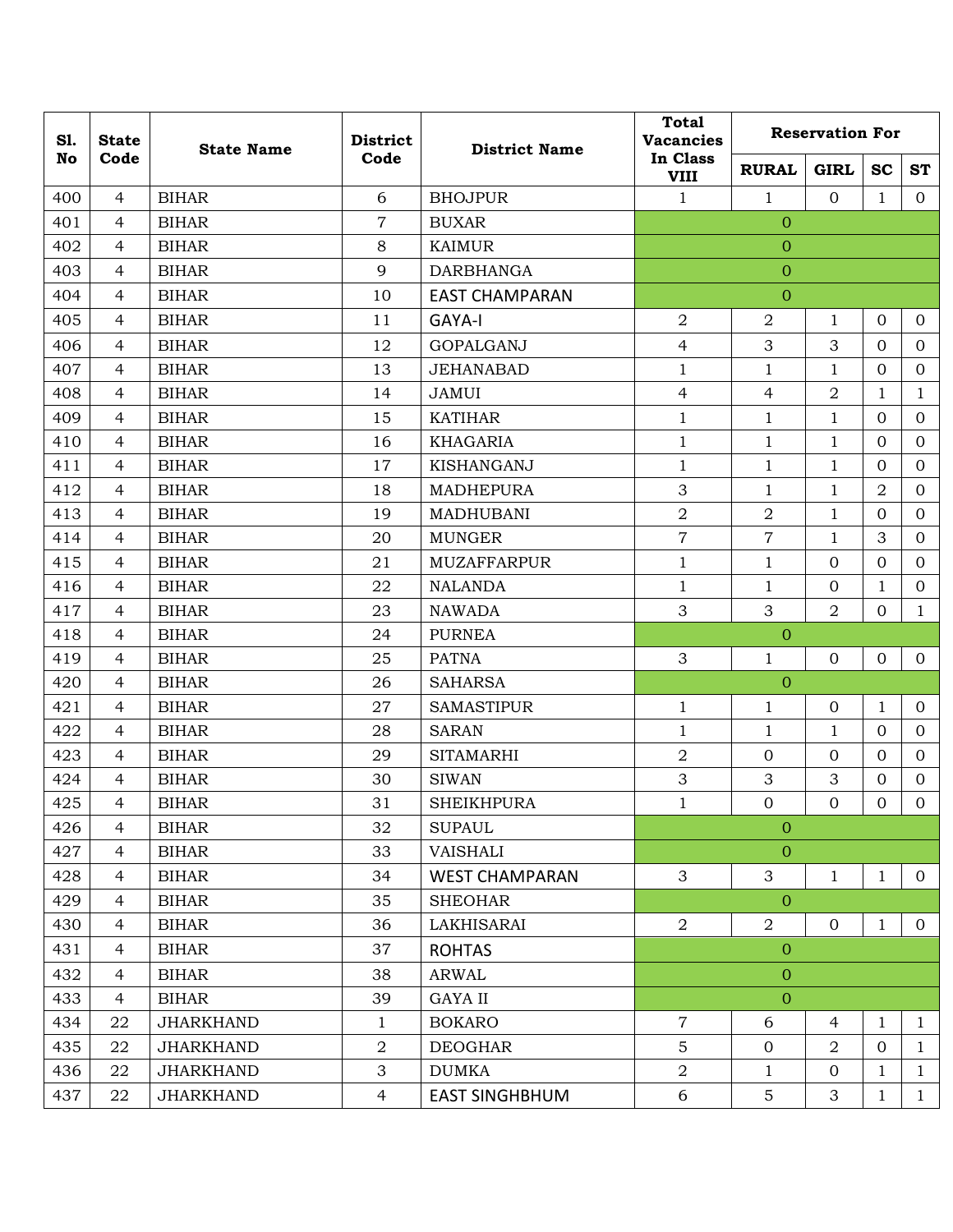| S1. | <b>State</b> | <b>State Name</b>  | <b>District</b> | <b>District Name</b>  | <b>Total</b><br><b>Vacancies</b> | <b>Reservation For</b> |                |                |                |  |
|-----|--------------|--------------------|-----------------|-----------------------|----------------------------------|------------------------|----------------|----------------|----------------|--|
| No  | Code         |                    | Code            |                       | In Class<br><b>VIII</b>          | <b>RURAL</b>           | <b>GIRL</b>    | <b>SC</b>      | <b>ST</b>      |  |
| 438 | 22           | <b>JHARKHAND</b>   | 5               | <b>CHATRA</b>         | 6                                | 1                      | 5              | 1              | 4              |  |
| 439 | 22           | <b>JHARKHAND</b>   | 6               | <b>WEST SINGHBHUM</b> | $\overline{2}$                   | $\overline{2}$         | $\mathbf 1$    | $\mathbf{0}$   | $\overline{2}$ |  |
| 440 | 22           | <b>JHARKHAND</b>   | $\overline{7}$  | <b>GARHWA</b>         | $\mathbf{1}$                     | $\mathbf{1}$           | $\mathbf{0}$   | $\mathbf{0}$   | $\overline{0}$ |  |
| 441 | 22           | <b>JHARKHAND</b>   | 8               | <b>GIRIDIH</b>        | 4                                | $\overline{4}$         | 3              | $\mathbf{0}$   | $\mathbf{0}$   |  |
| 442 | 22           | <b>JHARKHAND</b>   | 9               | <b>GODDA</b>          | 5                                | 5                      | $\mathbf{1}$   | $\mathbf{1}$   | $\mathbf{1}$   |  |
| 443 | 22           | <b>JHARKHAND</b>   | 10              | <b>GUMLA</b>          | 3                                | $\overline{2}$         | $\Omega$       | $\mathbf{0}$   | $\overline{0}$ |  |
| 444 | 22           | <b>JHARKHAND</b>   | 11              | HAZARIBAGH            |                                  | $\overline{0}$         |                |                |                |  |
| 445 | 22           | <b>JHARKHAND</b>   | 12              | <b>KODERMA</b>        | $\overline{2}$                   | $\overline{2}$         | $\mathbf{1}$   | $\mathbf{0}$   | $\mathbf{0}$   |  |
| 446 | 22           | <b>JHARKHAND</b>   | 13              | LOHARDAGA             | 4                                | 3                      | $\mathbf{0}$   | $\mathbf{0}$   | $\mathbf{1}$   |  |
| 447 | 22           | <b>JHARKHAND</b>   | 14              | <b>LATEHAR</b>        | 3                                | $\overline{2}$         | $\mathbf{0}$   | $\overline{2}$ | $\overline{0}$ |  |
| 448 | 22           | <b>JHARKHAND</b>   | 15              | <b>RANCHI</b>         | 4                                | 4                      | 2              | $\mathbf{0}$   | $\overline{2}$ |  |
| 449 | 22           | <b>JHARKHAND</b>   | 16              | SAHEBGANJ             |                                  | $\overline{0}$         |                |                |                |  |
| 450 | 22           | <b>JHARKHAND</b>   | 17              | <b>DHANBAD</b>        | 6                                | $\overline{4}$         | $\mathbf{0}$   | $\mathbf{0}$   | $\overline{2}$ |  |
| 451 | 22           | <b>JHARKHAND</b>   | 18              | PAKUR-I               | $\overline{2}$                   | $\overline{2}$         | $\mathbf{1}$   | $\mathbf{0}$   | $\overline{2}$ |  |
| 452 | 22           | <b>JHARKHAND</b>   | 19              | <b>JAMTARA</b>        | $\overline{a}$                   | $\overline{2}$         | $\mathbf{0}$   | $\mathbf{0}$   | $\mathbf{0}$   |  |
| 453 | 22           | <b>JHARKHAND</b>   | 20              | PALAMU - I            | $\mathbf{1}$                     | $\mathbf{0}$           | $\Omega$       | $\Omega$       | $\mathbf{0}$   |  |
| 454 | 22           | <b>JHARKHAND</b>   | 21              | <b>SERAIKELA</b>      | 6                                | 5                      | 2              | 3              | $\mathbf{0}$   |  |
| 455 | 22           | <b>JHARKHAND</b>   | 22              | <b>SIMDEGA</b>        | 5                                | 5                      | $\mathbf{1}$   | $\mathbf{1}$   | $\overline{2}$ |  |
| 456 | 22           | <b>JHARKHAND</b>   | 23              | PAKUR-II              | $\overline{2}$                   | $\overline{2}$         | $\mathbf{0}$   | $\mathbf{0}$   | $\mathbf{1}$   |  |
| 457 | 22           | <b>JHARKHAND</b>   | 24              | PALAMU-II             | $\overline{2}$                   | $\overline{2}$         | $\mathbf{0}$   | $\mathbf{0}$   | $\mathbf 0$    |  |
| 458 | 22           | <b>JHARKHAND</b>   | 25              | <b>KHUNTI</b>         | $\mathbf{1}$                     | $\mathbf{1}$           | $\mathbf{0}$   | $\Omega$       | $\mathbf{1}$   |  |
| 459 | 22           | <b>JHARKHAND</b>   | 26              | <b>RAMGARH</b>        |                                  | $\overline{0}$         |                |                |                |  |
| 460 | 33           | <b>WEST BENGAL</b> | $\mathbf{1}$    | <b>DARJEELING</b>     | 40                               | $\mathbf{0}$           | $\mathbf{0}$   | $\mathbf{0}$   | $\overline{0}$ |  |
| 461 | 33           | <b>WEST BENGAL</b> | $\overline{a}$  | MURSHIDABAD           | $\overline{a}$                   | $\overline{2}$         | $\overline{2}$ | $\mathbf{0}$   | $\mathbf{0}$   |  |
| 462 | 33           | <b>WEST BENGAL</b> | 3               | N-24-PARAGANAS        | $\mathbf{1}$                     | 1                      | $\Omega$       | $\mathbf{1}$   | $\mathbf{0}$   |  |
| 463 | 33           | <b>WEST BENGAL</b> | $\overline{4}$  | <b>BURDWAN</b>        |                                  | $\overline{0}$         |                |                |                |  |
| 464 | 33           | <b>WEST BENGAL</b> | $\overline{5}$  | <b>NADIA</b>          | $\mathbf{1}$                     | $\mathbf{1}$           | $\mathbf{1}$   | $\mathbf{0}$   | $\overline{0}$ |  |
| 465 | 33           | <b>WEST BENGAL</b> | 6               | <b>EAST MEDINIPUR</b> | 8                                | 6                      | $\overline{4}$ | $\overline{2}$ | $\overline{0}$ |  |
| 466 | 33           | <b>WEST BENGAL</b> | $\overline{7}$  | <b>BANKURA</b>        |                                  | $\overline{0}$         |                |                |                |  |
| 467 | 33           | <b>WEST BENGAL</b> | 8               | <b>HOOGHLY</b>        | $\overline{2}$                   | $\mathbf 0$            | $\overline{2}$ | $\mathbf{0}$   | $\overline{0}$ |  |
| 468 | 33           | <b>WEST BENGAL</b> | 9               | <b>ALIPURDWAR</b>     | $\mathbf{1}$                     | $\mathbf{1}$           | $\mathbf{1}$   | $\overline{0}$ | $\mathbf{1}$   |  |
| 469 | 33           | <b>WEST BENGAL</b> | 10              | UTTAR DINAJPUR        |                                  | $\overline{O}$         |                |                |                |  |
| 470 | 33           | <b>WEST BENGAL</b> | 11              | <b>BIRBHUM</b>        | $\overline{2}$                   | $\overline{2}$         | $\mathbf{0}$   | $\overline{2}$ | $\overline{0}$ |  |
| 471 | 33           | <b>WEST BENGAL</b> | 12              | COOCH BEHAR           | 3                                | 3                      | $\mathbf{0}$   | $\mathbf{1}$   | $\Omega$       |  |
| 472 | 33           | <b>WEST BENGAL</b> | 13              | <b>HOWRAH</b>         | 3                                | 3                      | $\mathbf{0}$   | $\mathbf 1$    | $\overline{0}$ |  |
| 473 | 33           | <b>WEST BENGAL</b> | 14              | <b>WEST MEDINAPUR</b> | $\mathbf{1}$                     | $\mathbf{1}$           | $\mathbf{0}$   | $\mathbf{0}$   | $\mathbf{1}$   |  |
| 474 | 33           | <b>WEST BENGAL</b> | 15              | <b>PURULIA</b>        |                                  | $\mathbf{0}$           |                |                |                |  |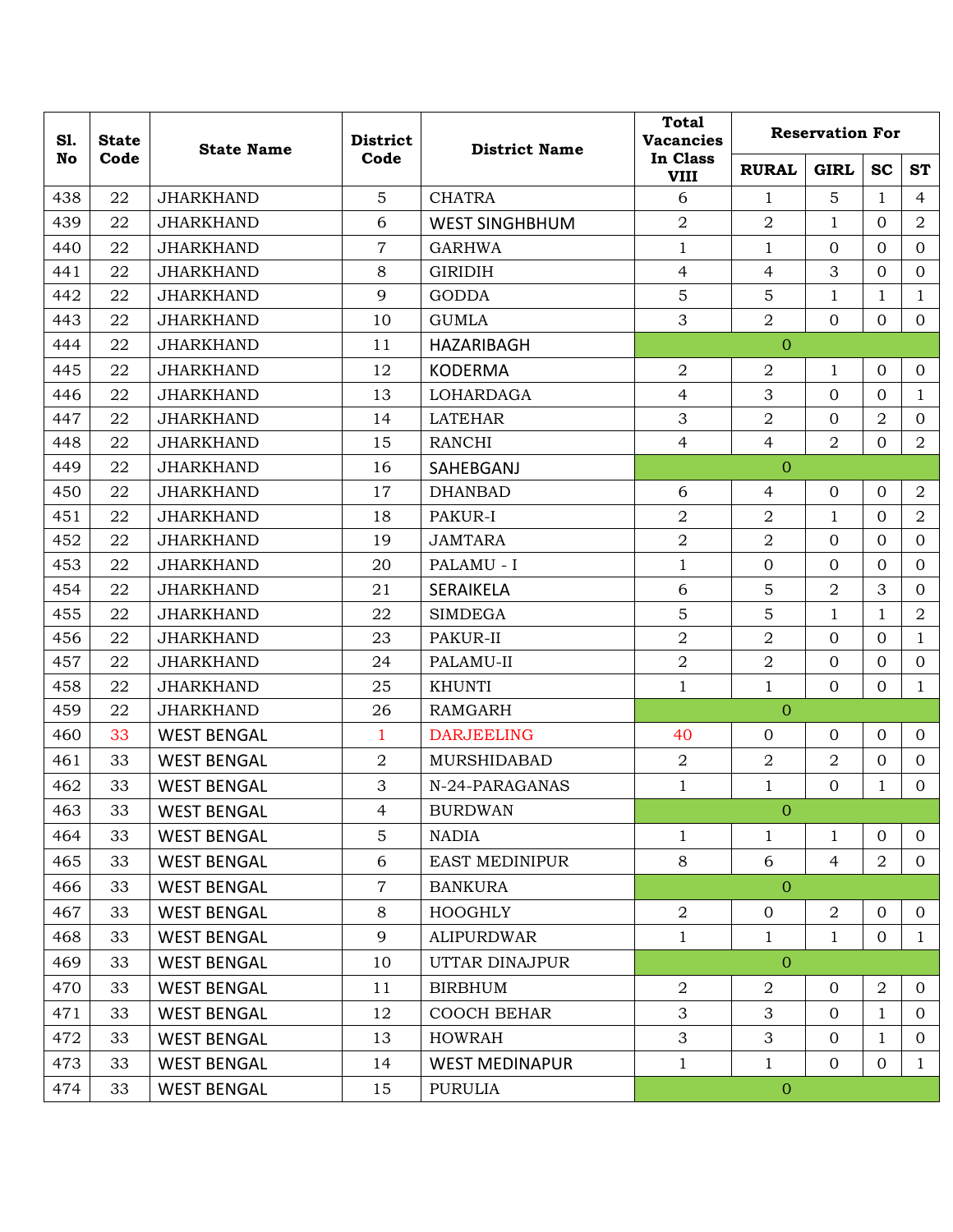| S1. | <b>State</b> | <b>State Name</b>  | <b>District</b> | <b>District Name</b> | <b>Total</b><br><b>Vacancies</b>                                                                                                                     |                | <b>Reservation For</b> |                |                |  |
|-----|--------------|--------------------|-----------------|----------------------|------------------------------------------------------------------------------------------------------------------------------------------------------|----------------|------------------------|----------------|----------------|--|
| No  | Code         |                    | Code            |                      | In Class<br><b>VIII</b>                                                                                                                              | <b>RURAL</b>   | <b>GIRL</b>            | <b>SC</b>      | <b>ST</b>      |  |
| 475 | 33           | <b>WEST BENGAL</b> | 16              | S-24 PARGANA-I       | <b>CANDIDATES APPLYING FOR S-24</b><br>PARAGANA-I DISTRICT WILL BE<br><b>CONSIDERED FOR VACANT SEATS</b><br>IN S-24 PARAGANA-II DISTRICT, IF<br>ANY. |                |                        |                |                |  |
| 476 | 33           | <b>WEST BENGAL</b> | 17              | DAKSHIN DINAJPUR     | 3                                                                                                                                                    | 3              | $\mathbf{1}$           | $\overline{0}$ | $\overline{0}$ |  |
| 477 | 33           | <b>WEST BENGAL</b> | 18              | S-24 PARGANA-II      | $\overline{2}$                                                                                                                                       | $\overline{2}$ | $\overline{2}$         | $\mathbf{1}$   | $\mathbf{0}$   |  |
| 478 | 33           | <b>WEST BENGAL</b> | 19              | <b>JALPAIGURI</b>    |                                                                                                                                                      | $\Omega$       |                        |                |                |  |
| 479 | 5            | GOA                | $\mathbf{1}$    | <b>SOUTH GOA</b>     | 3                                                                                                                                                    | $\Omega$       | $\mathbf{0}$           | $\mathbf{1}$   | $\mathbf{1}$   |  |
| 480 | 5            | GOA                | $\overline{2}$  | NORTH GOA            | 26                                                                                                                                                   | 14             | 6                      | 9              | $\overline{a}$ |  |
| 481 | 6            | <b>GUJARAT</b>     | 1               | <b>GIR SOMNATH</b>   |                                                                                                                                                      | $\Omega$       |                        |                |                |  |
| 482 | 6            | <b>GUJARAT</b>     | $\overline{2}$  | <b>KHEDA</b>         | $\overline{4}$                                                                                                                                       | 3              | $\mathbf{1}$           | $\mathbf{1}$   | $\Omega$       |  |
| 483 | 6            | <b>GUJARAT</b>     | 3               | <b>BHARUCH</b>       | $\overline{7}$                                                                                                                                       | 6              | 5                      | $\mathbf{1}$   | $\overline{2}$ |  |
| 484 | 6            | <b>GUJARAT</b>     | $\overline{4}$  | <b>TAPI</b>          | 9                                                                                                                                                    | 8              | 4                      | 4              | 4              |  |
| 485 | 6            | <b>GUJARAT</b>     | 5               | <b>KUTCH</b>         | $\overline{7}$                                                                                                                                       | 6              | 3                      | $\overline{0}$ | $\mathbf{1}$   |  |
| 486 | 6            | <b>GUJARAT</b>     | 6               | <b>JAMNAGAR</b>      |                                                                                                                                                      | $\Omega$       |                        |                |                |  |
| 487 | 6            | <b>GUJARAT</b>     | $\overline{7}$  | AMRELI               | 3                                                                                                                                                    | $\overline{2}$ | 3                      | $\overline{2}$ | $\mathbf{0}$   |  |
| 488 | 6            | <b>GUJARAT</b>     | 8               | <b>RAJKOT</b>        | 3                                                                                                                                                    | $\overline{2}$ | 2                      | $\overline{0}$ | $\overline{2}$ |  |
| 489 | 6            | <b>GUJARAT</b>     | 9               | <b>SURENDRANAGAR</b> |                                                                                                                                                      | $\overline{0}$ |                        |                |                |  |
| 490 | 6            | <b>GUJARAT</b>     | 10              | <b>ARAVALLI</b>      | 6                                                                                                                                                    | 5              | $\overline{2}$         | $\overline{2}$ | $\overline{0}$ |  |
| 491 | 6            | <b>GUJARAT</b>     | 11              | <b>PATAN</b>         | $\overline{2}$                                                                                                                                       | $\mathbf{0}$   | $\mathbf{1}$           | $\mathbf{0}$   | $\Omega$       |  |
| 492 | 6            | <b>GUJARAT</b>     | 12              | <b>DAHOD I</b>       | 10                                                                                                                                                   | 8              | $\overline{4}$         | $\mathbf{1}$   | 6              |  |
| 493 | 6            | <b>GUJARAT</b>     | 13              | <b>BHAVNAGAR</b>     | 10                                                                                                                                                   | 8              | 5                      | 5              | $\mathbf{1}$   |  |
| 494 | 6            | <b>GUJARAT</b>     | 14              | <b>VADODARA</b>      | $\overline{4}$                                                                                                                                       | 3              | $\mathbf{1}$           | $\overline{2}$ | $\overline{0}$ |  |
| 495 | 6            | <b>GUJARAT</b>     | 15              | <b>GANDHINAGAR</b>   | 5                                                                                                                                                    | $\overline{4}$ | $\overline{2}$         | $\mathbf{1}$   | $\mathbf{1}$   |  |
| 496 | 6            | <b>GUJARAT</b>     | 16              | <b>BANASKANTHA</b>   | 3                                                                                                                                                    | $\overline{2}$ | $\mathbf{1}$           | $\overline{0}$ | $\Omega$       |  |
| 497 | 6            | <b>GUJARAT</b>     | 17              | <b>MEHSANA</b>       | $\overline{7}$                                                                                                                                       | 3              | $\overline{2}$         | $\Omega$       | $\mathbf{1}$   |  |
| 498 | 6            | <b>GUJARAT</b>     | 18              | PANCHMAHAL           | 11                                                                                                                                                   | 10             | 5                      | $\overline{a}$ | $\mathbf{1}$   |  |
| 499 | 6            | <b>GUJARAT</b>     | 19              | <b>PORBANDAR</b>     | 3                                                                                                                                                    | 2              | $\overline{a}$         | 3              | $\overline{0}$ |  |
| 500 | 6            | <b>GUJARAT</b>     | 20              | <b>DANG</b>          | $\overline{4}$                                                                                                                                       | $\overline{4}$ | $\overline{2}$         | $\mathbf{1}$   | $\overline{2}$ |  |
| 501 | 6            | <b>GUJARAT</b>     | 21              | <b>NAVSARI</b>       | 6                                                                                                                                                    | 6              | $\overline{4}$         | 3              | $\overline{0}$ |  |
| 502 | 6            | <b>GUJARAT</b>     | 22              | <b>ANAND</b>         | 10                                                                                                                                                   | $\mathbf 0$    | 8                      | 3              | $\overline{0}$ |  |
| 503 | 6            | <b>GUJARAT</b>     | 23              | <b>NARMADA</b>       | 6                                                                                                                                                    | 6              | $\overline{4}$         | $\overline{a}$ | 4              |  |
| 504 | 6            | <b>GUJARAT</b>     | 24              | <b>VALSAD</b>        | $\overline{7}$                                                                                                                                       | 6              | $\mathbf{1}$           | $\mathbf{1}$   | $\mathbf{1}$   |  |
| 505 | 6            | <b>GUJARAT</b>     | 25              | DAHOD II             | 1                                                                                                                                                    | 1              | $\mathbf{1}$           | $\overline{0}$ | 1              |  |
| 506 | 6            | <b>GUJARAT</b>     | 26              | AHMEDABAD            | $\overline{a}$                                                                                                                                       | $\overline{2}$ | $\overline{0}$         | $\overline{0}$ | $\Omega$       |  |
| 507 | 6            | <b>GUJARAT</b>     | 27              | <b>BOTAD</b>         | 9                                                                                                                                                    | 6              | 3                      | $\overline{0}$ | $\overline{2}$ |  |
| 508 | 6            | <b>GUJARAT</b>     | 28              | <b>JUNAGARH</b>      |                                                                                                                                                      | $\overline{0}$ |                        |                |                |  |
| 509 | 6            | <b>GUJARAT</b>     | 29              | DEVBHOOMI DWARKA     |                                                                                                                                                      | $\mathbf 0$    |                        |                |                |  |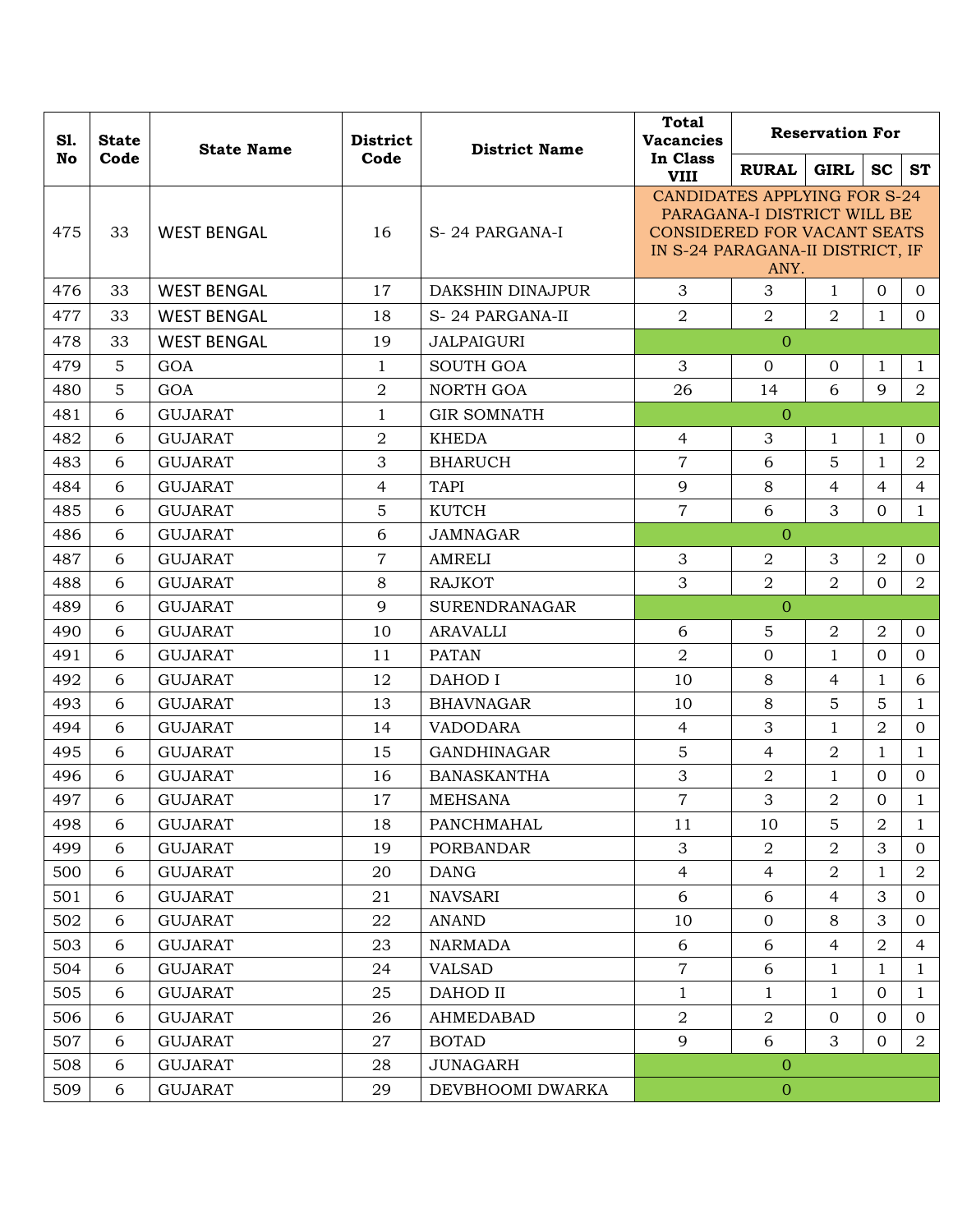| S1. | <b>State</b> | <b>State Name</b>  | <b>District</b> | <b>District Name</b> | <b>Total</b><br><b>Vacancies</b> |                | <b>Reservation For</b> |                |                |  |  |
|-----|--------------|--------------------|-----------------|----------------------|----------------------------------|----------------|------------------------|----------------|----------------|--|--|
| No  | Code         |                    | Code            |                      | In Class<br><b>VIII</b>          | <b>RURAL</b>   | <b>GIRL</b>            | <b>SC</b>      | <b>ST</b>      |  |  |
| 510 | 6            | <b>GUJARAT</b>     | 30              | <b>MAHISAGAR</b>     | $\mathbf{1}$                     | $\mathbf{1}$   | $\Omega$               | $\Omega$       | $\Omega$       |  |  |
| 511 | 6            | <b>GUJARAT</b>     | 31              | <b>SABARKANTHA</b>   | $\mathbf{1}$                     | $\mathbf{1}$   | $\mathbf{0}$           | $\mathbf{0}$   | $\overline{0}$ |  |  |
| 512 | 6            | <b>GUJARAT</b>     | 32              | <b>MORBI</b>         | 5                                | $\overline{4}$ | $\mathbf{1}$           | $\overline{2}$ | $\mathbf{0}$   |  |  |
| 513 | 6            | <b>GUJARAT</b>     | 33              | <b>SURAT</b>         | 12                               | 9              | $\overline{7}$         | $\overline{2}$ | $\overline{4}$ |  |  |
| 514 | 6            | <b>GUJARAT</b>     | 34              | <b>CHOTA UDAIPUR</b> | 6                                | 5              | $\overline{2}$         | $\mathbf{1}$   | 3              |  |  |
| 515 | 13           | <b>MAHARASHTRA</b> | $\mathbf{1}$    | <b>AMRAVATI</b>      | 3                                | $\mathbf{1}$   | $\mathbf{0}$           | $\mathbf{0}$   | $\mathbf{0}$   |  |  |
| 516 | 13           | <b>MAHARASHTRA</b> | $\overline{2}$  | <b>BULDANA</b>       | $\mathbf{1}$                     | $\mathbf 0$    | $\mathbf{0}$           | $\mathbf{0}$   | $\mathbf{0}$   |  |  |
| 517 | 13           | <b>MAHARASHTRA</b> | 3               | <b>GADCHIROLI</b>    | $\mathbf{1}$                     | $\mathbf 0$    | $\mathbf{0}$           | $\mathbf{0}$   | $\mathbf{0}$   |  |  |
| 518 | 13           | <b>MAHARASHTRA</b> | $\overline{4}$  | <b>LATUR</b>         |                                  | $\overline{0}$ |                        |                |                |  |  |
| 519 | 13           | <b>MAHARASHTRA</b> | 5               | <b>NAGPUR</b>        | 6                                | 3              | $\overline{4}$         | $\mathbf{0}$   | $\mathbf{0}$   |  |  |
| 520 | 13           | <b>MAHARASHTRA</b> | 6               | <b>NANDED</b>        | $\mathbf{1}$                     | $\mathbf{1}$   | $\mathbf{1}$           | $\Omega$       | $\Omega$       |  |  |
| 521 | 13           | MAHARASHTRA        | $\overline{7}$  | <b>OSMANABAD</b>     |                                  | $\overline{0}$ |                        |                |                |  |  |
| 522 | 13           | <b>MAHARASHTRA</b> | 8               | AHMEDNAGAR           | 2                                | $\overline{0}$ | $\mathbf{0}$           | $\mathbf{0}$   | $\overline{0}$ |  |  |
| 523 | 13           | <b>MAHARASHTRA</b> | 9               | <b>BEED</b>          | $\overline{2}$                   | $\overline{2}$ | $\mathbf{1}$           | $\overline{0}$ | $\mathbf{0}$   |  |  |
| 524 | 13           | <b>MAHARASHTRA</b> | 10              | <b>JALGAON</b>       | 3                                | 3              | $\mathbf{1}$           | $\mathbf{1}$   | $\mathbf{0}$   |  |  |
| 525 | 13           | <b>MAHARASHTRA</b> | 11              | <b>NASHIK</b>        | $\overline{2}$                   | $\mathbf{1}$   | $\mathbf 1$            | $\mathbf{0}$   | $\mathbf{0}$   |  |  |
| 526 | 13           | <b>MAHARASHTRA</b> | 12              | NANDURBAR-I          | $\overline{2}$                   | 2              | $\mathbf{1}$           | $\mathbf{0}$   | $\overline{2}$ |  |  |
| 527 | 13           | <b>MAHARASHTRA</b> | 13              | PALGHAR              | 5                                | 5              | $\mathbf{0}$           | $\mathbf{0}$   | 3              |  |  |
| 528 | 13           | MAHARASHTRA        | 14              | <b>JALNA</b>         | $\mathbf{1}$                     | $\mathbf{1}$   | $\mathbf{0}$           | $\overline{0}$ | $\mathbf{0}$   |  |  |
| 529 | 13           | <b>MAHARASHTRA</b> | 15              | <b>HINGOLI</b>       |                                  | $\Omega$       |                        |                |                |  |  |
| 530 | 13           | <b>MAHARASHTRA</b> | 16              | <b>GONDIA</b>        | $\overline{2}$                   | $\overline{2}$ | $\mathbf 1$            | $\mathbf{1}$   | $\overline{0}$ |  |  |
| 531 | 13           | MAHARASHTRA        | 17              | <b>WARDHA</b>        | 3                                | $\mathbf{1}$   | 3                      | $\mathbf{1}$   | $\mathbf{0}$   |  |  |
| 532 | 13           | <b>MAHARASHTRA</b> | 18              | YAVATMAL             | $\sqrt{2}$                       | $\overline{2}$ | $\mathbf{0}$           | $\mathbf{0}$   | $\mathbf 0$    |  |  |
| 533 | 13           | MAHARASHTRA        | 19              | <b>CHANDRAPUR</b>    | $\mathbf{1}$                     | $\mathbf{0}$   | $\mathbf{0}$           | $\mathbf{0}$   | $\mathbf{1}$   |  |  |
| 534 | 13           | <b>MAHARASHTRA</b> | 20              | <b>SANGLI</b>        |                                  | $\Omega$       |                        |                |                |  |  |
| 535 | 13           | <b>MAHARASHTRA</b> | 21              | <b>RATNAGIRI</b>     | 4                                | $\overline{4}$ | $\mathbf{1}$           | $\mathbf{1}$   | $\mathbf{1}$   |  |  |
| 536 | 13           | MAHARASHTRA        | 22              | <b>SINDHUDURG</b>    |                                  | $\mathbf{0}$   |                        |                |                |  |  |
| 537 | 13           | <b>MAHARASHTRA</b> | 23              | AURANGABAD           | $\mathbf{1}$                     | $\mathbf{1}$   | $\mathbf{0}$           | $\mathbf{0}$   | $\mathbf{0}$   |  |  |
| 538 | 13           | MAHARASHTRA        | 24              | <b>KOLHAPUR</b>      | $\overline{4}$                   | 4              | $\mathbf{1}$           | $\mathbf{0}$   | $\overline{0}$ |  |  |
| 539 | 13           | MAHARASHTRA        | 25              | AKOLA                | $\mathbf{1}$                     | 1              | $\mathbf{0}$           | $\overline{0}$ | $\overline{0}$ |  |  |
| 540 | 13           | MAHARASHTRA        | 26              | RAIGAD               | 3                                | $\overline{0}$ | $\mathbf{0}$           | $\mathbf{0}$   | $\overline{0}$ |  |  |
| 541 | 13           | MAHARASHTRA        | 27              | SATARA               |                                  | $\overline{0}$ |                        |                |                |  |  |
| 542 | 13           | MAHARASHTRA        | 28              | <b>SOLAPUR</b>       | $\overline{2}$                   | $\mathbf{0}$   | $\mathbf 1$            | $\mathbf{0}$   | $\mathbf{0}$   |  |  |
| 543 | 13           | MAHARASHTRA        | 29              | <b>PUNE</b>          | $\overline{4}$                   | 3              | 3                      | $\overline{0}$ | $\mathbf{1}$   |  |  |
| 544 | 13           | <b>MAHARASHTRA</b> | 30              | WASHIM               | $\mathbf 1$                      | 1              | $\mathbf 0$            | $\mathbf{1}$   | $\overline{0}$ |  |  |
| 545 | 13           | MAHARASHTRA        | 31              | PARBHANI             | 3                                | 3              | $\mathbf{0}$           | $\mathbf{0}$   | $\overline{0}$ |  |  |
| 546 | 13           | MAHARASHTRA        | 32              | <b>DHULE</b>         |                                  | $\mathbf{O}$   |                        |                |                |  |  |
| 547 | 13           | MAHARASHTRA        | 33              | NANDURBAR II         | 3                                | $\overline{2}$ | $\mathbf{1}$           | $\overline{0}$ | $\mathbf{1}$   |  |  |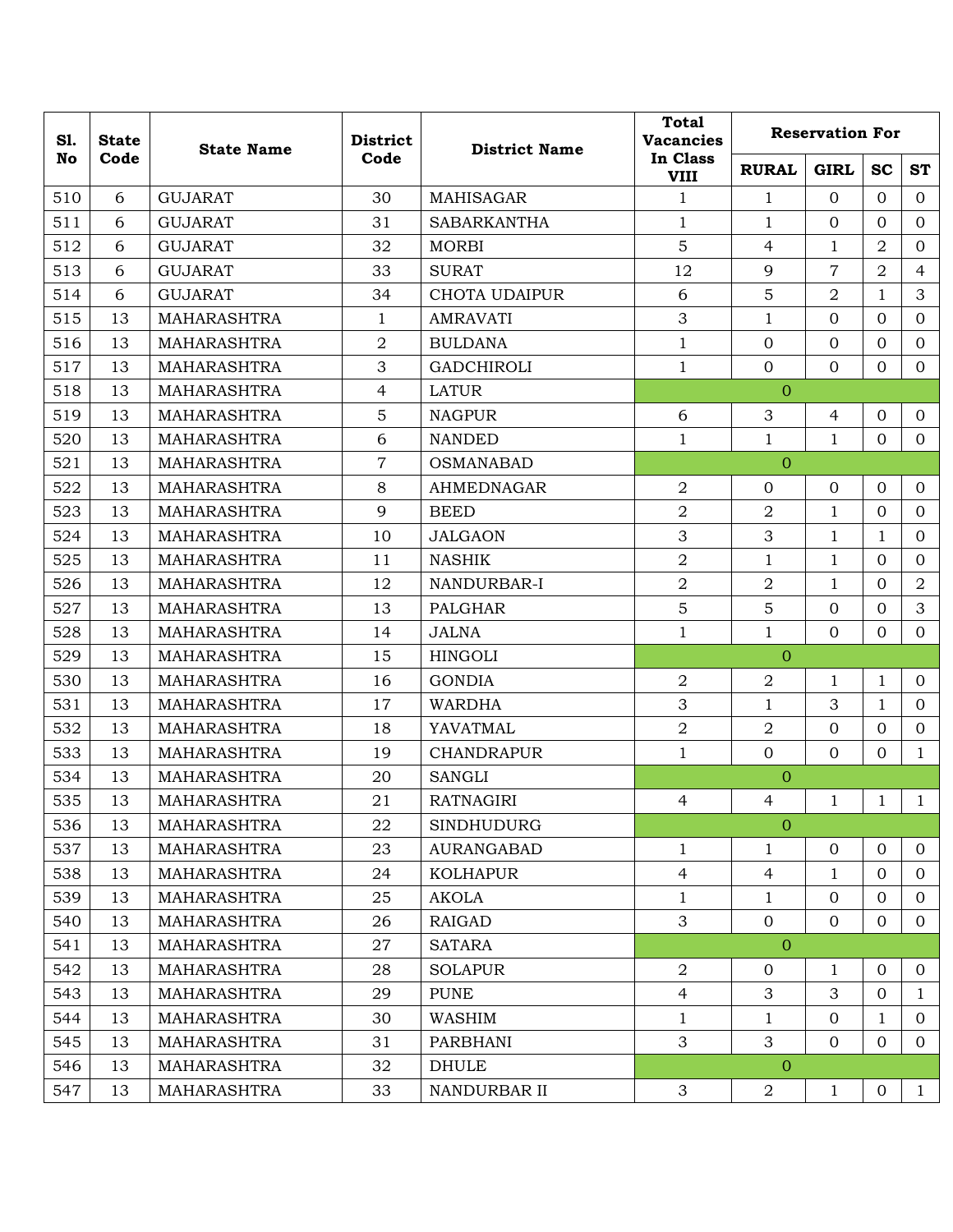| S1.<br><b>State</b> |                | <b>State Name</b>                               | <b>District</b> | <b>District Name</b>   | <b>Total</b><br><b>Vacancies</b>                                                                                  | <b>Reservation For</b> |                |                |                |  |
|---------------------|----------------|-------------------------------------------------|-----------------|------------------------|-------------------------------------------------------------------------------------------------------------------|------------------------|----------------|----------------|----------------|--|
| No                  | Code           |                                                 | Code            |                        | In Class<br><b>VIII</b>                                                                                           | <b>RURAL</b>           | <b>GIRL</b>    | <b>SC</b>      | <b>ST</b>      |  |
| 548                 | 13             | <b>MAHARASHTRA</b>                              | 34              | <b>BHANDARA</b>        | 40                                                                                                                | 32                     | 18             | 10             | $\mathbf{3}$   |  |
| 549                 | 28             | UT DADRA & NAGAR<br>HAVELI AND DAMAN<br>& DIU   | $\mathbf{1}$    | <b>SILVASA</b>         |                                                                                                                   | $\overline{0}$         |                |                |                |  |
| 550                 | 28             | UT DADRA & NAGAR<br>HAVELI AND DAMAN<br>$&$ DIU | $\overline{2}$  | <b>DAMAN</b>           | 12                                                                                                                | $\overline{2}$         | 3              | $\overline{4}$ | 3              |  |
| 551                 | 28             | UT DADRA & NAGAR<br>HAVELI AND DAMAN<br>& DIU   | 3               | <b>DIU</b>             | 27                                                                                                                | 20                     | 9              | 5              | 4              |  |
| 552                 | $\overline{2}$ | ARUNACHAL<br><b>PRADESH</b>                     | $\mathbf{1}$    | LOWER DIBANG VALLEY    | 8                                                                                                                 | 1                      | $\overline{2}$ | $\overline{0}$ | $\overline{2}$ |  |
| 553                 | $\overline{a}$ | <b>ARUNACHAL</b><br><b>PRADESH</b>              | $\overline{a}$  | <b>LOHIT</b>           |                                                                                                                   | $\overline{0}$         |                |                |                |  |
| 554                 | $\overline{a}$ | <b>ARUNACHAL</b><br><b>PRADESH</b>              | 3               | <b>LONGDING</b>        | $\mathbf{1}$                                                                                                      | 1                      | $\Omega$       | $\overline{0}$ | $\mathbf{1}$   |  |
| 555                 | $\overline{2}$ | <b>ARUNACHAL</b><br><b>PRADESH</b>              | 4               | <b>EAST KAMENG</b>     | $\overline{2}$                                                                                                    | 1                      | $\mathbf{1}$   | $\Omega$       | $\overline{2}$ |  |
| 556                 | $\overline{a}$ | <b>ARUNACHAL</b><br><b>PRADESH</b>              | 5               | UPPER SUBANSIRI        | $\overline{2}$                                                                                                    | 2                      | $\mathbf{1}$   | $\mathbf{0}$   | $\overline{2}$ |  |
| 557                 | $\overline{2}$ | <b>ARUNACHAL</b><br><b>PRADESH</b>              | 6               | <b>TAWANG</b>          | 39                                                                                                                | 12                     | 18             | 14             | 6              |  |
| 558                 | $\overline{2}$ | <b>ARUNACHAL</b><br><b>PRADESH</b>              | $\overline{7}$  | <b>LOWER SUBANSIRI</b> |                                                                                                                   | $\overline{0}$         |                |                |                |  |
| 559                 | $\overline{2}$ | <b>ARUNACHAL</b><br><b>PRADESH</b>              | 8               | CHANGLANG              | $\mathbf{1}$                                                                                                      | 1                      | $\mathbf{1}$   | $\mathbf{1}$   | $\overline{0}$ |  |
| 560                 | $\overline{2}$ | <b>ARUNACHAL</b><br><b>PRADESH</b>              | 9               | <b>WEST SIANG</b>      | $\overline{2}$                                                                                                    | $\overline{2}$         | $\overline{2}$ | $\Omega$       | $\overline{2}$ |  |
| 561                 | $\overline{2}$ | <b>ARUNACHAL</b><br><b>PRADESH</b>              | 10              | PAPUMPARE              | $\overline{2}$                                                                                                    | 2                      | $\overline{2}$ | $\overline{0}$ | $\mathbf{1}$   |  |
| 562                 | $\overline{a}$ | <b>ARUNACHAL</b><br><b>PRADESH</b>              | 11              | <b>UPPER SIANG</b>     | 1                                                                                                                 | $\mathbf{1}$           | $\mathbf{0}$   | $\overline{0}$ | $\mathbf{1}$   |  |
| 563                 | $\overline{2}$ | <b>ARUNACHAL</b><br><b>PRADESH</b>              | 12              | <b>EAST SIANG</b>      | $\mathbf{1}$                                                                                                      | $\mathbf{1}$           | $\overline{0}$ | $\overline{0}$ | $\mathbf{1}$   |  |
| 564                 | $\overline{2}$ | ARUNACHAL<br><b>PRADESH</b>                     | 13              | <b>WEST KAMENG</b>     |                                                                                                                   | $\mathbf{0}$           |                |                |                |  |
| 565                 | $\overline{2}$ | ARUNACHAL<br><b>PRADESH</b>                     | 14              | <b>DIBANG VALLEY</b>   | 23                                                                                                                | 20                     | 8              | $\overline{0}$ | $\mathbf 7$    |  |
| 566                 | $\overline{2}$ | <b>ARUNACHAL</b><br><b>PRADESH</b>              | 15              | <b>ANJAW</b>           | 11                                                                                                                | 4                      | 6              | 3              | 4              |  |
| 567                 | $\overline{2}$ | <b>ARUNACHAL</b><br><b>PRADESH</b>              | 16              | K. KHUMEY              | $\overline{2}$                                                                                                    | 2                      | 1              | $\overline{0}$ | 2              |  |
| 568                 | $\overline{a}$ | ARUNACHAL<br><b>PRADESH</b>                     | 17              | <b>TIRAP</b>           | CANDIDATES APPLYING FOR TIRAP<br>DISTRICT WILL BE CONSIDERED<br>FOR VACANT SEATS IN LONGDING<br>DISTRICT, IF ANY. |                        |                |                |                |  |
| 569                 | 3              | ASSAM                                           | $\mathbf{1}$    | KARIMGANJ              |                                                                                                                   | $\overline{0}$         |                |                |                |  |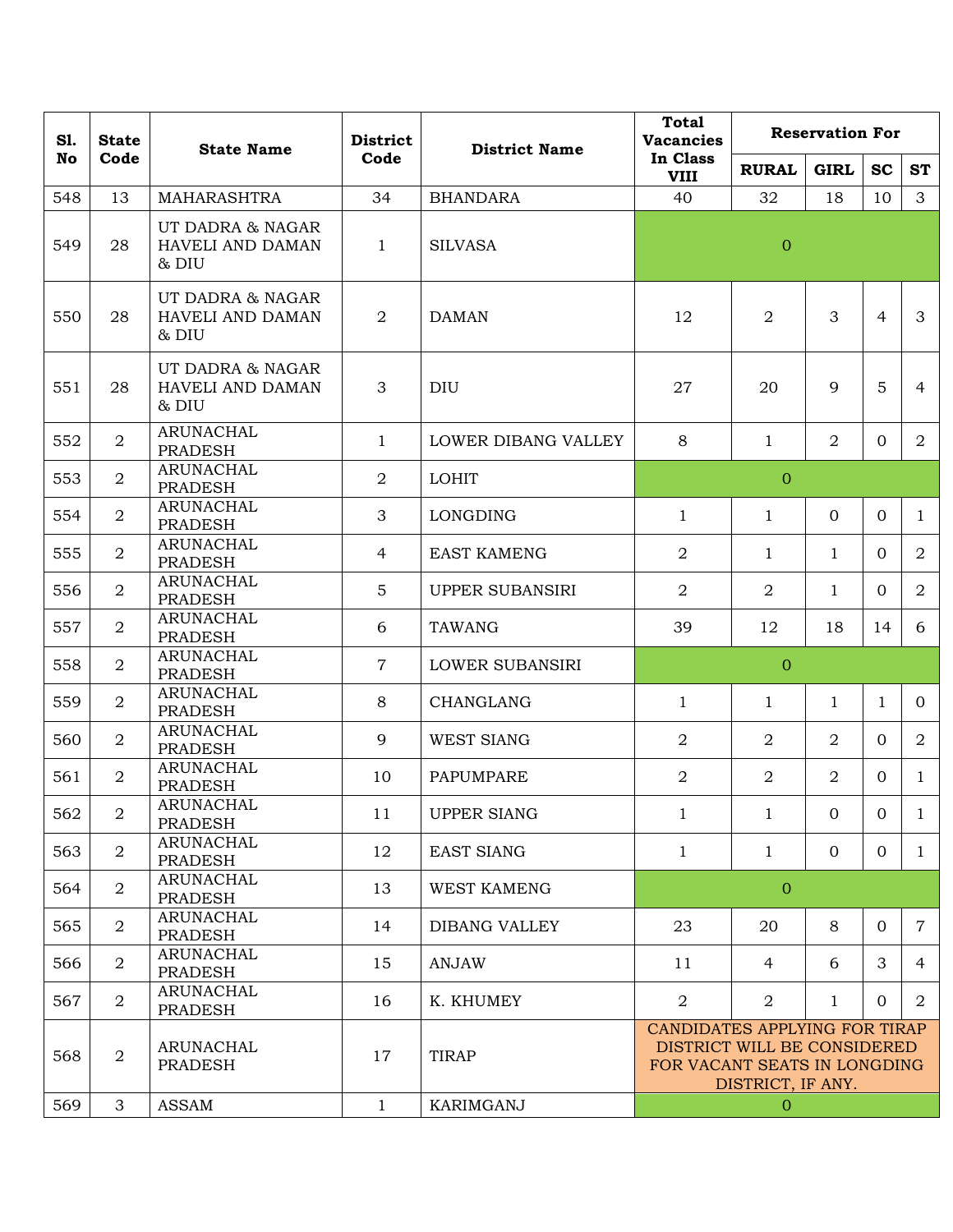| S1. | <b>State</b>   | <b>State Name</b> | <b>District</b>  | <b>District Name</b>   | <b>Total</b><br><b>Vacancies</b> | <b>Reservation For</b> |                  |                |                |  |
|-----|----------------|-------------------|------------------|------------------------|----------------------------------|------------------------|------------------|----------------|----------------|--|
| No  | Code           |                   | Code             |                        | In Class<br><b>VIII</b>          | <b>RURAL</b>           | <b>GIRL</b>      | <b>SC</b>      | <b>ST</b>      |  |
| 570 | $\mathfrak{Z}$ | <b>ASSAM</b>      | $\overline{2}$   | <b>SONITPUR</b>        | $\overline{a}$                   | 2                      | $\mathbf{1}$     | $\mathbf{1}$   | $\overline{0}$ |  |
| 571 | 3              | <b>ASSAM</b>      | 3                | <b>KAMRUP</b>          | 9                                | 8                      | $\mathbf{1}$     | $\overline{2}$ | $\mathbf{1}$   |  |
| 572 | $\mathfrak{Z}$ | <b>ASSAM</b>      | $\overline{4}$   | <b>NALBARI</b>         | $8\,$                            | 8                      | 3                | $\overline{2}$ | $\mathbf{1}$   |  |
| 573 | $\mathfrak{Z}$ | <b>ASSAM</b>      | 5                | <b>SIBASAGAR</b>       | 3                                | 3                      | $\mathbf{0}$     | $\mathbf{0}$   | $\mathbf{0}$   |  |
| 574 | 3              | <b>ASSAM</b>      | 6                | <b>CACHAR</b>          |                                  | $\overline{0}$         |                  |                |                |  |
| 575 | $\mathfrak{Z}$ | <b>ASSAM</b>      | $\overline{7}$   | <b>KOKRAJHAR</b>       | 3                                | 3                      | 1                | $\mathbf{0}$   | $\overline{2}$ |  |
| 576 | 3              | <b>ASSAM</b>      | 8                | <b>BARPETA</b>         | $\mathbf{1}$                     | $\mathbf{0}$           | $\overline{0}$   | $\mathbf{0}$   | $\mathbf{0}$   |  |
| 577 | $\mathfrak{Z}$ | <b>ASSAM</b>      | 9                | <b>DARRANG</b>         |                                  | $\overline{0}$         |                  |                |                |  |
| 578 | $\mathfrak{Z}$ | <b>ASSAM</b>      | 10               | <b>MORIGAON</b>        | 5                                | $\overline{4}$         | $\boldsymbol{2}$ | 1              | $\overline{0}$ |  |
| 579 | 3              | <b>ASSAM</b>      | 11               | KARBI ANGLONG-I        | $\overline{2}$                   | $\overline{2}$         | $\overline{0}$   | $\overline{0}$ | $\mathbf{0}$   |  |
| 580 | $\mathfrak{Z}$ | <b>ASSAM</b>      | 12               | <b>GOLAGHAT</b>        | $\mathbf{1}$                     | $\mathbf 0$            | $\mathbf{0}$     | $\mathbf{0}$   | $\overline{0}$ |  |
| 581 | 3              | <b>ASSAM</b>      | 13               | <b>JORHAT</b>          | $\overline{7}$                   | 5                      | 3                | $\mathbf{1}$   | $\overline{0}$ |  |
| 582 | $\mathfrak{Z}$ | <b>ASSAM</b>      | 14               | <b>DIBRUGARH</b>       | $\overline{2}$                   | $\mathbf{1}$           | $\overline{2}$   | $\mathbf{0}$   | $\mathbf{1}$   |  |
| 583 | 3              | <b>ASSAM</b>      | 15               | <b>TINSUKIA</b>        | $\mathbf{1}$                     | $\mathbf{1}$           | $\mathbf{1}$     | $\mathbf{0}$   | $\overline{0}$ |  |
| 584 | $\mathfrak{Z}$ | <b>ASSAM</b>      | 16               | <b>LAKHIMPUR</b>       | 5                                | $\mathbf{1}$           | $\mathbf{1}$     | $\mathbf{1}$   | $\mathbf{1}$   |  |
| 585 | $\mathfrak{Z}$ | <b>ASSAM</b>      | 17               | <b>GOALPARA</b>        | 3                                | 3                      | $\mathbf{1}$     | $\mathbf{1}$   | $\overline{a}$ |  |
| 586 | 3              | <b>ASSAM</b>      | 18               | <b>HAILAKANDI</b>      |                                  | $\overline{0}$         |                  |                |                |  |
| 587 | $\mathfrak{Z}$ | <b>ASSAM</b>      | 19               | <b>BONGAIGAON</b>      | 3                                | $\mathbf{1}$           | $\mathbf{1}$     | $\mathbf{0}$   | $\mathbf{1}$   |  |
| 588 | $\mathfrak{Z}$ | <b>ASSAM</b>      | 20               | <b>DHEMAJI</b>         |                                  | $\overline{0}$         |                  |                |                |  |
| 589 | $\mathfrak{Z}$ | <b>ASSAM</b>      | 21               | <b>CHIRANG</b>         | 6                                | $\mathbf 5$            | $\overline{2}$   | $\mathbf{1}$   | $\overline{a}$ |  |
| 590 | $\mathfrak{Z}$ | <b>ASSAM</b>      | 22               | <b>NAGAON</b>          | $\overline{4}$                   | 3                      | $\sqrt{2}$       | $\mathbf{0}$   | $\mathbf{1}$   |  |
| 591 | 3              | <b>ASSAM</b>      | 23               | <b>BAKSA</b>           | $\overline{2}$                   | $\overline{2}$         | $\mathbf{1}$     | $\mathbf{0}$   | $\mathbf{0}$   |  |
| 592 | $\mathfrak{Z}$ | <b>ASSAM</b>      | 24               | <b>DIMA HASAO</b>      |                                  | $\overline{0}$         |                  |                |                |  |
| 593 | 3              | <b>ASSAM</b>      | 25               | <b>UDALGURI</b>        |                                  | $\overline{0}$         |                  |                |                |  |
| 594 | 3              | <b>ASSAM</b>      | 26               | <b>DHUBRI</b>          | $\mathbf{1}$                     | 1                      | $\mathbf 1$      | 1              | $\mathbf{0}$   |  |
| 595 | 3              | <b>ASSAM</b>      | 27               | KARBI ANGLONG-II       | $\overline{2}$                   | $\overline{2}$         | $\mathbf{1}$     | $\mathbf{1}$   | $\mathbf{0}$   |  |
| 596 | 14             | <b>MANIPUR</b>    | $\mathbf{1}$     | <b>THOUBAL</b>         |                                  | $\mathbf{0}$           |                  |                |                |  |
| 597 | 14             | <b>MANIPUR</b>    | $\sqrt{2}$       | <b>BISHNUPUR</b>       | 3                                | $\mathbf{0}$           | $\mathbf{0}$     | $\mathbf{0}$   | $\mathbf{0}$   |  |
| 598 | 14             | <b>MANIPUR</b>    | 3                | <b>CHURACHANDPUR</b>   | 5                                | 5                      | 3                | $\mathbf{1}$   | $\overline{4}$ |  |
| 599 | 14             | <b>MANIPUR</b>    | $\overline{4}$   | SENAPATI-I             | 3                                | 3                      | 1                | $\overline{0}$ | 3              |  |
| 600 | 14             | <b>MANIPUR</b>    | $\overline{5}$   | <b>IMPHAL WEST</b>     | $\overline{2}$                   | $\overline{2}$         | $\mathbf{0}$     | $\mathbf{0}$   | $\mathbf{0}$   |  |
| 601 | 14             | <b>MANIPUR</b>    | 6                | <b>CHANDEL</b>         | 3                                | 3                      | $\mathbf{1}$     | $\overline{0}$ | 3              |  |
| 602 | 14             | <b>MANIPUR</b>    | $\boldsymbol{7}$ | <b>UKHRUL I</b>        | $1\,$                            | $\mathbf{1}$           | $\mathbf 1$      | $\overline{0}$ | $\mathbf{1}$   |  |
| 603 | 14             | <b>MANIPUR</b>    | 8                | TAMENGLONG             | $\overline{7}$                   | $\overline{7}$         | 3                | $\Omega$       | $\overline{7}$ |  |
| 604 | 14             | <b>MANIPUR</b>    | 9                | <b>EAST IMPHAL</b>     | $\mathbf{1}$                     | $\mathbf{1}$           | 1                | $\overline{0}$ | $\overline{0}$ |  |
| 605 | 14             | <b>MANIPUR</b>    | 10               | <b>SENAPATI II</b>     | $\overline{2}$                   | $\overline{2}$         | $\overline{0}$   | $\mathbf{0}$   | $\mathbf{1}$   |  |
| 606 | 14             | <b>MANIPUR</b>    | 11               | UKHRUL II              |                                  | $\mathbf{0}$           |                  |                |                |  |
| 607 | 15             | MEGHALAYA         | $\mathbf{1}$     | <b>EAST GARO HILLS</b> | $\overline{7}$                   | 5                      | $\overline{2}$   | $\mathbf{1}$   | 6              |  |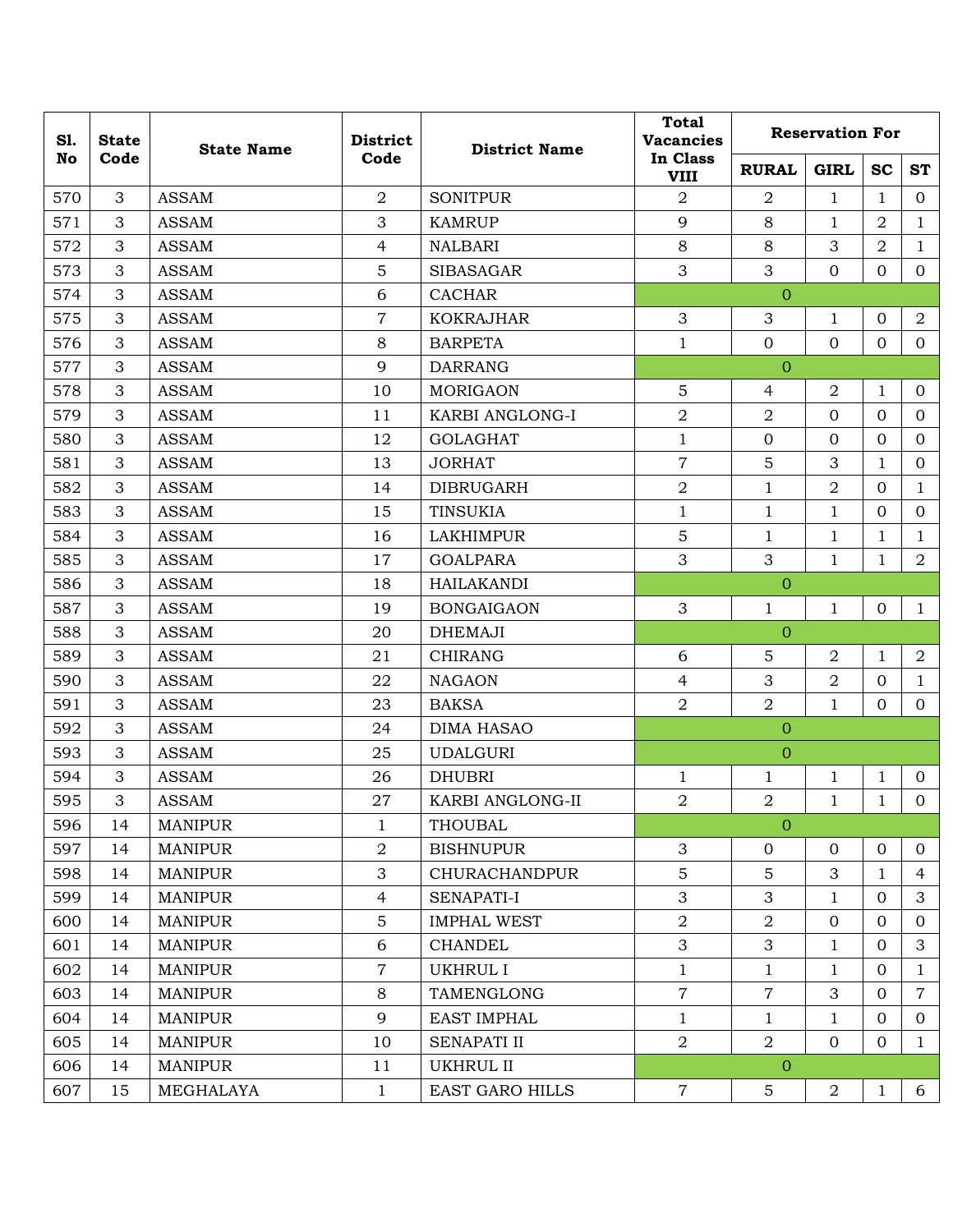| S1. | <b>State</b> | <b>State Name</b> | <b>District</b><br>Code | <b>District Name</b>                    | <b>Total</b><br><b>Vacancies</b>                                                                                                              | <b>Reservation For</b> |                |                |                |  |
|-----|--------------|-------------------|-------------------------|-----------------------------------------|-----------------------------------------------------------------------------------------------------------------------------------------------|------------------------|----------------|----------------|----------------|--|
| No  | Code         |                   |                         |                                         | In Class<br><b>VIII</b>                                                                                                                       | <b>RURAL</b>           | <b>GIRL</b>    | <b>SC</b>      | <b>ST</b>      |  |
| 608 | 15           | MEGHALAYA         | $\overline{a}$          | <b>SOUTH GARO HILLS</b>                 | 37                                                                                                                                            | 35                     | 16             | $\Omega$       | 30             |  |
| 609 | 15           | MEGHALAYA         | 3                       | RI-BHOI                                 | $\overline{2}$                                                                                                                                | $\overline{2}$         | $\mathbf{1}$   | $\Omega$       | $\overline{0}$ |  |
| 610 | 15           | MEGHALAYA         | $\overline{4}$          | <b>WEST JAINTIA HILLS</b>               | $\overline{2}$                                                                                                                                | 1                      | $\mathbf{1}$   | $\mathbf{1}$   | $\overline{0}$ |  |
| 611 | 15           | MEGHALAYA         | 5                       | WEST KHASI HILLS                        | 3                                                                                                                                             | $\overline{2}$         | $\mathbf{1}$   | $\mathbf{0}$   | $\overline{a}$ |  |
| 612 | 15           | MEGHALAYA         | 6                       | <b>SOUTH WEST GARO</b><br><b>HILLS</b>  |                                                                                                                                               | $\mathbf{0}$           |                |                |                |  |
| 613 | 15           | MEGHALAYA         | $\overline{7}$          | EAST KHASI HILLS -I                     | $\overline{2}$                                                                                                                                | $\overline{2}$         | $\mathbf{1}$   | $\mathbf{0}$   | $\overline{a}$ |  |
| 614 | 15           | MEGHALAYA         | 8                       | <b>EAST KHASI HILLS -II</b>             | $\mathbf 1$                                                                                                                                   | $\mathbf{1}$           | $\Omega$       | $\Omega$       | $\overline{0}$ |  |
| 615 | 15           | MEGHALAYA         | 9                       | EAST JAINTIA HILLS                      |                                                                                                                                               | $\overline{0}$         |                |                |                |  |
| 616 | 15           | MEGHALAYA         | 10                      | <b>SOUTH WEST KHASI</b><br><b>HILLS</b> | 3                                                                                                                                             | 1                      | $\mathbf{1}$   | $\Omega$       | 1              |  |
| 617 | 15           | MEGHALAYA         | 11                      | NORTH GARO HILLS                        | <b>CANDIDATES APPLYING FOR</b><br>NORTH GARO HILLS DISTRICT WILL<br>BE CONSIDERED FOR VACANT<br>SEATS IN EAST GARO HILLS<br>DISTRICT, IF ANY. |                        |                |                |                |  |
| 618 | 15           | MEGHALAYA         | 12                      | WEST GARO HILLS                         |                                                                                                                                               | $\Omega$               |                |                |                |  |
| 619 | 16           | <b>MIZORAM</b>    | $\mathbf{1}$            | <b>SERCHIP</b>                          | 68                                                                                                                                            | 51                     | 23             | 11             | 24             |  |
| 620 | 16           | <b>MIZORAM</b>    | $\overline{a}$          | <b>SAIHA</b>                            | CANDIDATES APPLYING FOR SAIHA<br>DISTRICT WILL BE CONSIDERED<br>FOR VACANT SEATS IN<br>LAWNGTALAI DISTRICT, IF ANY.                           |                        |                |                |                |  |
| 621 | 16           | <b>MIZORAM</b>    | 3                       | <b>CHAMPHAI</b>                         | 13                                                                                                                                            | 12                     | $8\,$          | 3              | 6              |  |
| 622 | 16           | <b>MIZORAM</b>    | $\overline{4}$          | LAWNGTALAI                              | 28                                                                                                                                            | 13                     | 8              | 5              | $\overline{0}$ |  |
| 623 | 16           | <b>MIZORAM</b>    | 5                       | <b>KOLASIB</b>                          | 56                                                                                                                                            | 50                     | 11             | 9              | $\overline{4}$ |  |
| 624 | 16           | <b>MIZORAM</b>    | 6                       | <b>MAMIT</b>                            | 26                                                                                                                                            | 20                     | 13             | 4              | 9              |  |
| 625 | 16           | <b>MIZORAM</b>    | $\overline{7}$          | <b>AIZAWL</b>                           | 57                                                                                                                                            | 52                     | 38             | 9              | 22             |  |
| 626 | 16           | <b>MIZORAM</b>    | 8                       | LUNGLEI                                 | 14                                                                                                                                            | $\Omega$               | $\Omega$       | $\Omega$       | 14             |  |
| 627 | 17           | <b>NAGALAND</b>   | $\mathbf{1}$            | <b>KOHIMA</b>                           | 51                                                                                                                                            | 36                     | 21             | 9              | 23             |  |
| 628 | 17           | <b>NAGALAND</b>   | $\overline{a}$          | <b>WOKHA</b>                            | 51                                                                                                                                            | 43                     | 21             | $\overline{7}$ | 9              |  |
| 629 | 17           | <b>NAGALAND</b>   | 3                       | PHEK                                    | 59                                                                                                                                            | 44                     | 20             | 9              | 19             |  |
| 630 | 17           | <b>NAGALAND</b>   | $\overline{4}$          | TUENSANG                                | 12                                                                                                                                            | $\overline{2}$         | $\overline{4}$ | 5              | $\overline{0}$ |  |
| 631 | 17           | <b>NAGALAND</b>   | $\mathbf 5$             | <b>MOKOKCHUNG</b>                       | 63                                                                                                                                            | 45                     | 18             | 12             | 1              |  |
| 632 | 17           | <b>NAGALAND</b>   | 6                       | <b>MON</b>                              | 20                                                                                                                                            | 16                     | $\overline{7}$ | 3              | 5              |  |
| 633 | 17           | <b>NAGALAND</b>   | $\overline{7}$          | <b>KIPHIRE</b>                          | 14                                                                                                                                            | 6                      | $\overline{7}$ | 4              | 2              |  |
| 634 | 17           | <b>NAGALAND</b>   | $8\,$                   | <b>DIMAPUR</b>                          | 64                                                                                                                                            | 47                     | 14             | 11             | 6              |  |
| 635 | 17           | <b>NAGALAND</b>   | 9                       | ZUNHEBOTO                               | 76                                                                                                                                            | 55                     | 23             | 11             | 27             |  |
| 636 | 17           | <b>NAGALAND</b>   | 10                      | <b>PEREN</b>                            | 44                                                                                                                                            | 44                     | 14             | 5              | 30             |  |
| 637 | 17           | <b>NAGALAND</b>   | 11                      | <b>LONGLENG</b>                         | 28                                                                                                                                            | 23                     | 9              | 5              | 8              |  |
| 638 | 21           | <b>SIKKIM</b>     | 1                       | WEST SIKKIM                             | 13                                                                                                                                            | 13                     | 4              | 1              | $\overline{7}$ |  |
| 639 | 21           | <b>SIKKIM</b>     | $\boldsymbol{2}$        | NORTH SIKKIM                            |                                                                                                                                               | $\boldsymbol{0}$       |                |                |                |  |